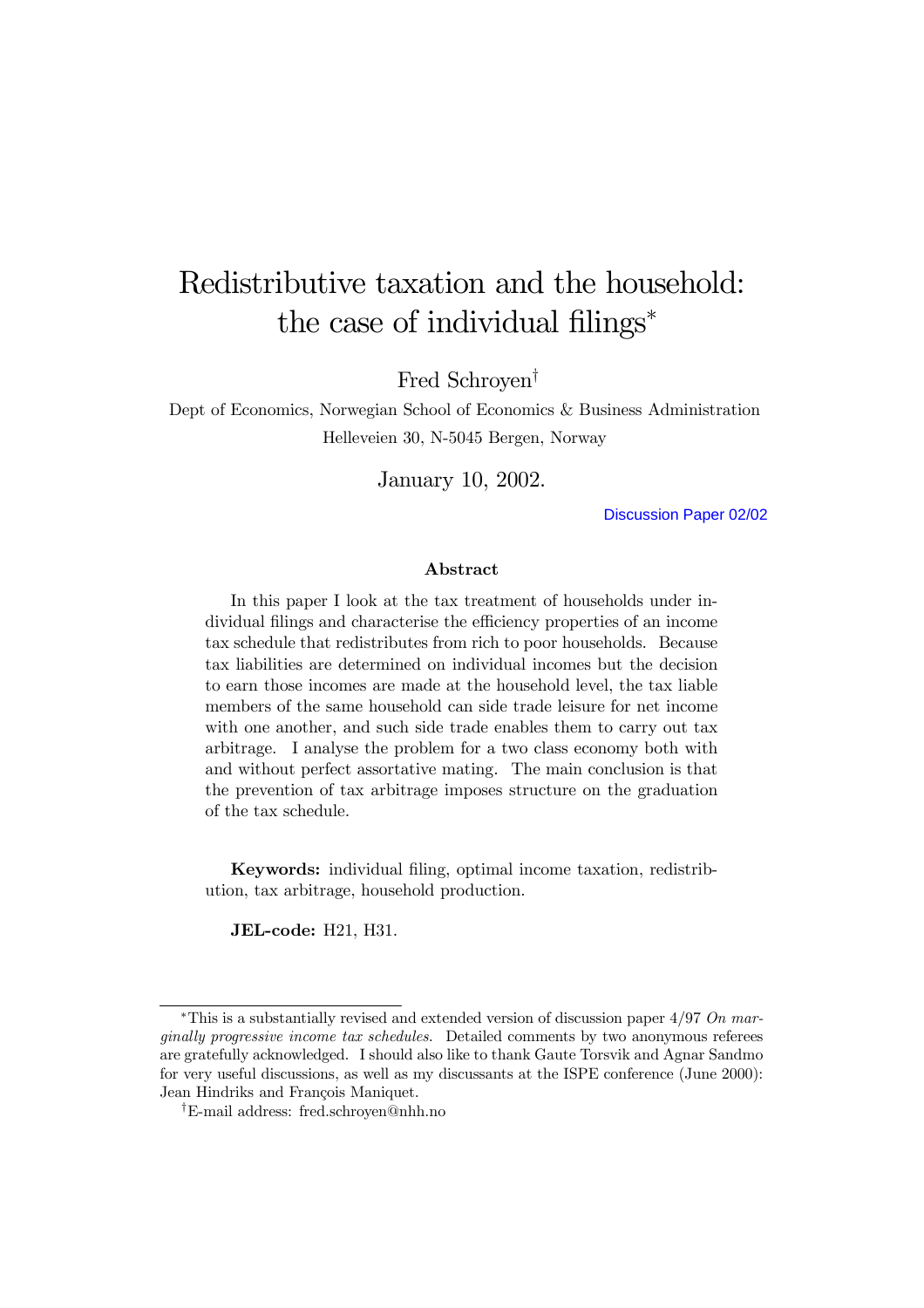### 1 Introduction

Comparative tax studies for advanced economies (OECD: Messere, 1993, EU: O'Donoghue & Sutherland, 1999) show that many countries consider the individual as the tax unit. Most OECD countries apply this principle to some extent, and many recent tax reforms have substituted the family for the individual as the tax unit. What is the position of optimal income taxation theory in this respect? The standard model, as exposed by Mirrlees (1971) or Stiglitz (1982), typically assumes that the agent who makes the decision to earn an income is also the one who bears the legal tax incidence. Thus, it is well suited to discuss the taxation of singles or the taxation of household income. But when labour earnings are the result of a household decision and taxed at the individual level, the standard model becomes deficient and needs amendment. In this paper, I take the principle of individual taxation as given, and ask how an income tax system should treat labour income when the earnings decisions are made by a small coalition of people, as in a household with two income earners. In particular, I characterise the efficiency properties of a redistributive income tax system that satisfies such a household incentive compatibility requirement.

Since my aim is not to carry out a comparative analysis of family taxation regimes (joint vs individual), I ignore differences in labour supply elasticities of different household members, or the possible divergences between social and household preferences for redistribution.<sup>1</sup> Rather, I want to focus on an incentive problem that has been left out of the discussion so far, namely the tax arbitrage possibilities that an individually based tax system may offer to households.

The mechanism through which such arbitrage can occur is simple: within the household, its members can exchange leisure for consumption (disposable income) by rescheduling duties in housework and by compensating each other for this. Such a side trade in leisure for money can easily be enforced by the presence of trust among the household members. When the government designs the tax schedule, it should take into account that people may engage

<sup>&</sup>lt;sup>1</sup>Boskin (1975) and Boskin & Sheshinski (1983) were the first to investigate the question whether the individual or the household is the apporpriate tax unit. They provide Ramsey-type arguments against the practice of income splitting where husband and wife face the same marginal tax rate: the higher wage elasticity of the secondary worker warrants a lower marginal tax rate. Apps & Rees (1988, 1997a, 1997b) build on the Boskin-Sheshinki model by introducing redistributional concerns within and across households and by allowing for production within the household of a private household good. In all these models, the marginal income tax rate is taken constant across income levels, but possibly conditioned on gender. Munnell (1980) discusses the incongruence of three basic axioms (progressivity, horizontal equity and neutrality w.r.t. marriage) in tax design.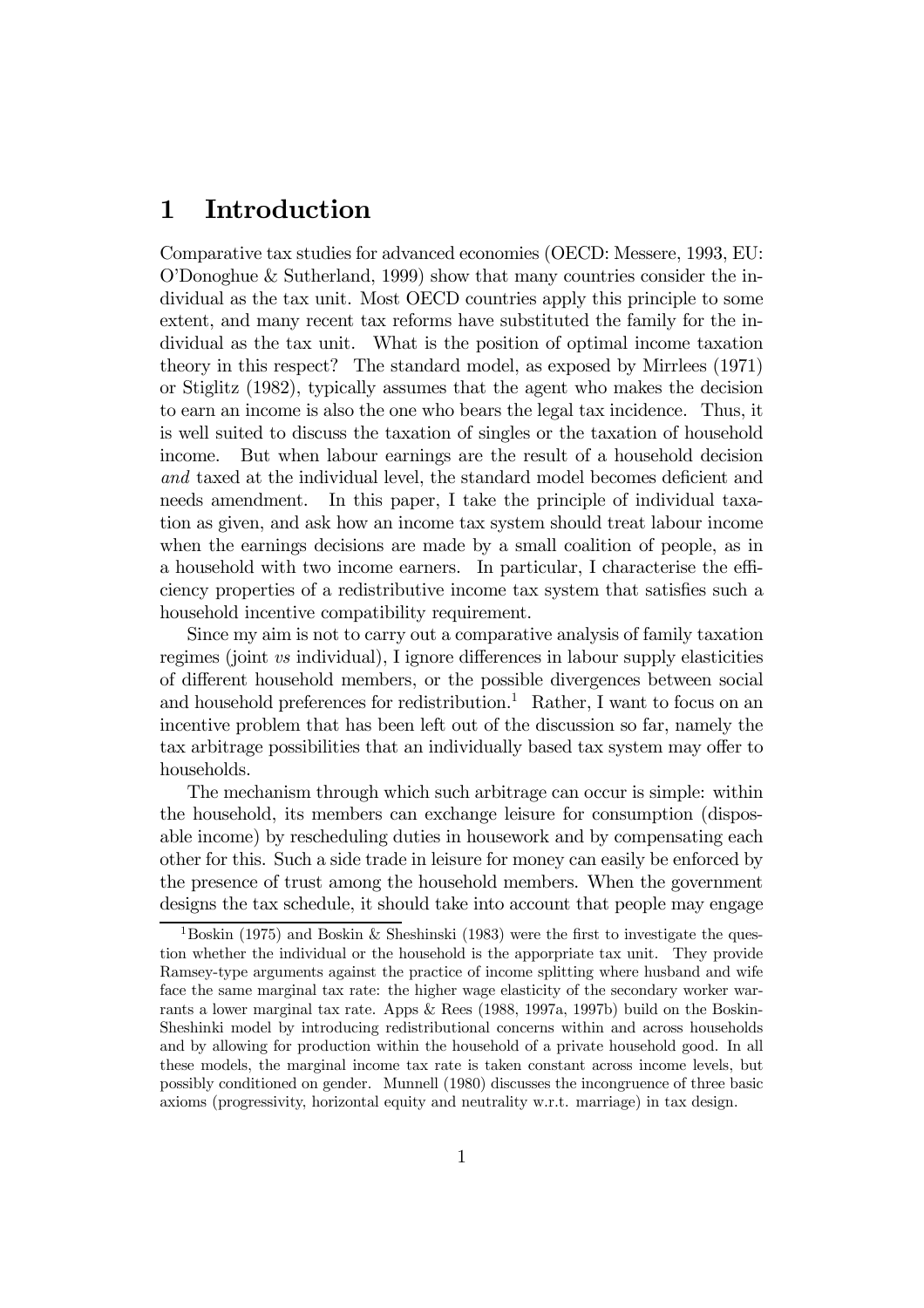into this kind of arbitrage. Put differently, it should make the tax system household incentive compatible. I will argue that the household compatibility constraints, together with the skewness of the income distribution put structure on the graduation of the optimal marginal tax rate. To formalise my argument, I build on the standard income taxation model for a two-class economy as exposed by Stiglitz (1982), and then amend this model to allow for the fact that within a household people can co-ordinate their labour market and homework decisions.

It is not so difficult to understand why such co-ordination needs to be taken into account. Consider a two-class economy and suppose that the government has designed an individually incentive compatible tax system, so that a high ability person prefers to earn a high rather than low income level and pay the corresponding tax. Now, suppose in addition that two high ability persons form a household. They could agree that one of them takes a part time job on the labour market, earning a low income level with a low tax liability, and that the other earns a high income level with a high tax liability. To the extent that the individual incentive compatibility constraint is slack, the low income earner will initially enjoy a lower utility level. But the fact that both agents have taken a different stance in the labour market makes their marginal rates of substitution between disposable income and leisure differ. The wider this difference, the larger the opportunities for mutually improving side trades. For sufficiently large side trading opportunities, both members earning a high income level (and paying high taxes) will turn out to be a dominated strategy.

There are two ways in which the government can contain side trade opportunities. One is to distort the labour supply of high ability agents downwards, i.e. to impose a positive marginal tax rate on high income levels. A second way is to make the initial welfare loss to a high ability person when earning a low income level sufficiently high, and this can be done by distorting low incomes downwards. The social cost of distorting a bundle is directly proportional to the number of people opting for it. The social benefit, on the other hand, is the reduction in informational rent and is proportional to the number of people that are discouraged from opting for the bundle. This means that the optimal size of the distortion depends on the number of people whose behaviour is distorted vs the number who are discouraged. And this relative number depends in turn on the direction of redistribution and the skewness of the ability distribution. That is why household incentive compatibility puts structure on the graduation of the income tax schedule.

The paper relates to the literature on taxation with side trade opportunities. In that literature, one is concerned with the design of a tax system when perfect side trading opportunities exist, either through multilateral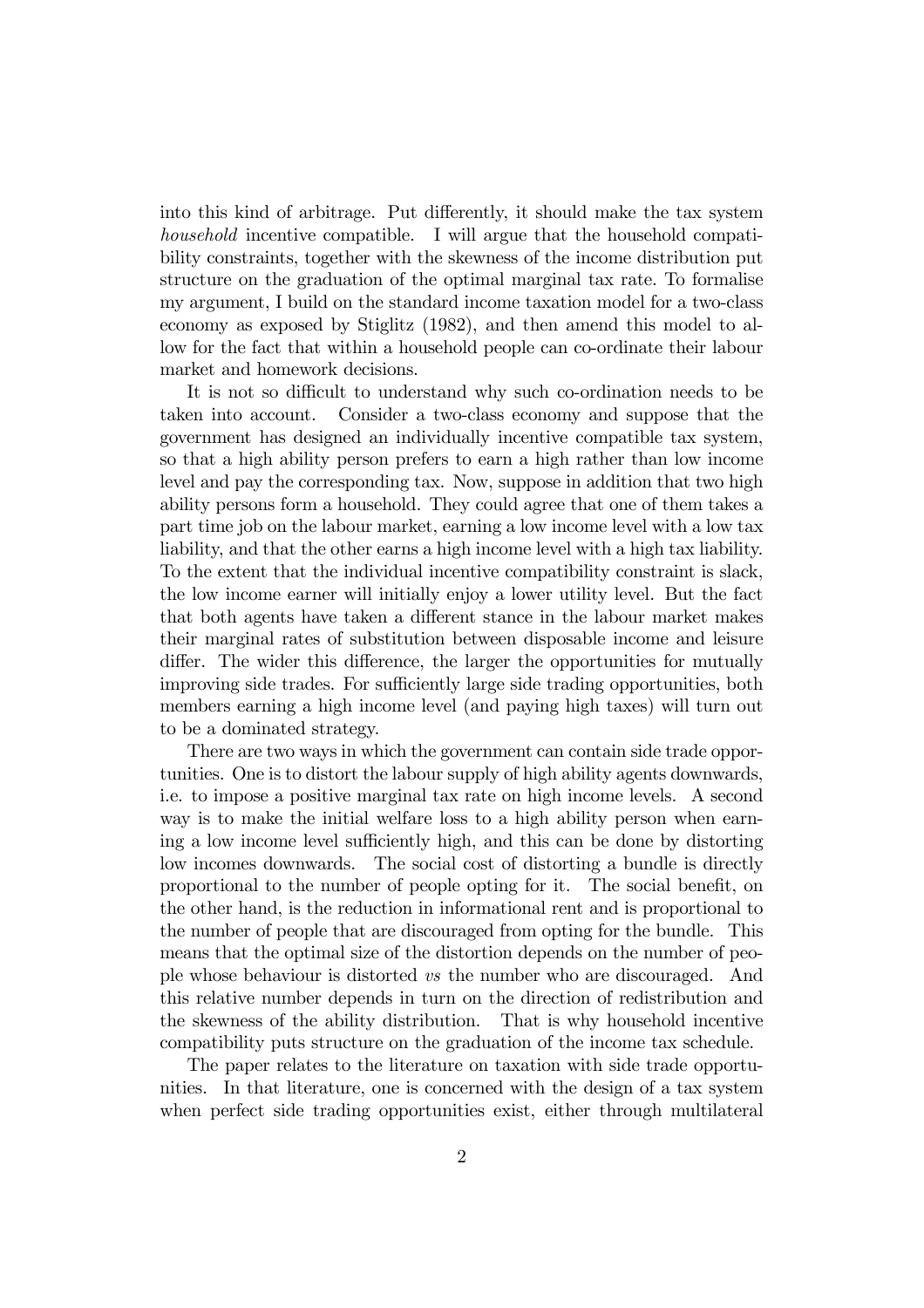coalition formation (Hammond, 1987) or by trading on perfectly competitive side markets (Guesnerie, 1995, ch 1).<sup>2</sup> For both cases, it is shown that the only feasible tax systems that can be designed are linear ones. In an earlier paper (Schroyen, 1997), I characterised an efficient commodity tax system when side trading is limited to take place within bilateral coalitions and investigated how much better this system performs w.r.t. fully linear commodity taxation. The present paper focusses on income taxation and its relation to household production activities. It is organised as follows. In the next section, I describe the basic model. In section 3, I discuss the household incentive compatibility constraints and derive the Pareto efficient income tax schedule for a two class society with perfect assortative mating. The case of imperfect assortative mating is studied in section 4. Section 5 concludes with a discussion of the main assumptions.

### 2 The model

The framework that I use builds on the standard two-class model for optimal taxation, as exposed by Stiglitz (1982). A large number of citizens populate the economy. A fraction  $\mu_L$  of them have a low productive ability  $w_L$ , while the complementary fraction  $\mu_H(= 1 - \mu_L)$  is endowed with a high productive ability  $w_H$  ( $>w_L$ ). All citizens dispose of a total time endowment equal to unity, and they all share the same utility function defined over private consumption  $(x)$ , leisure  $(\ell)$  and a 'public' household commodity  $(h)$ ,  $u(x, \ell, h)$ , which displays the standard properties of monotonicity and strict concavity. The private consumption good is a normal good that is produced with a linear production technology whose transformation coefficients for both types of labour are normalised to unity. If the consumption good is treated as the numéraire, the productive abilities of the citizens also represent their real wage rates. The household commodity cannot be bought on the market, but only produced at home by devoting household time. I assume that  $g$  hours spent on household production activity yields  $h(q)$  units of the household good, where  $h(\cdot)$  is a concave production function measuring the tidiness of the house, the extent to which children are taken care off, etc.

Each citizen in this economy lives with one other citizen in a household. So there are no households with three or more members, and neither are there people living on their own.<sup>3</sup> In a first instance I assume perfect alignment of

<sup>&</sup>lt;sup>2</sup>In a recent paper, Agell & Persson (2000) describe the implications for labour supply decisions when workers can tax arbitrate via the asset market. That analysis takes the income tax schedule as given and does not derive any normative implications.

<sup>3</sup>What is really necessary is that each household consists of two (and only two) pro-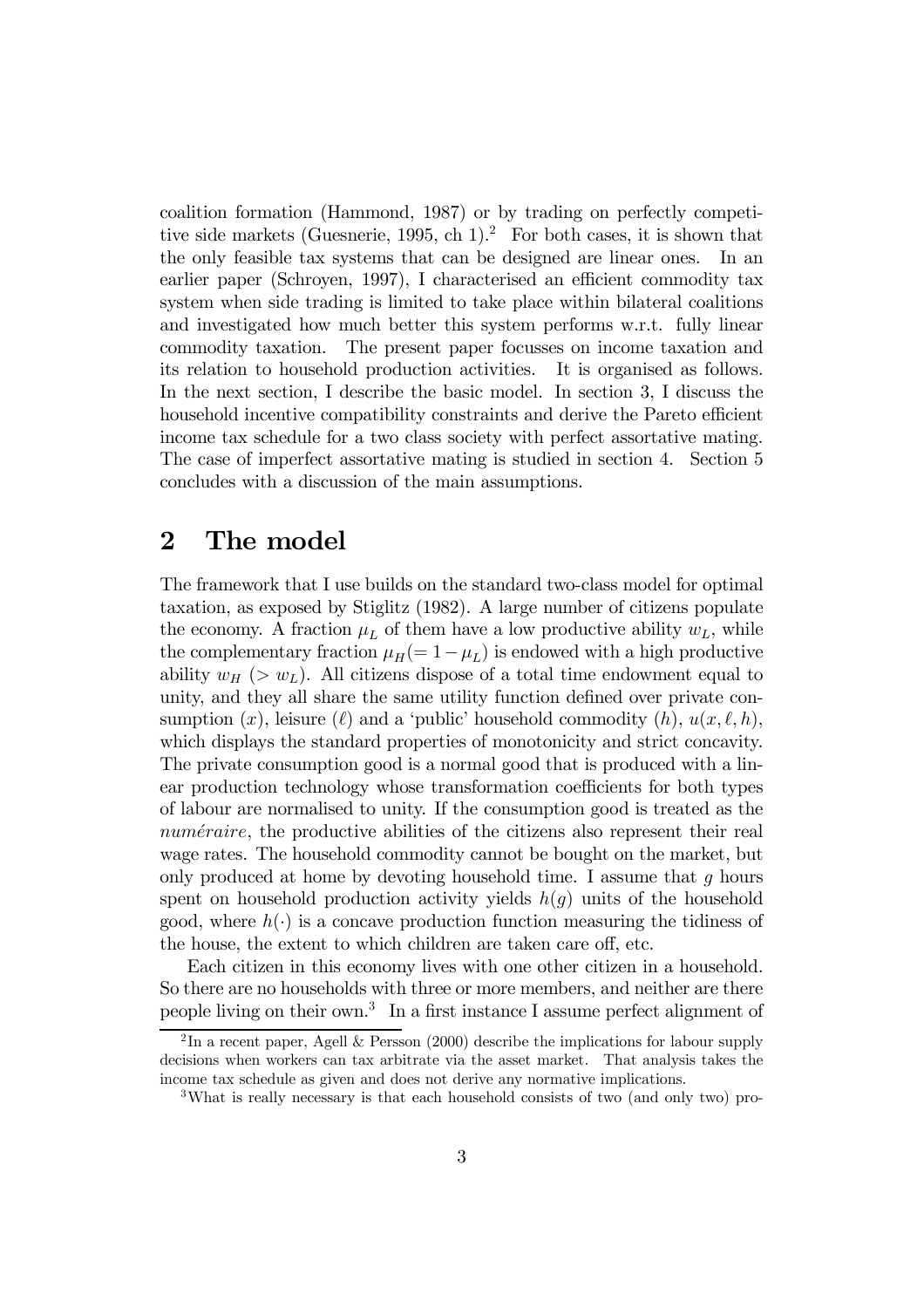productive abilities, that is every household consists only of people belonging to the same ability class. In section 4, however, I will relax this assumption and show that the results go through with imperfect assortative mating.

The decision process within each household takes place in a co-operative way. In particular, I use Samuelson's (1956) consensus model and assume that household partners maximise a utilitarian welfare function defined over their individual utilities.<sup>4</sup> Though there is a quickly emerging literature on non-co-operative bargaining within marriage (recently reviewed by Lundberg & Pollak, 1996), I take the household as an institution where trust and reputation work sufficiently well to enforce agreements made by its members. I should hasten to add that the household partners need not be legally linked through marriage. They can be, but they can also be any pair of people willing to assume the shared responsibility for the production of household commodities, be it because they are in love with one another, or because they are good friends and agree to share accommodation. I also note here that the existence of households and their co-operative decision-making is taken as given. No attempt is made to explain why and how households form.

Let us now consider a household of type  $i (= L, H)$  composed of Alice (a) and Bert (b) who agree to co-ordinate their consumption, earnings  $(Y)$ and housework contributions  $(q)$  so as to maximise the sum of their utilities. Allowing also for a (possibly negative) side payment  $s_i$  from Bert to Alice, this household solves the following problem in the absence of taxation:

$$
\max_{Y_{ia}, Y_{ib}, g_{ia}, g_{ib}, s_i} u\left(Y_{ia} + s_i, 1 - \frac{Y_{ia}}{w_i} - g_{ia}, h(g_{ia} + g_{ib})\right) + u\left(Y_{ib} - s_i, 1 - \frac{Y_{ib}}{w_i} - g_{ib}, h(g_{ia} + g_{ib})\right).
$$

Denoting household member  $m$ 's marginal rate of substitution between gross earnings and private consumption by  $MRS^{im} \stackrel{\text{def}}{=} \frac{u_{\ell}^{im}}{w_i u_x^{im}}$   $(m = a, b)$ (subscripts on the utility function denote partial derivatives), the solution to this problem is characterised by the equalities  $MRS^{ia} = MRS^{ib}$ ,  $u_{\ell}^{ia} = u_{\ell}^{ib} =$  $(u_h^{ia} + u_h^{ib}) h'$ , and  $u_x^{ia} = u_x^{ib}$ .<sup>5</sup>

ductive members. The presence of unproductive members does not affect the analysis, provided this presence influences the preferences of the productive household members in the same way in each household.

<sup>4</sup>Put differently, each partner has 'caring' preferences with a 100% degree of caring. Caring preferences invlolve separability, interpersonal utility comparisons and thus cardinalisation (Chen & Wooley, 2001 p 726). By considering 100% caring, each partner internalises the effects of his/her own actions on the other partner's welfare.

<sup>&</sup>lt;sup>5</sup>One possible solution is where  $Y_{ia} = Y_{ib}$ ,  $g_{ia} = g_{ib}$ , and  $s_i = 0$ . But then clearly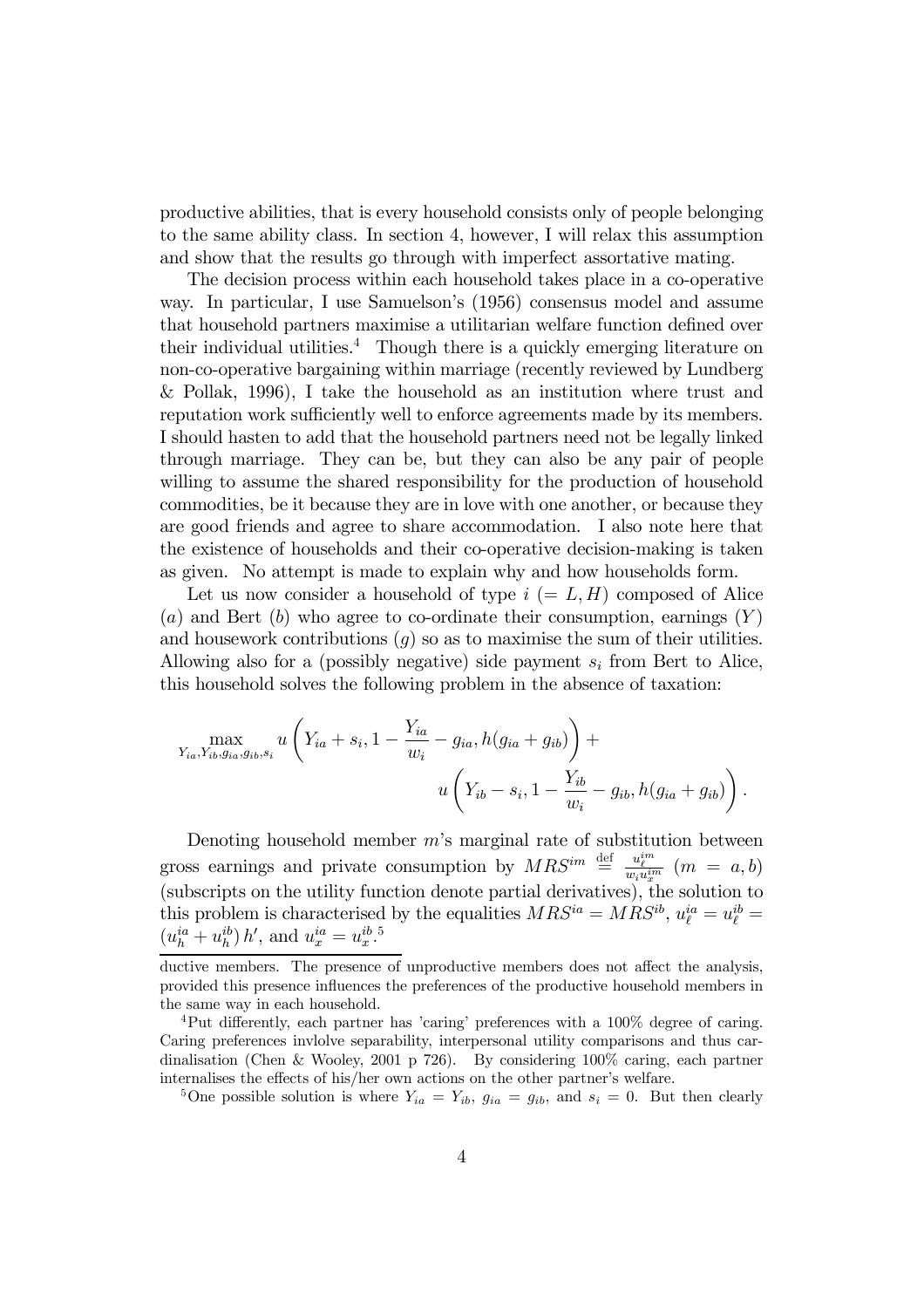I will now assume that the government would like to raise the living standard of low ability households to the level  $\overline{W}^L$ , say. The government cannot observe individual abilities, neither does it observe the amounts of time supplied on the labour market or used for household work, nor the amount of money household members transfer to each other. However, it is aware of the statistical distribution of abilities, and it can observe the gross income  $(Y)$ each citizen earns on the labour market. The revelation principle then says that the government can replicate any redistribution of resources it achieves using an income tax schedule by a direct mechanism where it allocates (net income, gross income)-bundles to citizens upon their announcement of their abilities, provided the mechanism satisfies the appropriate incentive compatibility constraints.6 To formulate these constraints, it is useful to define a household's semi-indirect utility function, giving for any pair of (net income, gross income)-bundles  $[(c_a, Y_a), (c_b, Y_b)]$  the maximal welfare level that household i can achieve, i.e.

$$
W^{i}[(c_{a}, Y_{a}), (c_{b}, Y_{b})] \stackrel{\text{def}}{=} \max_{g_{ia}, g_{ib}, s_{i}} u\left(c_{a} + s_{i}, 1 - \frac{Y_{a}}{w_{ia}} - g_{ia}, h(g_{ia} + g_{ib})\right) + u\left(c_{b} - s_{i}, 1 - \frac{Y_{b}}{w_{ib}} - g_{ib}, h(g_{ia} + g_{ib})\right).
$$
 (1)

The solution to the above problem is characterised by the equalities:

$$
u_x^{ia} = u_x^{ib}
$$
 and  $u_\ell^{im} = [u_h^{ia} + u_h^{ib}] \cdot h'(g_a + g_b)$   $(m = a, b)$ .

These may also be combined to give  $MRS^{ia} = MRS^{ib}$ .

Clearly, when the two household members receive the same (net income, gross income)-bundle, these conditions can only be verified if both have the same housework load and no money is transferred between them.

To proceed with the analysis, let me first focus on the case where the two household members go for the same (*net income*, *gross income*)-bundle,  $(c, Y)$ say–let me call this uniform labour market behaviour. Under such behaviour,

 $Y_{ia} + \varepsilon w_i, Y_{ib} - \varepsilon w_i, g_{ia} - \varepsilon, g_{ib} + \varepsilon$ , and  $s_i = -\varepsilon w_i$  also constitutes a solution: since both partners have the same market and household productivities, any reallocation of the optimal amount of total factor earnings and total household activity is optimal as well.

 $6$ One could argue that in a society with only intra-class household formation and absence of singles, the tax administration could partially solve the incentive problem by imposing a very high tax liability on any household submitting two different income returns, provided it has reliable records on who forms with whom a household. But there are two objections to this argument. First, as I have argued earlier, the household is not necessarily an a priori verifiable coalition. Second, if by law the individual is considered as the tax unit, the use of non-individual information would fall outside the discretion of the the tax authority.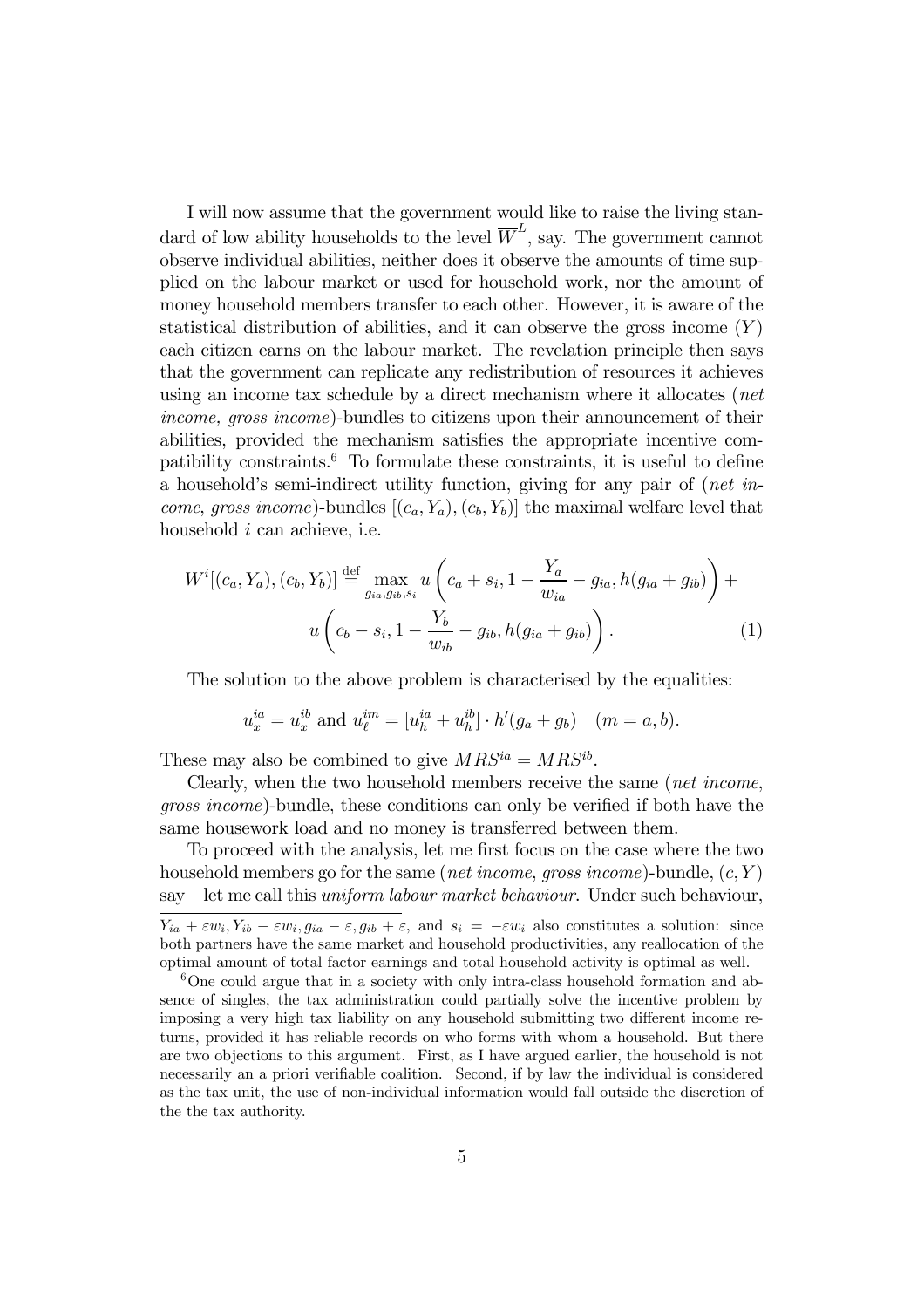the marginal rate of substitution for a household of type  $i$  coincides with the marginal rate of substitution of its members:

$$
\frac{\mathrm{d}c}{\mathrm{d}Y}|_{dW^i=0} = MRS^{ia} = MRS^{ib}.
$$

I assume that at any  $(c, Y)$ -bundle a low ability household will have a larger marginal rate of substitution than a high ability household, i.e.  $\frac{dc}{dY}|_{dW^L=0}$  >  $\frac{dc}{dY}|_{dW^H=0}$  (single crossing).<sup>7</sup> Under uniform labour market behaviour, the incentive compatibility constraint for household  $i$  can be written as:

$$
W^i[(c_i, Y_i), (c_i, Y_i)] \ge W^i[(c_j, Y_j), (c_j, Y_j)] \ (i, j = L, H). \tag{3}
$$

These incentive constraints (which I will refer to as the individual incentive compatibility constraints), together with the single crossing property, imply that both the gross and the net earnings of a high ability individual should be higher than that of a low ability individual:  $c_H > c_L$  and  $Y_H > Y_L$ . Moreover, because the government wants to redistribute from rich to poor, and because it is constrained in this by the budget constraint  $\mu_L(Y_L - c_L) + \mu_H(Y_H - c_H) = 0$ , the ratio  $\frac{c_H - c_L}{Y_H - Y_L}$  should be smaller than 1.

If households for some reason only display uniform labour market behaviour, we know from standard income tax theory that it is efficient to distort the bundle intended for the low ability agents to make the mimicking strategy less tempting for high ability households. This bundle is distorted in the sense that the low ability agent's MRS at this bundle is lower than 1, i.e. that  $(s)$ he faces a positive marginal income tax rate.<sup>8</sup> On the other hand, because the low ability person will never have an incentive to choose the bundle intended for a high ability agent, the latter should receive an undistorted bundle; that is, a bundle for which his/her MRS equals unity, or still in other words, one for which the implicit marginal tax rate is zero. See e.g. Stiglitz (1982, p 218).

<sup>&</sup>lt;sup>7</sup>In the standard model, normality of consumption  $(d(\frac{u_{\ell}}{u_x})/d\ell \leq 0)$  is a sufficient condition. With the presence of the household good, we need in addition that  $d(\frac{u_\ell}{u_h})/d\ell \leq 0$ ,

 $d(\frac{u_h}{u_\ell})/dh \leq 0$  and  $d(\frac{u_\ell}{u_x})/dh \leq 0$ . This is e.g. the case when  $u_{h\ell} = 0$  and  $u_{xh} \geq 0$ .<br><sup>8</sup>Facing a marginal tax rate t, a person with wage rate w selects a labour supply in accord with the FOC  $\frac{u_{\ell}}{u_x} = (1 - t)w$ .  $1 - \frac{u_{\ell}}{w u_x}$  can thus be interpreted as the implicit marginal tax rate.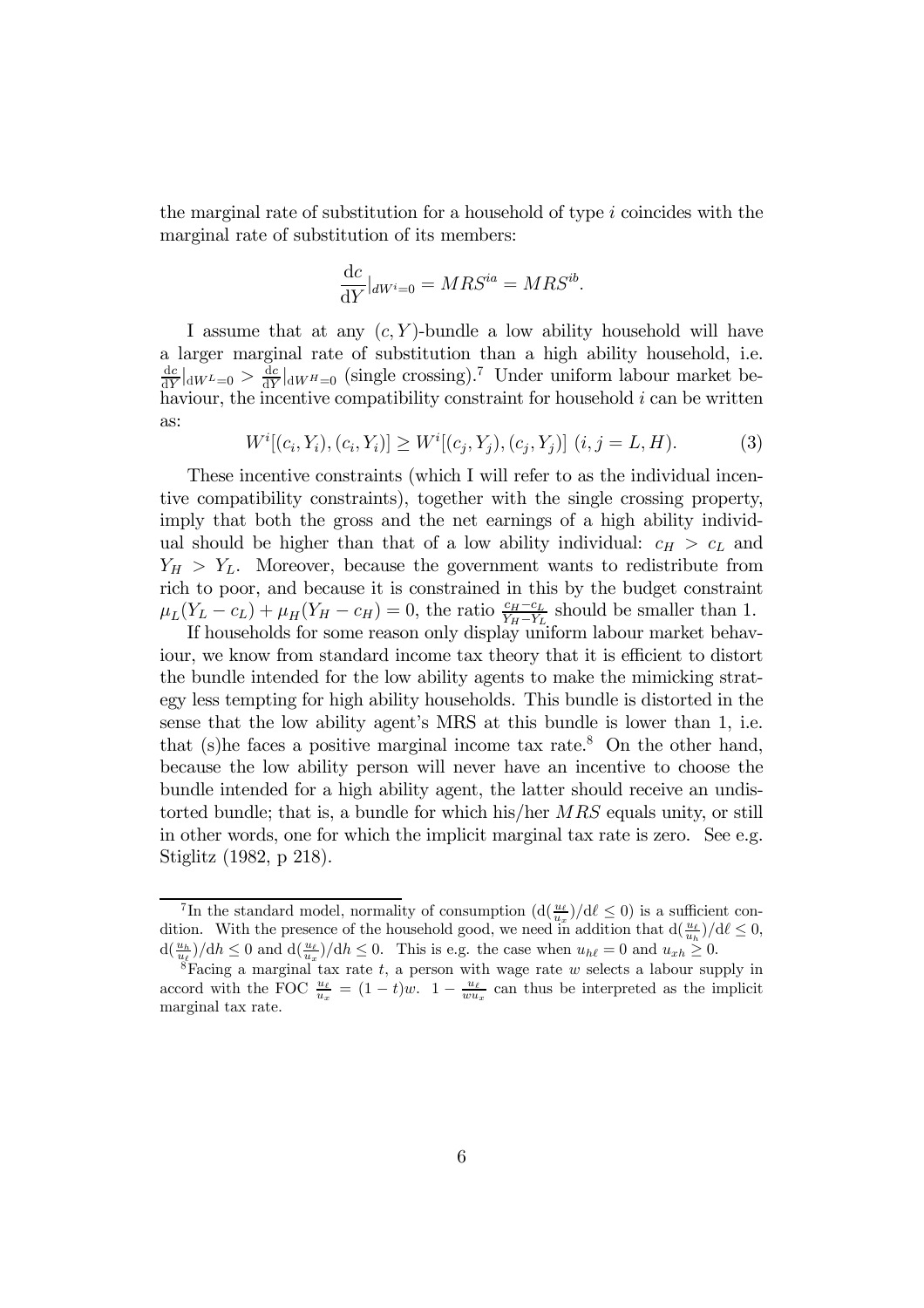## 3 Non-uniform labour market behaviour and household incentive compatibility

From now on, I shall drop the constraint that members of the same household can only make identical labour market choices. First, consider a household of type  $H$  and its indifference curve conditioned on uniform labour market behaviour,  $dW^H[(c, Y), (c, Y)] = 0$ , passing through  $(c_H, Y_H)$ . This is drawn as the tin line in figure 1. Next, consider the indifference curve passing through the same bundle but *conditioned* on  $(c_H, Y_H)$  being selected by Bert:  $dW^H[(c, Y), (c_H, Y_H)] = 0$ . I now claim that when the household good does not affect the marginal willingness to pay for leisure in a too strong way, this second indifference curve is the lower envelope to the first as shown by the bold line in figure 1. This is stated more generally as

Lower Envelope Condition (LE)–The indifference curve  $dW^i[(c, Y), (\overline{c}, \overline{Y})]$ =0 is the lower envelope to the indifference curve  $dW^{i}[(c, Y), (c, Y)] = 0$ , at bundle  $(\overline{c}, \overline{Y})$ .

Loosely speaking, LE follows from the fact that non-uniform labour market behaviour opens up for Pareto improving side trades: if Alice goes for  $(c_L, Y_L)$  and Bert for  $(c_H, Y_H)$ , then they not only are on the same welfare level as when both going for  $(c_H, Y_H)$ , but they have also ended up with different marginal rates of substitution between leisure and consumption; this then opens up for a Pareto improving side trade. This is a loose argument because leisure cannot be traded directly for money, but only indirectly via the household public good whose quantity in turn may affect the preferences for  $(x, \ell)$  bundles. Lemma 2 in the appendix identifies the restrictions on preferences for LE to hold.

When **LE** does not hold, a household's self-selection constraint under non-uniform labour market behaviour will be slack when the corresponding constraint under uniform labour market behaviour binds. In that case we are back to the standard solution discussed in the previous section. On the other hand, when LE does hold, it is the self-selection constraints under nonuniform labour market behaviour that take over. This will be the subject of analysis in the remainder of the paper.

The redistribution problem of the government may now be formulated as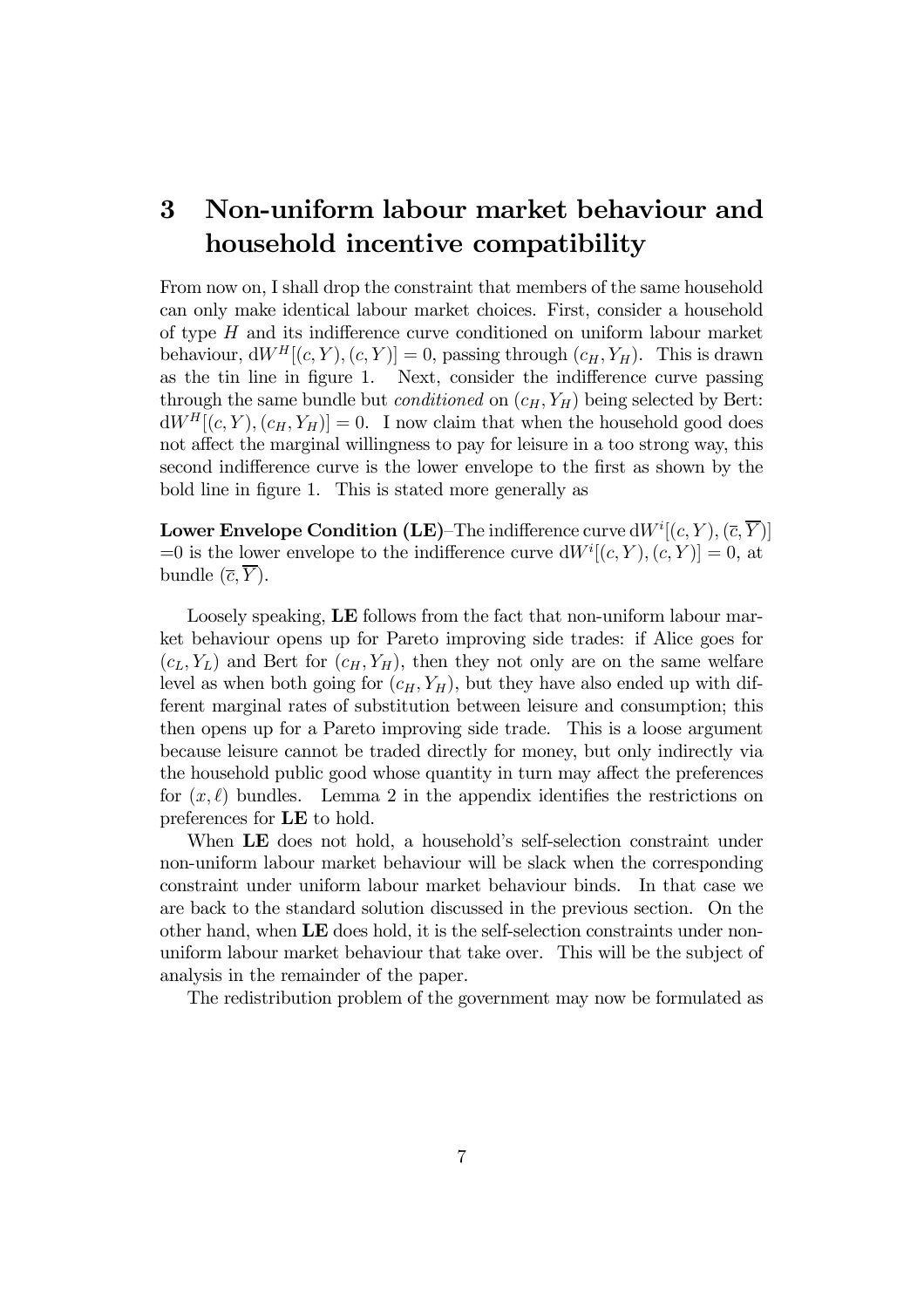

**Figure 1. Illustration of the Lower Envelope Condition**

#### Figure 1:

follows:

$$
\max_{c_L, Y_L, c_H, Y_H} \quad W^H[(c_H, Y_H), (c_H, Y_H)]
$$
\ns.t.

\n
$$
W^L[(c_L, Y_L), (c_L, Y_L)] \geq \overline{W}^L \quad (\omega)
$$
\n
$$
W^H[(c_H, Y_H), (c_H, Y_H)] \geq W^H[(c_H, Y_H), (c_L, Y_L)] \quad (\lambda)
$$
\n
$$
\mu_L(Y_L - c_L) + \mu_H(Y_H - c_H) \geq 0 \quad (\gamma)
$$

The first constraint ensures that a low ability household obtains at least the living standard  $\overline{W}^L$ . Constraint ( $\lambda$ ) is the *household* incentive compatibility constraint ensuring that a high ability household can never do better by posing as a household with both a high and a low ability member. As I have just argued, if this constraint is verified the individual self-selection constraint will be slack. Thus the set of household incentive compatible allocations is a strict subset of the set of individually incentive compatible allocations.<sup>9</sup> Constraint ( $\gamma$ ) rules out that the government runs a deficit. Finally, I mention that the strategy of posing as a household with different abilities is credible in the sense that it pays for each member if it does so for the household.<sup>10</sup> No member will therefore refuse to consider this mimicking strategy.

Performing the operations  $\operatorname{foc}(c_L)$ · $MRS^L + \operatorname{foc}(Y_L)$  and  $\operatorname{foc}(c_H)$ · $MRS^H +$  $foc(Y<sup>H</sup>)$  and making use of the envelope theorem on problem (1), results in

 $9$ Theorem 1 in the appendix to section 3 shows that a Pareto efficient tax policy that redistributes from H to L is only constrained by the incentive restriction  $(\lambda)$ .

 $10$ This is shown formally in Theorem 2 in the appendix to section 3.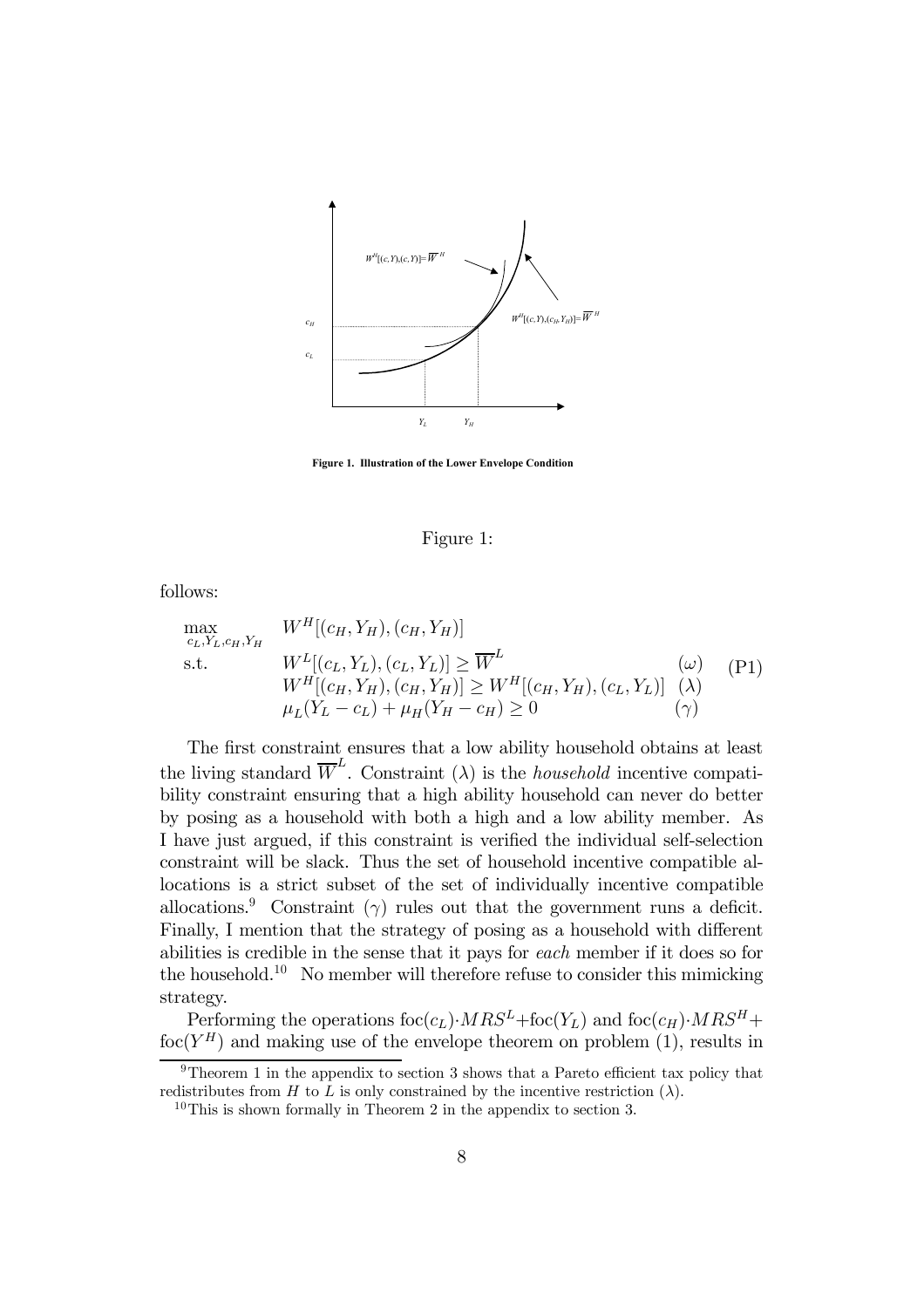the characterisation rules for the marginal tax rate on low and high incomes, respectively:

$$
1 - MRS^{H} = \frac{\lambda \widehat{u}_{x}^{H}}{\gamma \mu_{H}} [MRS^{H} - M\widehat{R}S^{H}], \text{ and}
$$
 (4)

$$
1 - MRS^{L} = \frac{\lambda \widehat{u}_{x}^{H}}{\gamma \mu_{L}} [MRS^{L} - M\widehat{R}S^{H}], \tag{5}
$$

where  $\widehat{M}$   $\widehat{R}$   $\widehat{S}^H$  ( $\widehat{u}_x^H$ ) denotes the common marginal rate of substitution (marginal utility of consumption) on which the members of a high ability household settle after they have opted for the package  $[(c_H, Y_H), (c_L, Y_L)]$  and have concluded an efficient side trade.

The sign of (4)'s rhs hinges on the difference between two marginal rates of substitution of a high ability person. The rate of substitution in his or her capacity of a member of a household choosing the package  $[(c_H, Y_H), (c_H, Y_H)],$  $MRS<sup>H</sup>$ , and the rate of substitution when the same household goes for the package  $[(c_H, Y_H), (c_L, Y_L)]$  and subsequently reschedules housework and carries out monetary compensation,  $M\widehat{R}S^H$ . This difference is positive because the indifference curve  $dW^H[(c, Y), (c_H, Y_H)] = 0$  is convex and  $Y_L < Y_H$ . Thus, as a husband to a  $Y_H$ -earning Alice, Bert tolerates a reduction of  $MRS<sup>H</sup>$  Euro in net income when presented with the opportunity to earn one Euro less gross income. But if Alice were to earn only  $Y_L$ , Bert tolerates a reduction of only  $M\widehat{R}S^H$  Euro. This explains why distorting the gross earnings of high ability persons downwards is beneficial: by taxing high incomes at the margin, the gap between the  $Y_H$ -earning household member's marginal willingness to pay for leisure and that of the  $Y_L$ -earning household member is reduced, side trading opportunities are mitigated and the household incentive compatibility constraint is relaxed.

The marginal tax rate on low incomes is given by (5). Its sign depends on the difference of two marginal rates of substitution: the rate of substitution for an L-household with both members going for the bundle  $(c_L, Y_L)$ ,  $MRS^L$ and  $M\widehat{R}S^H$ . This difference will be positive for an optimal allocation.<sup>11</sup> A one Euro reduction in  $Y_L$ , together with a reduction in  $c_L$  of  $MRS^L$  Euro, leaves household  $L$  equally well off. An  $H$ -household engaging in tax arbitrage can at most afford a reduction in  $c<sub>L</sub>$  of  $M\widehat{R}S^H$  Euro. So the incentive

<sup>&</sup>lt;sup>11</sup>We cannot just rely on a single crossing argument to sign this difference, since  $MRS<sup>L</sup>$ measures the slope of the indifference curve  $dW^L[(c, Y), (c, Y)] = 0$ , while  $M\hat{R}S^H$  measures the slope of the indifference curve  $dW^H[(c, Y), (c_H, Y_H)] = 0$ , both evaluated at  $(c_L, Y_L)$ . However, it should be clear that if these two indifference curves cross twice, it will be the right crossing that will be part of the optimal allocation. (A small movement of the bundle at the left crossing along L's indifference curve would increase the government budget and weaken the self-selection constraint for the H-household.)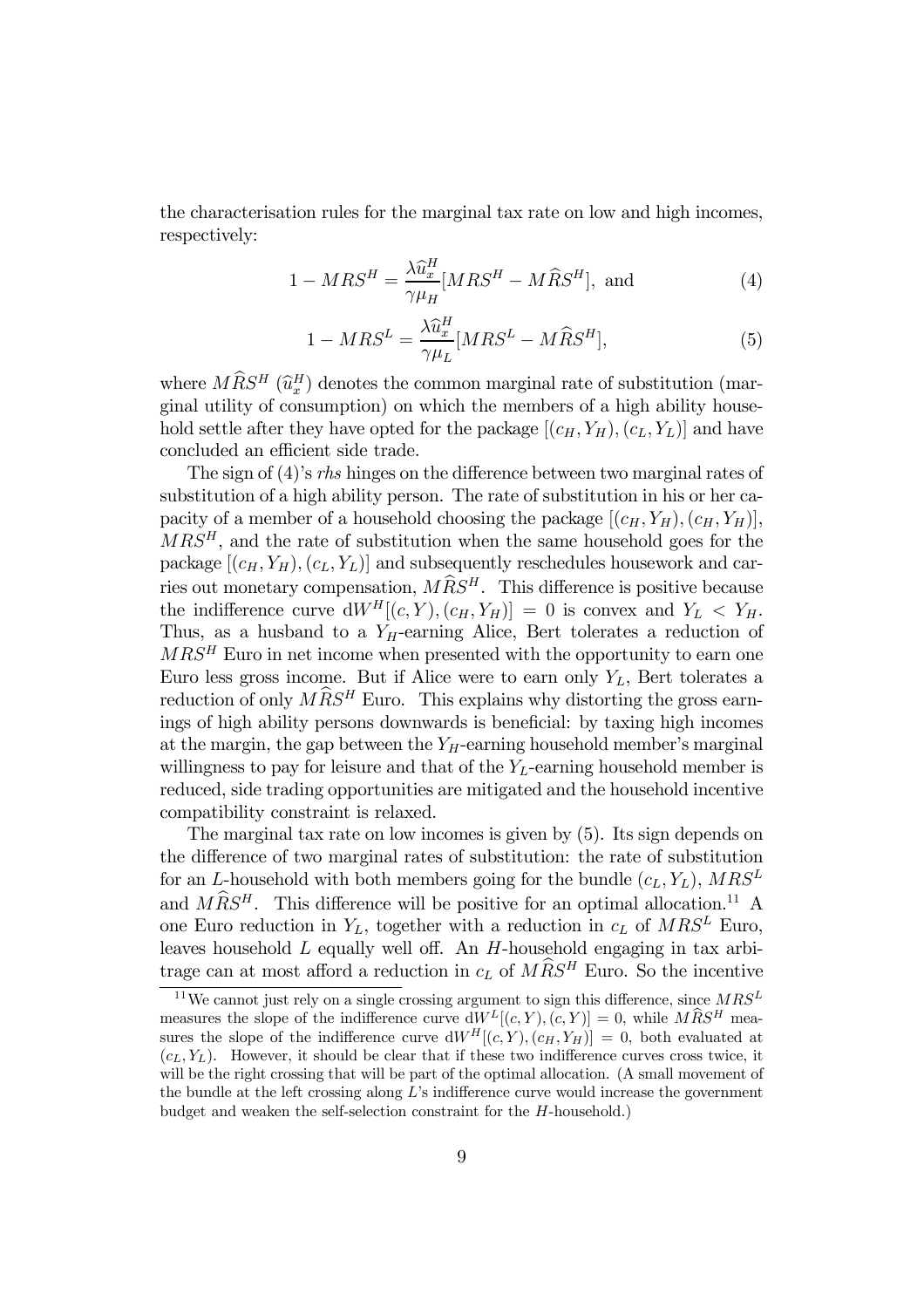compatibility constraint for this household is relaxed by distorting labour earnings of L-households downwards.

We may now combine the two tax formulae to obtain

$$
\frac{1 - MRS^H}{1 - MRS^L} = \frac{\mu_L + \frac{\lambda}{\gamma} \widehat{u}_x^H}{\mu_H + \frac{\lambda}{\gamma} \widehat{u}_x^H}.
$$
\n(6)

This expression shows that whenever the distribution of abilities is skewed to the right  $(\mu_L > \mu_H)$ , the marginal tax rate on low incomes should be lower than the marginal tax rate on high incomes. Notice that because the rhs of (6) is strictly smaller than  $\frac{\mu_L}{\mu_H}$ , this odds ratio of the ability distribution provides an upper limit on the optimal degree of marginal progressivity. The intuition for marginal progressivity is easy. The benefit of distorting a (net income, gross income)-bundle is to discourage dissembling behaviour. It saves the government from leaving too much information rent with the H-household and is thus proportional with the number of H-people. In contrast, the aggregate cost of a distortion is borne in equilibrium and is proportional to the number of people whose decisions are distorted. Therefore, when there are relatively more low ability citizens, an optimal policy should distort the behaviour of these people less than the behaviour of high ability citizens. I summarise this discussion as

**Proposition 1** Suppose condition **LE** holds. In a two-class economy with perfect assortative mating, the marginal tax rate on both low and high incomes is positive at a Pareto efficient allocation. Whenever the distribution of abilities is skewed to the right, the optimal marginal tax rate on high incomes exceeds the marginal tax rate on low incomes.

## 4 The case of imperfect assortative mating

A more correct picture of the world recognises the presence of a non-negligible amount of households where the partners' labour market productivities are not aligned (surgeon  $\&$  nurse, professor  $\&$  secretary, etc).<sup>12</sup> In this section, I will investigate this case of imperfect assortative mating—some households being formed by one low ability person and one high ability person. I will call such households *mixed* and denote them by index  $M$ . So now the economy consists of  $f_L$  households of type  $L$ ,  $f_H$  households of type  $H$ , and

<sup>&</sup>lt;sup>12</sup>For empirical evidence on the degree of assortative mating regarding educational attainment, see e.g. Hauser (1982), Hout (1982) and Mare (1991) for the U.S., and Kravdal & Noack (1989) for Norway.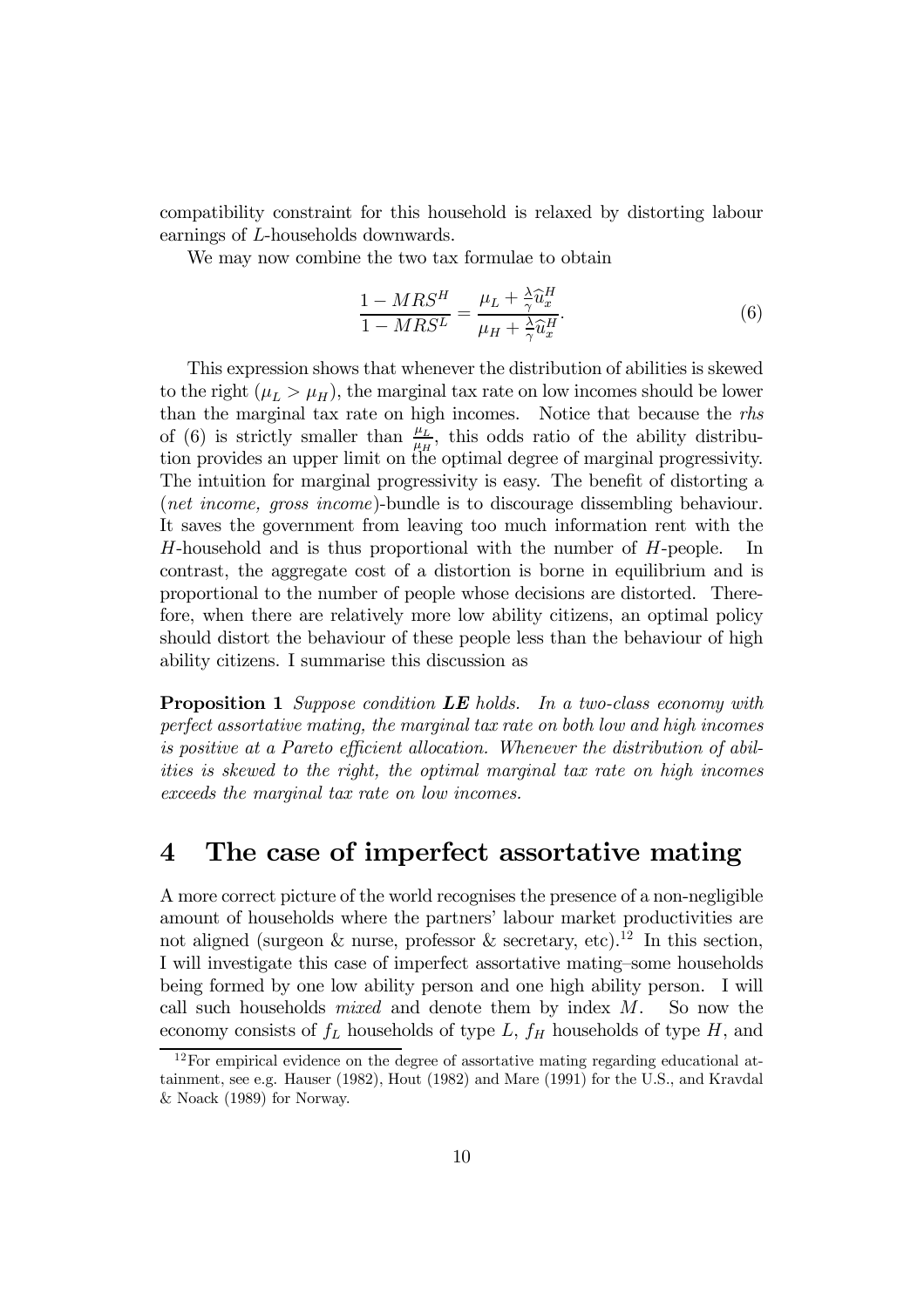$f_M$  households of type M. We have of course that  $f_L + f_M + f_H = 1$ ,  $f_L + \frac{1}{2}f_M = \mu_L$  and  $f_H + \frac{1}{2}f_M = \mu_H$ ; and I still assume an ability distribution skewed to the right  $(\mu_L > \mu_H)$ . For H-households to remain present,  $f_M$ should belong to  $[0, 2\mu_H)$ ; I will refer to such  $f_M$  values as *feasible*.

A tax system with the individual as the tax unit should now specify four  $(c, Y)$  bundles. In addition to the bundles  $(c_L, Y_L)$  and  $(c_H, Y_H)$ , two extra bundles are designed: one for the low ability member of a mixed household  $((c_{ML}, Y_{ML}))$ , and one for its high ability member  $((c_{ML}, Y_{ML}))$ .

As will soon become clear, the addition of two new bundles boosts the number of self-selection constraints significantly. In order to ease their manipulation, I assume from now on that preferences are quasi-linear in leisure and strongly separable:  $u(x, \ell, h) \stackrel{\text{def}}{=} v(x) + \ell + \varphi(h)$  ( $v'', \varphi'' < 0$ ). With such preferences, condition LE is satisfied, the total optimal amount of household work is fixed at  $G^*$  (defined by  $\varphi'(h'(G^*)) = \frac{1}{2}$ ) and net household income is shared equally. Thus, a household of type i with abilities  $w_{ia}$  and  $w_{ib}$ and having chosen the bundles  $(c_a, Y_a)$  and  $(c_b, Y_b)$  will in addition to the net utility from the public household good reach a welfare level

$$
W^i[(c_a, Y_a), (c_b, Y_b)] = 2v(\frac{c_a + c_b}{2}) - \frac{Y_a}{w_{ia}} - \frac{Y_b}{w_{ib}}.
$$

I should stress here that though the total amount of household work is fixed to G∗, this does not mean that its allocation over the two partners is. In fact, as I will argue below, variability of the individual levels of housework is essential for the partners to rearrange homework such that none of them becomes worse off under any potential mimicking strategy of the household.<sup>13</sup>

To ease notation in what follows, I refer to the bundles  $(c_L, Y_L)$ ,  $(c_H, Y_H)$ ,  $(c_{M\ell}, Y_{M\ell})$  and  $(c_{Mh}, Y_{Mh})$  just as **L**, **H**, Ml, and Mh. Thus, the three family welfare levels in equilibrium are written as:

$$
W^{L}(\mathbf{L}, \mathbf{L}) = 2v\left(\frac{c_L + c_L}{2}\right) - \frac{Y_L}{w_L} - \frac{Y_L}{w_L},
$$
  

$$
W^{M}(\mathbf{M}\mathbf{l}, \mathbf{M}\mathbf{h}) = 2v\left(\frac{c_{Ml} + c_{Mh}}{2}\right) - \frac{Y_{Ml}}{w_L} - \frac{Y_{Mh}}{w_H},
$$
and  

$$
W^{H}(\mathbf{H}, \mathbf{H}) = 2v\left(\frac{c_H + c_H}{2}\right) - \frac{Y_H}{w_H} - \frac{Y_H}{w_H}.
$$

 $13$ With sufficiently convex preferences, as in the previous section, this is automatically the case (cf footnote 10). But quasi-linear preferences, and their utilitarian summation, however, the household only cares about the total amount of leisure, not its distribution. A shortcut is then to introduce individual rationality constraints when household members consider a potential mimicking strategy—see footnote 15.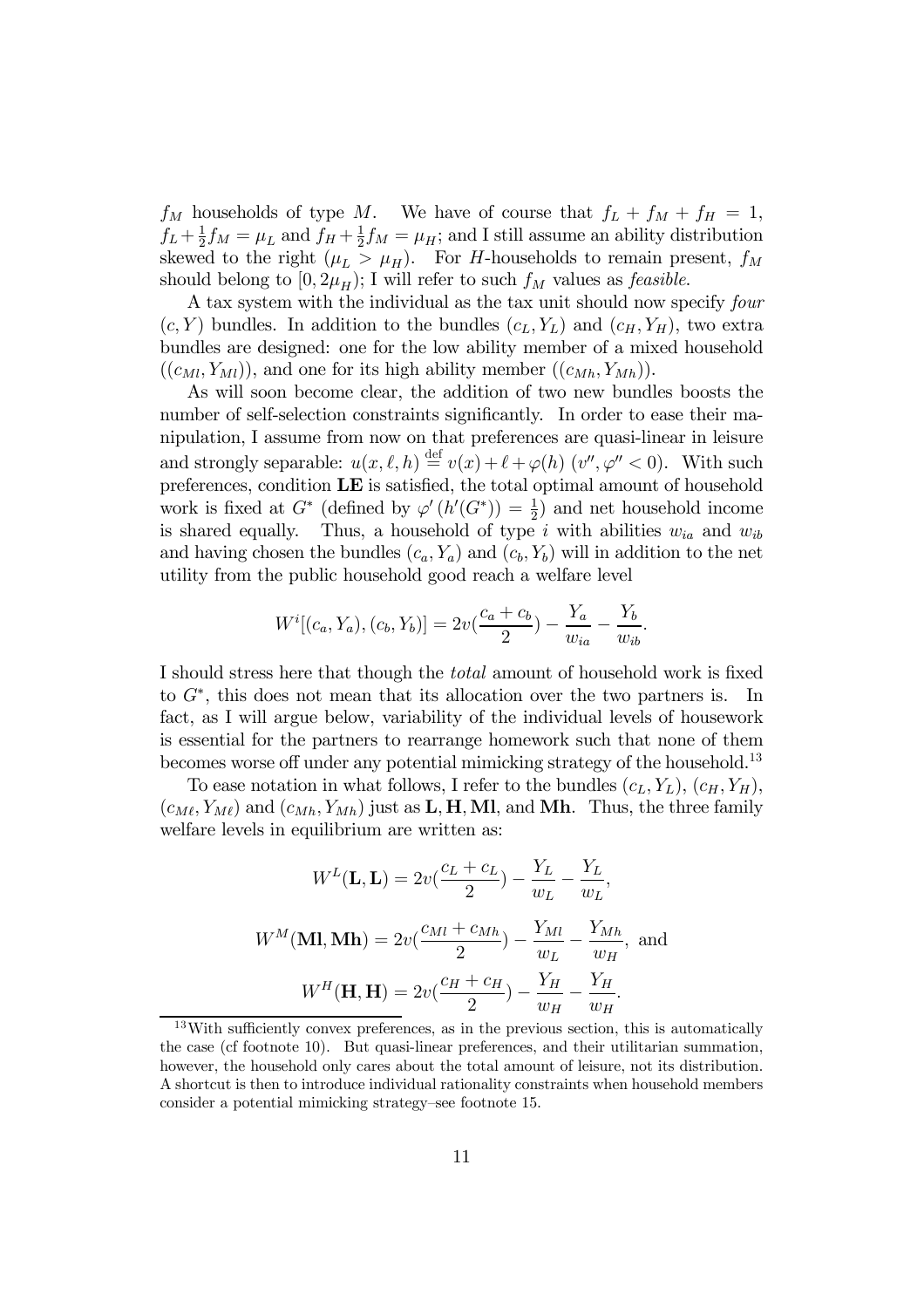Family welfare out-of-equilibrium is written in a similar way. For example

$$
W^M(\mathbf{L}, \mathbf{H}) = 2v(\frac{c_L + c_H}{2}) - \frac{Y_L}{w_L} - \frac{Y_H}{w_H}
$$

is the welfare level that a mixed household would achieve if its low ability member chooses bundle  $(c_L, Y_L)$  and its high ability member chooses  $(c_H, Y_H)$ . Notice that for a mixed household, the order in which the two bundles enter the indirect utility function matters (unlike for uniform households).

The government evaluates its tax policy by means of a weighted utilitarian social welfare function:

$$
SW \stackrel{\text{def}}{=} f_L \beta_L W^L(\mathbf{L}, \mathbf{L}) + f_M \beta_M W_M(\mathbf{M}\mathbf{l}, \mathbf{M}\mathbf{h}) + f_H \beta_H W^H(\mathbf{H}, \mathbf{H}),
$$

where the weights  $\beta_i$  ( $i = L, M, H$ ) are normalised in the sense that  $f_L \frac{\beta_L}{w_L}$  +  $\frac{1}{2} f_M \frac{\beta_M}{w_L} + \frac{1}{2} f_M \frac{\beta_M}{w_H} + f_H \frac{\beta_H}{w_H} = 1.$  The following two conditions impose a sufficient willingness to redistribute from rich to poor families  $(w^{aa}$  denotes the arithmetic average of the ability distribution):

 $\text{Assumption R1} \quad \frac{\beta_L}{w_L} \geq \frac{\beta_M}{w_L} > \frac{\beta_M}{w_H} \geq \frac{\beta_H}{w_H}.$ 

$$
\textrm{Assumption~R2~~}:\!\!\begin{array}{l}\frac{w_L}{w^{aa}}\geq\frac{\beta_M}{w_H}.\end{array}
$$

R1 is satisfied by equal (utilitarian) weights or any weight vector that is negatively correlated with ability. It implies that  $\frac{\beta_L}{w_L} > 1 > \frac{\beta_H}{w_H}$ . Condition **R2** in addition puts an upper bound on  $\frac{\beta_M}{w_H}$ . For utilitarian social preferences,  $\frac{\beta_M}{w_H}$  equals  $\frac{w^{ha}}{w_H}$  (where  $w^{ha}$  is the harmonic average of the ability distribution), and  $\mathbb{R}2$  satisfied.<sup>14</sup>

The government's problem is then to find four bundles  $L, Ml, Mh$  and  $H$ to maximise SW under the budget constraint

$$
f_L(Y_L - c_L) + \frac{1}{2} f_M(Y_{Ml} - c_{Ml}) + \frac{1}{2} f_M(Y_{Mh} - c_{Mh}) + f_H(Y_H - c_H) \ge 0,
$$

and three sets of self-selection constraints

$$
W^{L}(\mathbf{L}, \mathbf{L}) \geq W^{L}(i, j), W^{M}(\mathbf{M}\mathbf{I}, \mathbf{M}\mathbf{h}) \geq W^{M}(i, j), W^{H}(\mathbf{H}, \mathbf{H}) \geq W^{H}(i, j)
$$

where  $i, j \in \{L, Ml, Mh, H\}.$ 

<sup>&</sup>lt;sup>14</sup>Normalising  $w_H$  to 1, this can be written as  $\frac{w_L}{\mu_L w_L + (1-\mu_L)} \ge \frac{1}{\mu_L \frac{1}{w_L} + (1-\mu_L)} \iff \mu_L +$  $w_L(1-\mu_L) \geq \mu_L w_L + (1-\mu_L) \iff (2\mu_L - 1) \geq (2\mu_L - 1)w_L$ . Since  $\mu_L > \frac{1}{2}$ , and  $w_L < w_H$ , **R2** is verified.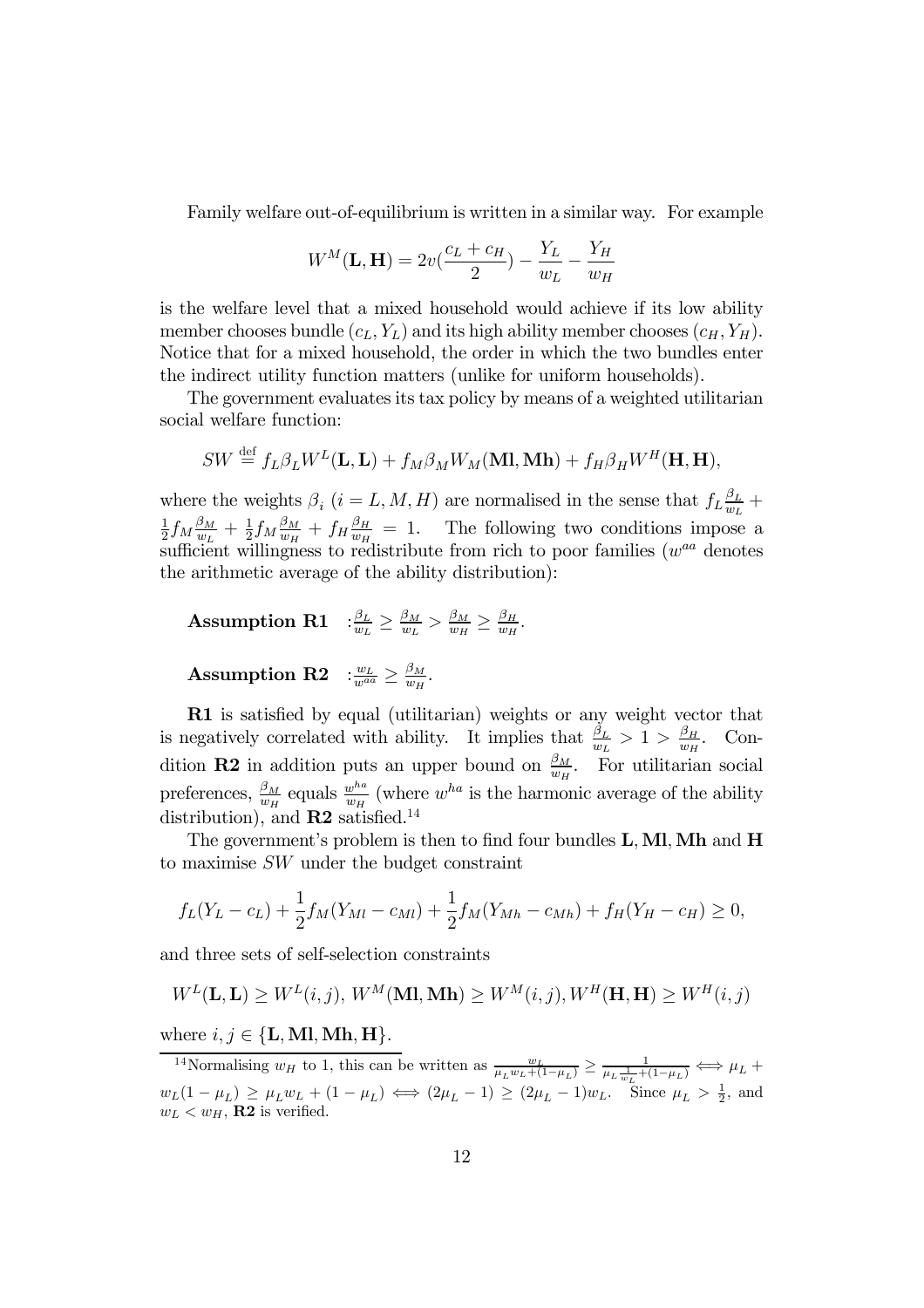There are in total 33 self-selection constraints: 9 of the first and third type, and 15 of the second type. In the appendix it is shown (lemma 8) that these constraints impose the following ranking on the gross and net income levels:

$$
Y_{Ml} < Y_L < Y_H < Y_{Mh}
$$
, and  $c_{Ml} < c_L < c_H < c_{Mh}$ .

Furthermore, I prove there (theorem 3) that under these monotonicity constraints and the redistribution assumptions R1 and R2, the optimal policy is constrained by the following three self-selection constraints:

$$
W^H(\mathbf{H}, \mathbf{H}) \ge W^H(\mathbf{L}, \mathbf{H}),\tag{7}
$$

$$
W^M(\mathbf{M}\mathbf{l}, \mathbf{M}\mathbf{h}) \ge W^M(\mathbf{L}, \mathbf{H}), \text{ and}
$$
\n(8)

$$
W^M(\mathbf{M}\mathbf{l}, \mathbf{M}\mathbf{h}) \ge W^M(\mathbf{M}\mathbf{l}, \mathbf{H}).
$$
\n(9)

The first incentive constraint is familiar from the perfect assortative mating case; the second and the third are new and involve the mixed household. Later, I will argue that the third need not bind the optimal solution, and that if it does it implies no cost. Let me therefore assume that all three constraints bind the solution. The last two may then also be written as

$$
W^M(\mathbf{M}, \mathbf{H}) = W^M(\mathbf{L}, \mathbf{H}), \text{ and}
$$
\n(10)

$$
W^M(\mathbf{M}\mathbf{l}, \mathbf{M}\mathbf{h}) = W^M(\mathbf{M}\mathbf{l}, \mathbf{H}).
$$
\n(11)

The advantage of writing the constraints in this way is graphical representation. Expression (10) states that Ml and L should both lie on the indifference curve  $dW^M(\cdot, \mathbf{H})=0$ , while according to (11), **Mh** and **H** should both lie on  $dW^M(\mathbf{M}|\cdot)=0$ . In addition, expression (7) (with equality) then reads that bundles  $L$  and  $H$  should both belong to the conditional indifference curve  $dW^H(\cdot, \mathbf{H})=0$ . Three indifference curves thus connect the four bundles—see figure 2 (the dotted indifference curve will be referred to later).

As I mentioned earlier, in order for no household member to get worse off under mimicking (then when being honest), it is required that they reschedule homework (even though the household is equally well of  $5^{15}$ ).<sup>15</sup>

To derive and analyse the optimal solution to the taxation problem, I proceed as Weymark (1986a, 1986b, 1987) and write the income levels in

 $15$ To illustrate the role of household production, consider (7). Individual utility when the household is honest is given by  $v(c_H) - \frac{Y_H}{w_H} + \varphi(h(G^*)) - \frac{G^*}{2}$ . If this household chooses  $(\mathbf{L}, \mathbf{H})$ , individual welfares are  $v\left(\frac{c_L+c_H}{c^2}\right) - \frac{Y_L}{w_H} + \varphi(h(G^*)) - g_a$ , and  $v\left(\frac{c_L+c_H}{2}\right) - \frac{Y_H}{w_H} +$  $\varphi(h(G^*)) - g_b$ , where  $g_a + g_b = G^*$ . For both members to be willing to consider the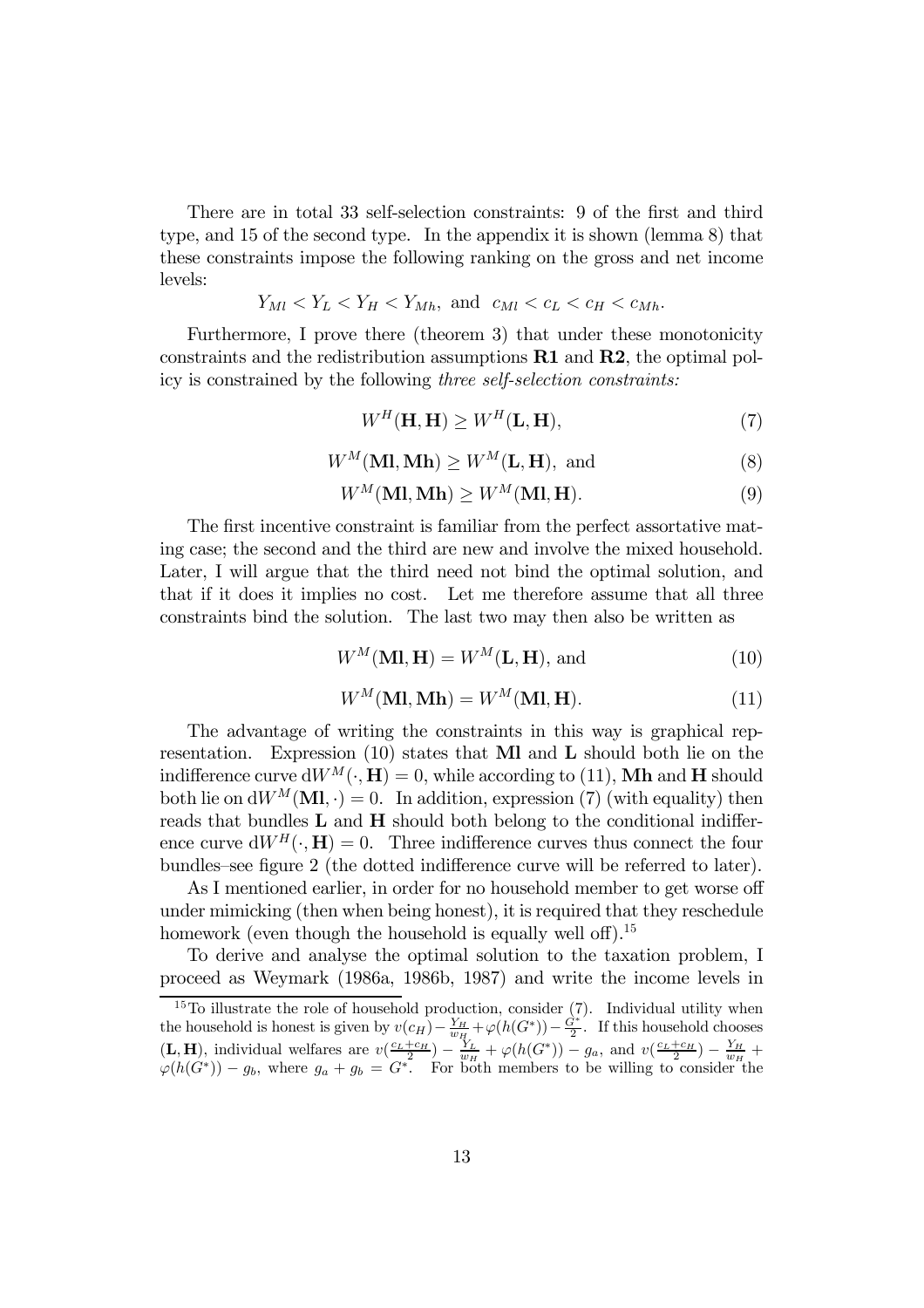

**Figure 2. A household incentive compatible allocation without assortative mating.**

#### Figure 2:

terms of differences in the utility of consumption. From (7) (with equality), (10) and (11) it follows that

$$
Y_H = Y_{Mh} - 2w_H \Delta_M,
$$
  
\n
$$
Y_L = Y_{Mh} - 2w_H \Delta_H - 2w_H \Delta_M,
$$
  
\n
$$
Y_{Ml} = Y_{Mh} - 2w_H \Delta_H - 2w_H \Delta_M - 2w_L \Delta_L,
$$

where  $\Delta_M \stackrel{\text{def}}{=} [v(\frac{c_{Ml}+c_{Mh}}{2}) - v(\frac{c_{Ml}+c_{H}}{2})], \Delta_H \stackrel{\text{def}}{=} [v(c_H) - v(\frac{c_{H}+c_{L}}{2})],$  and  $\Delta_L \stackrel{\text{def}}{=}$  $[v(\frac{c_L+c_H}{2})-v(\frac{c_M+c_H}{2})]$ . Substituting  $Y_H, Y_L$  and  $Y_M$  for the expressions above in the budget constraint, this can be solved for  $Y_{Mh}$ . This relation

mimicking strategy  $(L, H)$  neither should work too much at home:

$$
\frac{G^*}{2} + \frac{Y_H}{w_H} - \frac{Y_L}{w_H} - [v(c_H) - v(\frac{c_L + c_H}{2})] \ge g_a,
$$
 (IR<sub>a</sub>)

$$
\frac{G^*}{2} - [v(c_H) - v(\frac{c_L + c_H}{2})] \ge g_b,
$$
 (IR<sub>b</sub>)

where the last inequality may also be written as

$$
g_a \ge \frac{G^*}{2} - [v(c_H) - v(\frac{c_L + c_H}{2})]
$$
 (IR'<sub>b</sub>)

since  $g_a + g_b = G^*$ . Combining  $(\text{IR}_a)$  and  $(\text{IR}'_b)$ , it is easy to check that there exists a solution to  $g_a$  (and thus to  $g_b$ ) for both members to be willing to consider mimicking, if and only if  $W^H(\mathbf{L}, \mathbf{H}) \geq W^H(\mathbf{H}, \mathbf{H})$ . Thus, unless the self-selection constraint (7) holds with equality, the individual rationality constraints cannot be verified simultanously. Since the square bracket term in  $(\text{IR}_a)$  and  $(\text{IR}_b)$  is positive, it is clear that under mimicking, a does more than half of the homework (and b less than half).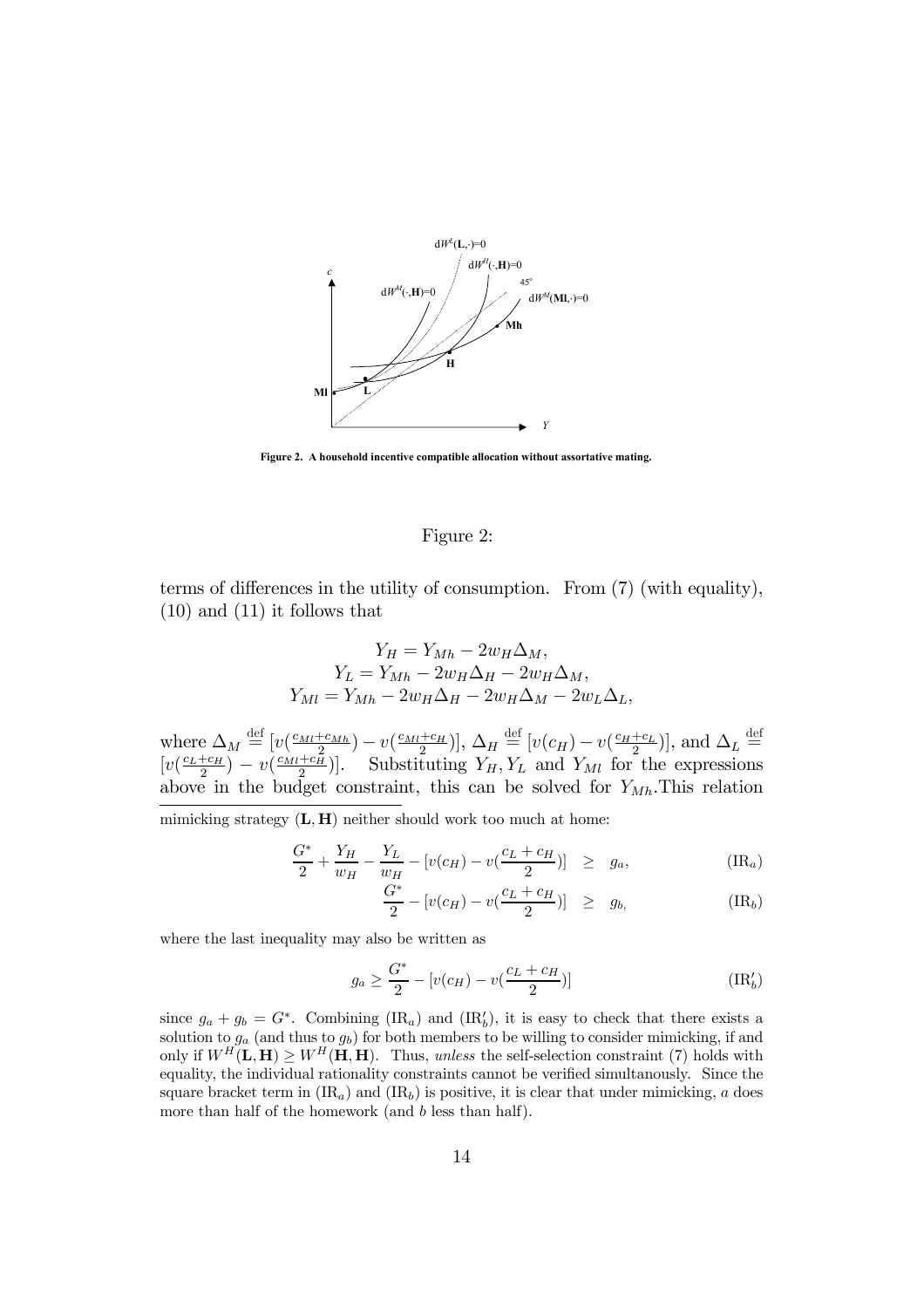can in turn be used to express the other three income levels in terms of aggregate consumption and the utility differences, and thus in terms of the four consumption levels:  $Y_i = Y_i(c_L, c_H, c_{Ml}, c_{Mh})$   $(i = L, H, Ml, Mh)$ . The same is true for social welfare:  $SW = SW(c_L, c_H, c_{ML}, c_{ML})$ -for details, see the appendix, section 7.2.2.

The original optimal taxation problem is therefore equivalent to the following reduced form problem:

$$
\max_{\substack{c_L, c_H, c_{Ml}, c_{Mh} \\ \text{s.t.}}} \frac{SW(c_L, c_H, c_{Ml}, c_{Mh})}{Y_{Ml}(c_L, c_H, c_{Ml}, c_{Mh}) \ge 0} \qquad (\kappa) \\ 0 \le c_{Ml} \le c_L \le c_H \le c_{Mh} \qquad (\text{P2})
$$

When analysing this taxation problem, I will ignore the monotonicity constraints in the net income levels  $c_i$ .

The fact that bundle **Mh** is not part of any mimicking strategy suggests that it should be made available in an undistorted way. This is confirmed by the first order condition w.r.t.  $c_{Mh}$ :

$$
(1 - \kappa) \frac{1}{2} f_M \left[ w_H v'(\frac{c_{Ml} + c_{Mh}}{2}) - 1 \right] = 0.
$$

For  $\kappa \in [0, 1)$ , it is clear that a necessary condition for an optimum is that  $w_H v'(\frac{c_M + c_M}{2}) = 1$ , or that the marginal tax rate faced by the high ability member of a mixed household is zero.<sup>16</sup> This no-distortion-at-the-top result ties down the value of net income to the mixed household,  $c_{Ml} + c_{Mh}$ .

The first order condition for  $c_{Ml}$  provides the equilibrium value for the Lagrange multiplier  $\kappa$ :

$$
\kappa = \frac{\frac{1}{2}f_m(w_H - w_L)}{w_L + \frac{1}{2}f_m(w_H - w_L)},\tag{12}
$$

which is indeed strictly smaller than one, and equal to zero when mixed households are absent. The non-negativity constraint on  $Y_{Ml}$  is thus strictly binding. This is not surprising since the low ability member of the mixed household has a comparative advantage in doing the household work and an efficient policy should not make this member participate on the labour market.

The optimal value for  $c_{Ml}$  is not unique. For, suppose that (8) is strictly binding. Then we can slightly reduce  $c_{Ml}$  and increase  $c_{Mh}$  with the same amount. This leaves total net income of the mixed household unaffected, it

<sup>&</sup>lt;sup>16</sup>The marginal tax rate for member  $a$  of household  $i$  when receiving the bundles  $(c_a, Y_a), (c_b, Y_b)$  is defined as  $1 - \frac{d c_a}{d Y_a}|_{dW^i[(c_a, Y_a), (c_b, Y_b) = 0} = 1 - \frac{1}{w_{ia}v'(\frac{c_a + c_b}{2})}$ .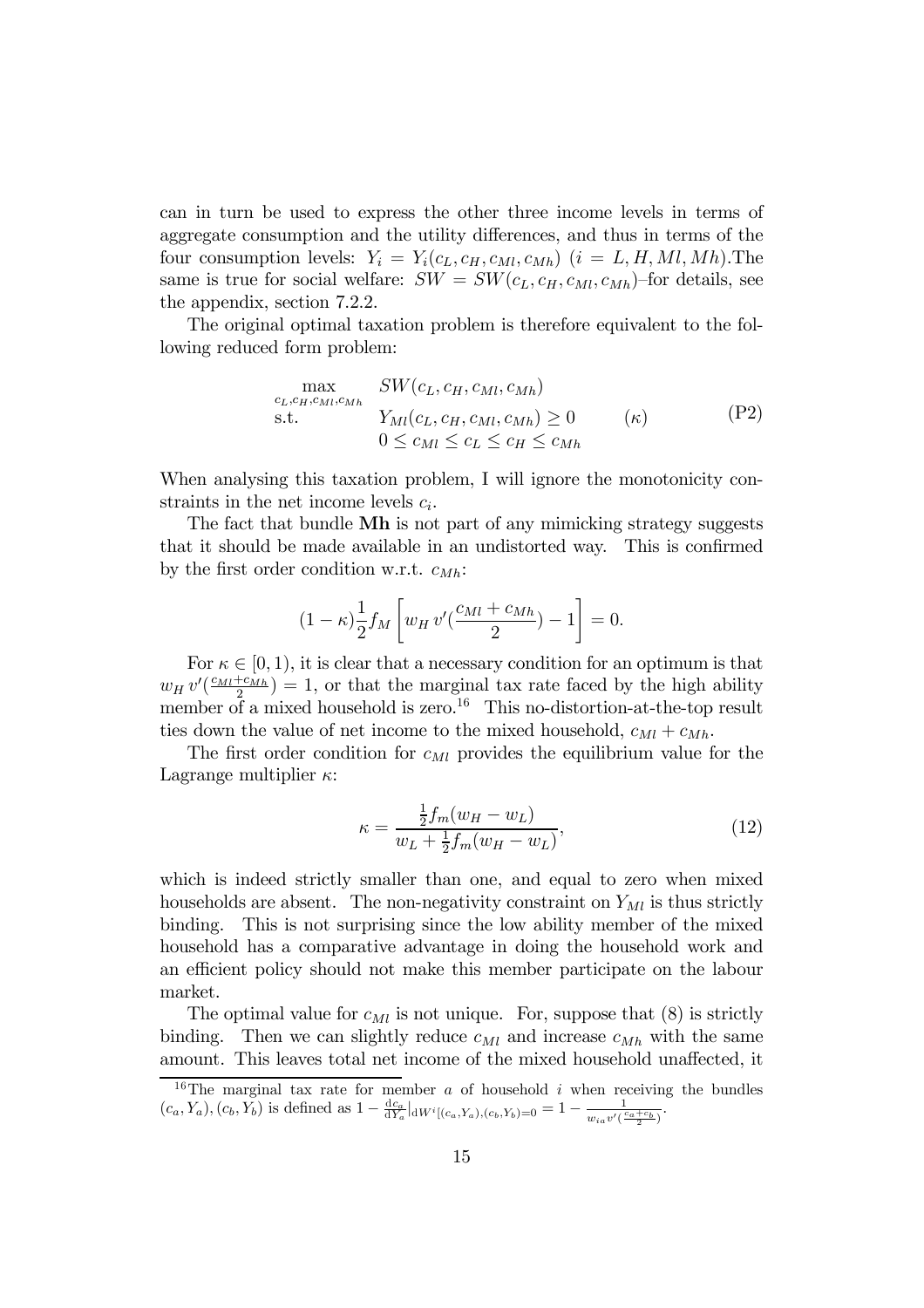does not change government revenue, and it turns (8) into a strict inequality. Thus the constraints that really limit the redistribution problem are (7) and (9), and nothing is lost by imposing (8).

The optimality conditions for  $c_H$  and  $c_L$  are given by

$$
(1 - \kappa) f_H \left[ w_H v'(c_H) - 1 \right] = A \left[ w_H v'(\frac{c_L + c_H}{2}) - w_H v'(c_H) \right], \tag{13}
$$

$$
(1 - \kappa) f_L [w_L v'(c_L) - 1] = A \left[ w_H v'(\frac{c_L + c_H}{2}) - w_L v'(c_L) \right] - B w_L v'(c_L),
$$
\n(14)

respectively, where

$$
A \stackrel{\text{def}}{=} f_H(1 - \kappa - \frac{\beta_H}{w_H}) + f_M(1 - \kappa - \frac{\beta_M}{w_H}), \text{ and}
$$

$$
B \stackrel{\text{def}}{=} \frac{1}{2} f_M(\frac{w_H}{w_L} - 1)(1 - \kappa - \frac{\beta_M}{w_H}).
$$

I first comment on (13). The square bracket term on the lhs is the loss in tax revenue from an H-household when  $c_H$  is lowered marginally and  $Y_H$  adjusted downwards with  $w_H v'(c_H)$  to keep family welfare constant. The square bracket term on the rhs is positive due to the monotonicity assumption; it measures by how much mimicking becomes more costly for an  $H$ -household. This is multiplied by A, the social benefit of inducing self-selection. First, notice that A reduces to  $\mu_H(1 - \frac{\beta_H}{w_H}) > 0$  when  $f_M$  approaches zero. Thus, with a small fraction of mixed households, the implicit marginal tax rate on  $Y_H$  is positive as shown for more general preferences in the perfect stratification case. The formula reveals that the argument to distort  $Y_H$  downwards is augmented by the desire to distribute away from the mixed household (to the extent that  $\frac{\beta_M}{w_H}$  is smaller than one, which it is under **R2**) but weakened by the non-negativity constraint on  $Y_{M}$ . (From the expression for  $Y_{M}$  in appendix 7.2.2., it transpires that it depends heavily on  $c_H$ .)

Notice that due to **, a sufficient condition for**  $A$  **to be positive is that**  $(1-\kappa-\frac{\beta_M}{w_H})>0$ . In section 7.2.2 of the appendix, I show that R2 guarantees precisely this. We may therefore conclude that the marginal tax rate on  $Y_H$ should be positive for any feasible value of  $f_M$ .

The optimality condition for  $c<sub>L</sub>$ , (14) can be interpreted in a similar way. It balances the budgetary costs with the self-selection benefits of a small reduction in c<sub>L</sub>. Since the self-selection constraint  $W<sup>L</sup>(L, L) \geq W<sup>L</sup>(L, H)$ does not bind the optimal policy (cf theorem 3 in the appendix), the square bracket term on the rhs of  $(14)$  is positive:<sup>17</sup> to prevent that a member of

<sup>&</sup>lt;sup>17</sup>Refer to figure 2 and compare the slope of the indifference curve  $dW<sup>L</sup>(**L**,.)=0$  (the dotted line), with that of the indifference curve  $dW^H(\mathbf{H}, \cdot)=0$  at the bundle **L**.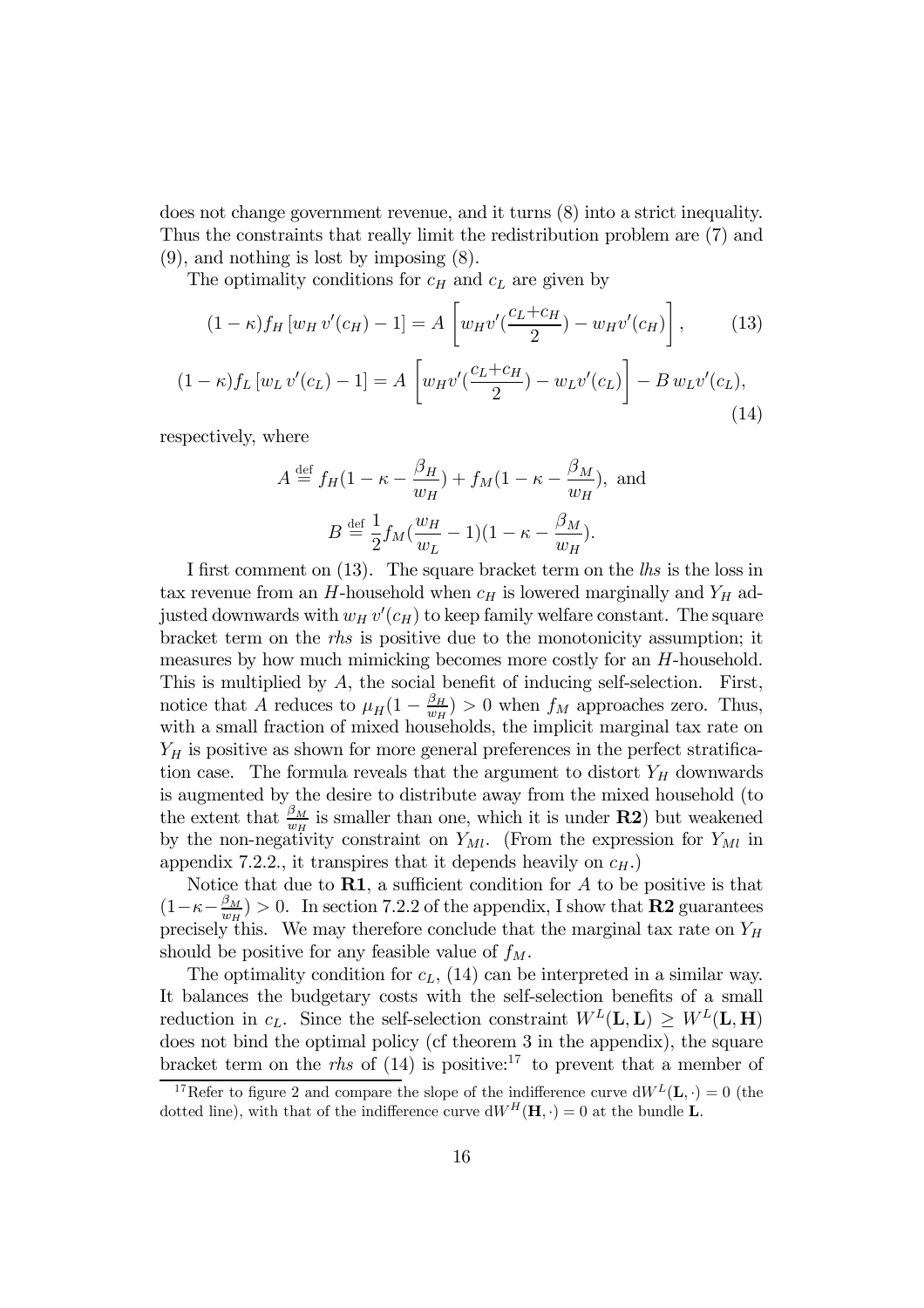an H-household dissembles as  $L$ , the  $L$  bundle should–on balance–be distorted downwards. But when  $Y_L$  is reduced, it becomes less costly for an M-household to opt for the package  $(L, H)$  and to the extent that the government wants to redistribute away from mixed households  $(1 > \frac{\beta_M}{w_H})$ , this has to be taken into consideration (the second term on the *rhs* of  $(14)$ ). As I just argued, the sign of B is positive and thus there is an argument for distorting  $Y_L$  upwards.

Finally, to derive the graduation in the tax schedule I first solve (13) and (14) for  $w_H v'(c_H)$  and  $w_L v'(c_L)$ , and then subtract the latter expression from the former. This yields:

$$
w_H v'(c_H) - w_L v'(c_L) = \n\frac{\frac{A}{1-\kappa}(f_H - f_L) \left[1 - \frac{w_H v'(c_L + c_H)}{2}\right] + \frac{B}{1-\kappa} \left[\frac{A}{1-\kappa} w_H v'(\frac{c_L + c_H}{2}) + f_H\right]}{\left(\frac{A}{1-\kappa} + f_H\right)\left(\frac{A}{1-\kappa} + \frac{B}{1-\kappa} + f_L\right)}.
$$
\n(15)

Recall that A and B are positive. Because  $w_H v'(\frac{c_L+c_H}{2}) > w_H v'(c_H) >$ 1, the first square bracket term on the rhs is negative. With an ability distribution skewed to the right  $(f_L > f_H)$ , the entire expression is positive. This means that the marginal tax rate on  $Y_H$  is larger than the one on  $Y_L$ for any feasible value of  $f_M$ .

I now summarise the results on imperfect assortative mating in

Proposition 2 Consider a two-class economy with imperfect assortative mating, an ability distribution skewed to the right and social preferences favourable to redistribution form rich to poor (in the sense of  $R1$  and  $R2$ ). The optimal gross income distribution is then as follows:

• low ability members of a mixed household should not participate on the labour market;

- members of a low ability household should earn a 'low' income level  $Y_L$ ;
- members of a high ability household should earn a 'high' income  $Y_H$ ; and
- high ability members of a mixed household should earn a 'very high' income  $Y_{Mh}$ .

The marginal tax rate on  $Y_{Mh}$  should be zero, that on  $Y_H$  should be positive, and that on  $Y_L$  should be lower than the one on  $Y_H$ .

The analysis so far has given unambiguous qualitative results. To gauge the magnitudes of the marginal tax rates on  $Y_L$  and  $Y_H$  and their difference, I have solved the model for  $v(x) = \log x$ ,  $w_L = 5$ ,  $w_H = 10$ ,  $\mu_L = \frac{3}{4}$ , and  $\beta_L = \beta_M = \beta_H$ . Figure 3 shows the optimal marginal tax rates when the fraction of mixed households increases from 0 to .49 (for  $f_M \ge \frac{1}{2}$ ,  $f_H$ is zero). The marginal tax rate on  $Y_H$  is positive and increasing in  $f_M$ ,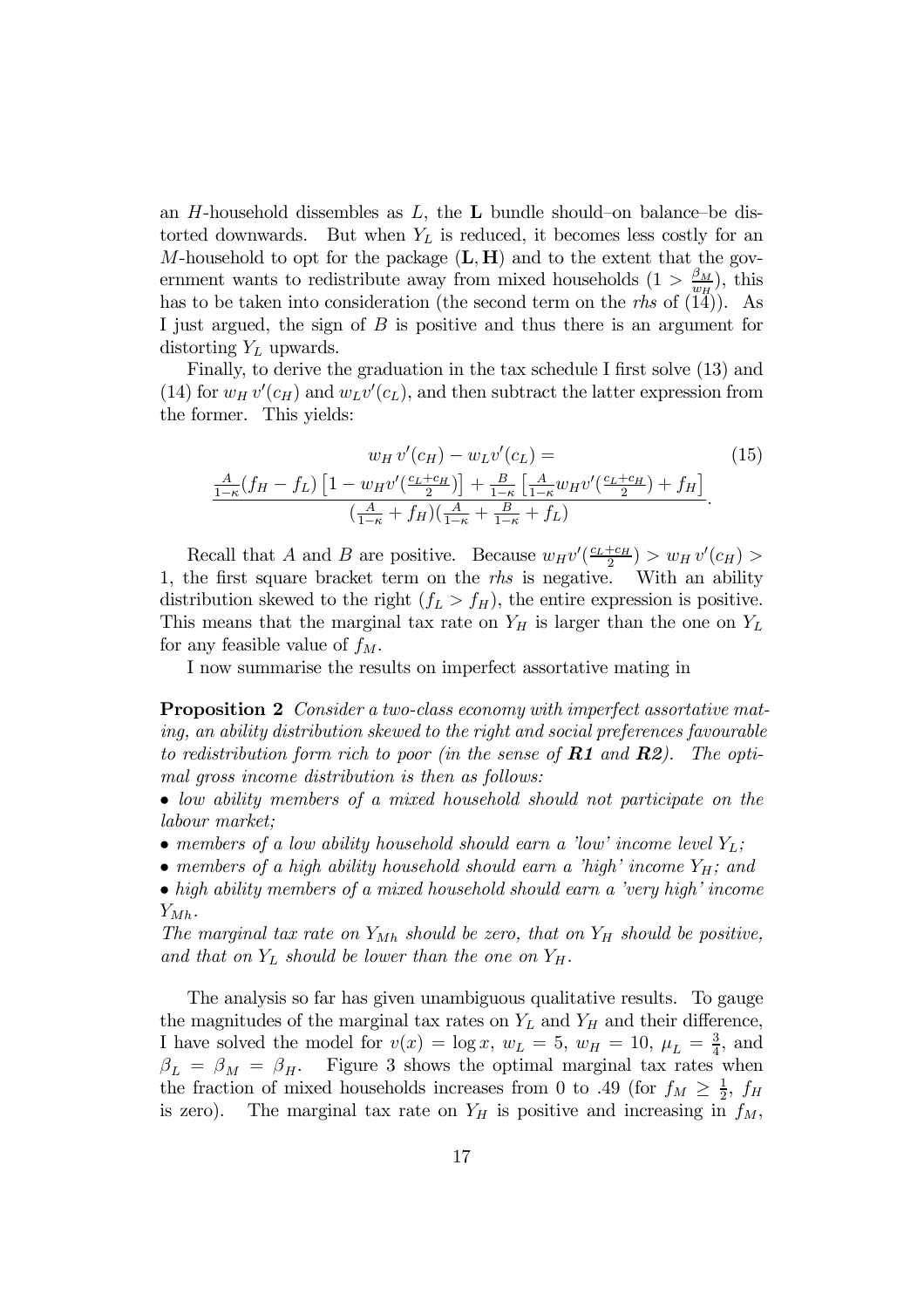

**Figure 3.** Optimal marginal tax rates on  $Y_L$  ( $t_L$ ) and  $Y_H$  ( $t_H$ ) as a function of  $f_M$ .

#### Figure 3:

while that on  $Y_L$  is slightly non-monotonic. The difference between both rates increases the less perfect assortative mating is. Notice that in this experiment, the total endowments in the economy remain the same—only the structure of family composition changes. In figure 4, I present the family welfare levels, as well as social welfare. Here we observe that less assortative mating increases the welfare of  $L$ - and  $M$ -households, and up to some extent also that of H-households. This indicates that the self-selection constraint on H-households puts a heavier limit on redistribution policy than that on M-households.

### 5 Concluding remarks

In this paper I have looked at the tax treatment of households under individual filings and characterised the efficiency properties of an income tax schedule that redistributes from rich to poor households. The fact that tax liabilities are determined on individual incomes, but that the decision to earn these incomes are made at the household level makes this a non-trivial problem. This is because the tax liable members of the same household can side trade leisure for net income with one another, and such side trade opportunities enable them to carry out tax arbitrage.

For a two class economy with perfect assortative mating. The main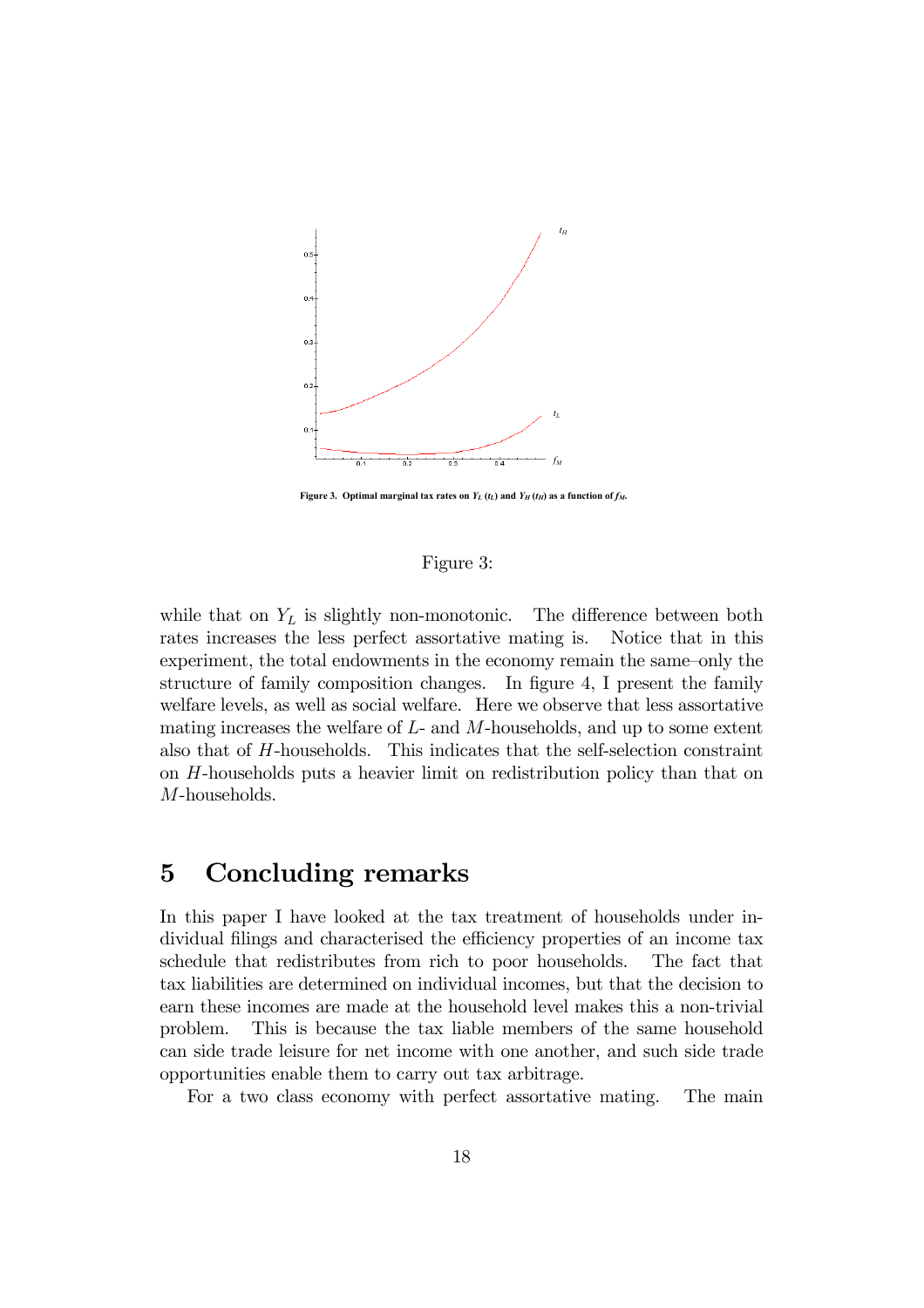

Figure 4. Family welfare  $(W^i, i=L,M,H)$  and social welfare  $(SW)$  as a function of  $f_M$ .

#### Figure 4:

conclusion is that in order to prevent tax arbitrage, the government imposes a positive marginal tax rate on high incomes and sets the marginal tax rate on low incomes below this rate (when the ability distribution is skewed to the right). Then I showed that these conclusions carry over to a society with imperfect assortative mating. The novel feature that is introduced by imperfect assortative mating concerns the income levels and their tax treatment of the members of a mixed household. Low ability members of such a household should be discouraged from participating in the labour market, while the high ability partner should be given incentives to earn a very high income level which is undistorted at the margin, but taxed on average.

Let me now come back to some of the assumptions made earlier. I have assumed that both household partners are equally efficient in performing housework and that their contributions are perfectly substitutable. If household members differ in their housework productivities as well, the tax system should take this into account by encouraging the more 'house'-productive members to spend less time on the labour market. With imperfect assortative mating w.r.t. both kinds of abilities, there are ten types of households that may form. The design of an optimal income tax system becomes an intricate problem, the more because the labour market decisions of the household members depend on their comparative advantages, while the taxes and transfers that are based on these decisions should correct for differences in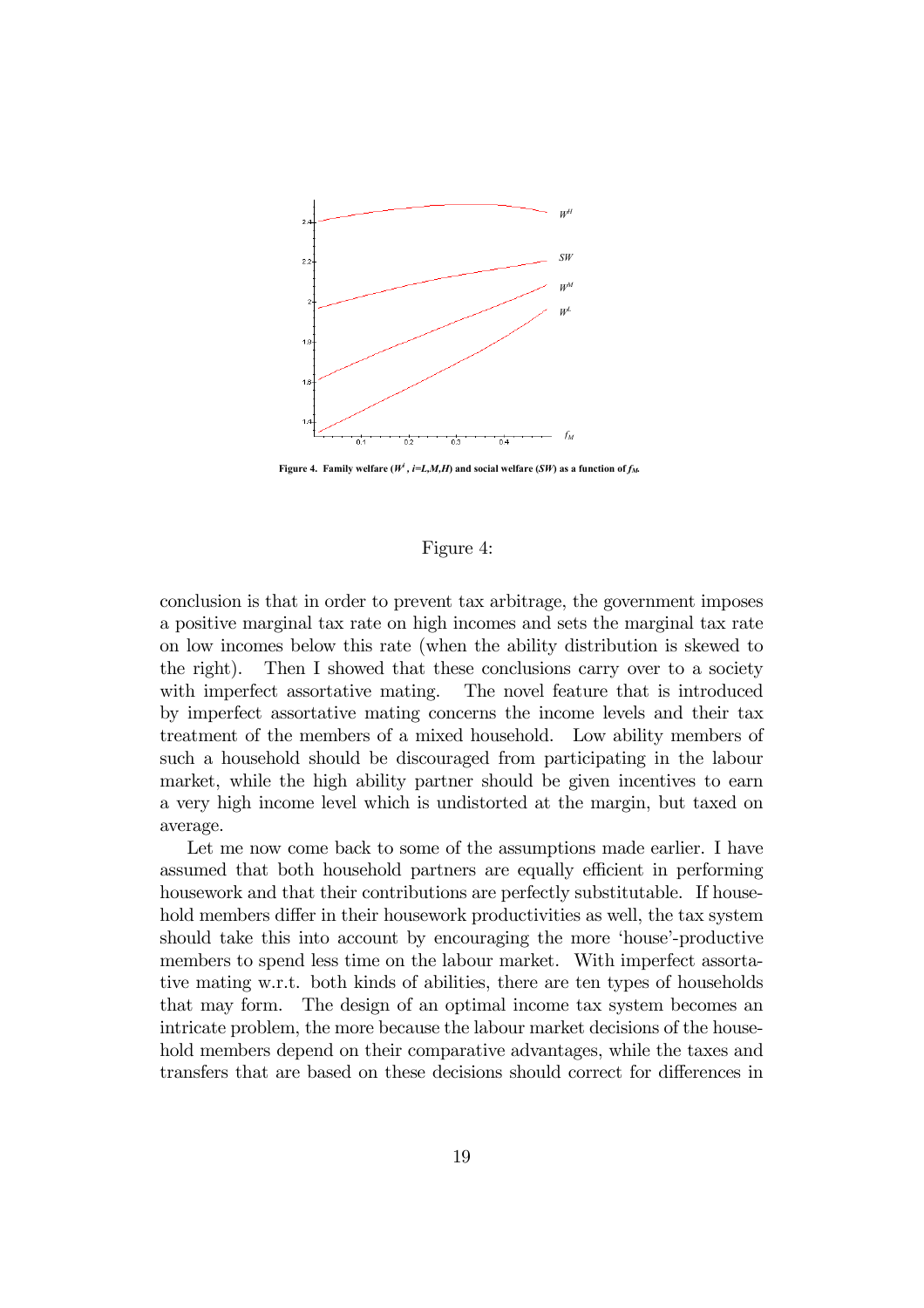absolute advantages.18

A second feature of the model was that the time spent by one of the partners in producing the household good is perfectly substitutable with the time input of the other partner. I focused on this case to make my argument in the sharpest possible way. But since side trade opportunities are driven by substitutability, it is clear that the smaller the substitutability between the two inputs, the weaker will be the household incentive compatibility constraints. In the case of zero substitution  $(h = \min\{g_a, g_b\})$ , the tax arbitrage problem vanishes. $19$  It is not difficult to imagine household goods whose production does not allow substitution: a romantic evening together, for example, is by definition of that kind. Related to this discussion is the issue of observability of the household good. Some goods, are in principle observable. One may for example assume that 'caring for the children' could be observed—or at least that the government could make reasonable guesses about how much of this good is produced (because it knows the number of children and their age). But as long as the contributions of the two productive members of the household are not separately observable, the arbitrage problem remains. It would remain as well when the household produced good was a private rather than public good; all that is needed then is that this good can be shared among the household members.

Side trading opportunities were in this model maximally exploited by the household because its members were committed to cooperation. Without such cooperation some available options to arbitrate will not be made use of and this will make the incentive constraints less binding. In this sense, non-cooperative household members are a blessing for redistribution policy.

In another paper (Schroyen, 1997), I showed that in an economy with two classes (people poorly and wealthy endowed with the  $num\acute{e}raire$ ) when side trade in commodities is possible within bilateral coalitions (intra- as well as interclass coalitions), both types of people should face the same marginal commodity tax, but the 'lump sum' part of the tax should be differentiated and a function of the amount traded with the production sector. The reason that we do not get a uniform marginal income tax in the present setting

 $18$  In a recent paper, Balestrino *et al* (1999) analyse this problem for a society composed of singles (thus avoiding the arbitrage problem).

 $19$  It was observed in footnote 16 that if the household considers the package  $[(c_L, Y_L), (c_H, Y_H)], a$  should perform more than half of the household work in order that b's utility does not drop below the utility he obtains when the household chooses the package  $[(c_H, Y_H), (c_H, Y_H)]$ . In general, a compensates b by doing more homework.

If a and b are devoted utilitarians, solely concerned with the sum of the two utility levels, tax arbitrage may still occur because it makes available the 'average' bundle  $\left(\frac{c_L+c_H}{2}, \frac{Y_L+Y_H}{2}\right)$ . I am grateful to a referee for pointing this out.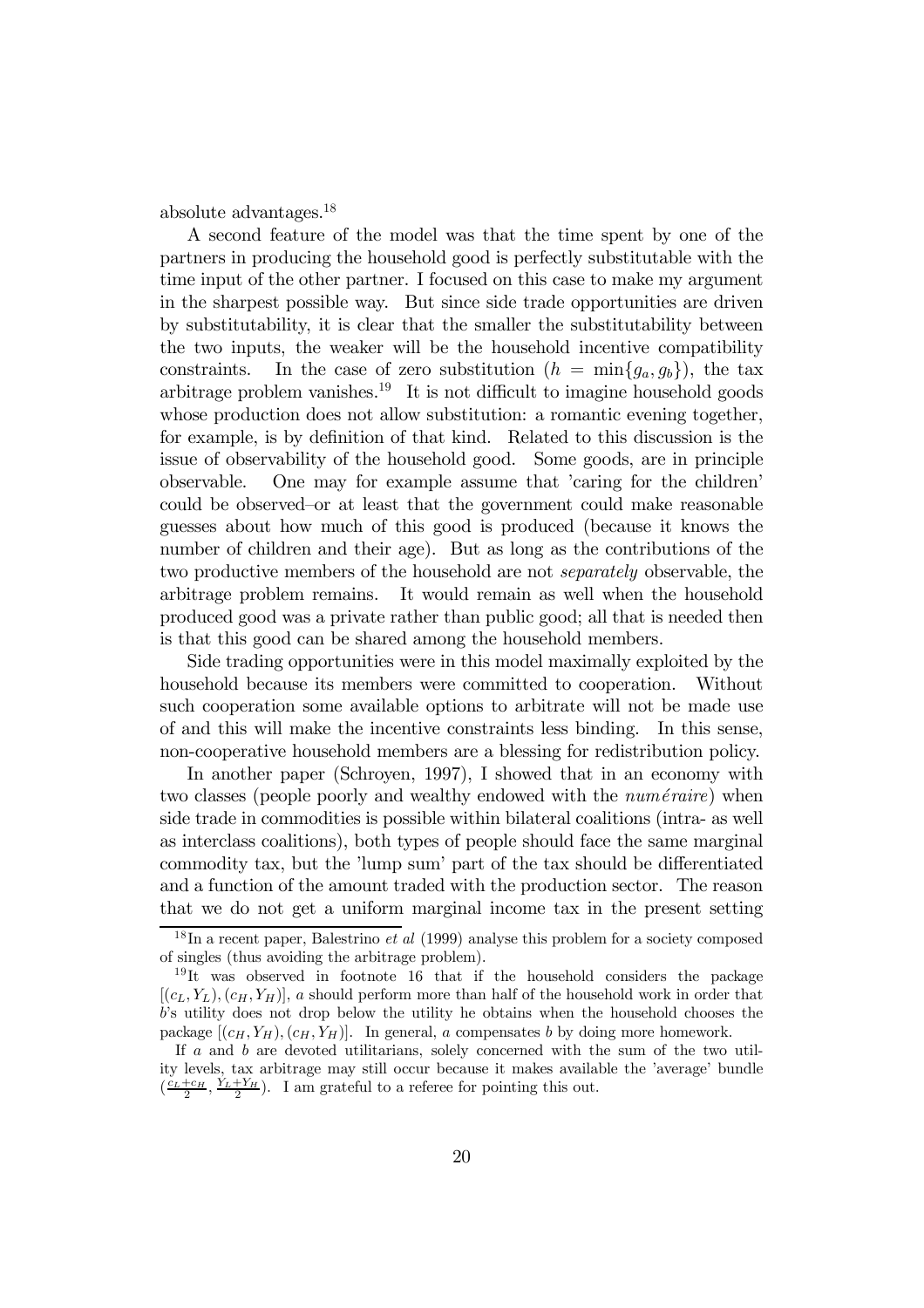with imperfect assortative mating, is that interclass side trading is restricted within the institution of the mixed household. Side trade across households is an interesting phenomenon that does take place (low ability persons doing off-the-record housework in the house of high ability spouses). But we are then venturing ourselves on the grounds of tax evasion and 'moonlighting', and should make explicit the audit strategies of the tax administration.

### 6 References

Agell, J & M Persson (2000) Tax arbitrage and labor supply, *Journal of* Public Economics 78, 3-24.

Apps P & R Rees (1988) Taxation and the household, *Journal of Public* Economics 35, 355-369.

Apps  $P \& R$  Rees (1997a) The optimal taxation of couples, CES Working Paper no 145.

Apps  $P \& R$  Rees (1997b) Individual vs joint taxation in models with household production, CES Working Paper no 147.

Balestrino A, A Cigno & A Pettine (1999) Direct and indirect taxation when households differ in market and non-market abilities, CES working paper 181, Munich.

Boskin M J (1975) Efficiency aspects of the differential tax treatment of market and household economic activity, Journal of Public Economics 4, 1-25.

Boskin M J & E Sheshinski (1983) Optimal tax treatment of the family: married couples, Journal of Public Economics 20, 281-297.

Chen Z & F Woolley (2001) A Cournot-Nash model of family decision making, Economic Journal 111, 722-748.

Guesnerie R (1995) A Contribution to the Theory of Taxation (Cambridge: Cambridge University Press).

Hammond P (1987) Markets as constraints: multilateral incentive compatibility in a continuum economy, Review of Economic Studies 54, 399-412. Hauser R (1982) The structure of social relationships: Cross-classifications of mobility, kinship, and friendship, in: R Hauser, D Mechanic, A Haller & T Hauser (eds) Social structure and behavior (NewYork: Academic Press).

Hout M (1982) The association between husbands' and wives' occupations in two-earner families, American Journal of Sociology 88, 397-409.

Kravdal Ø & T Noack (1989) Like marries like – the safest choice? Scandinavian Population Studies 9, 243-258.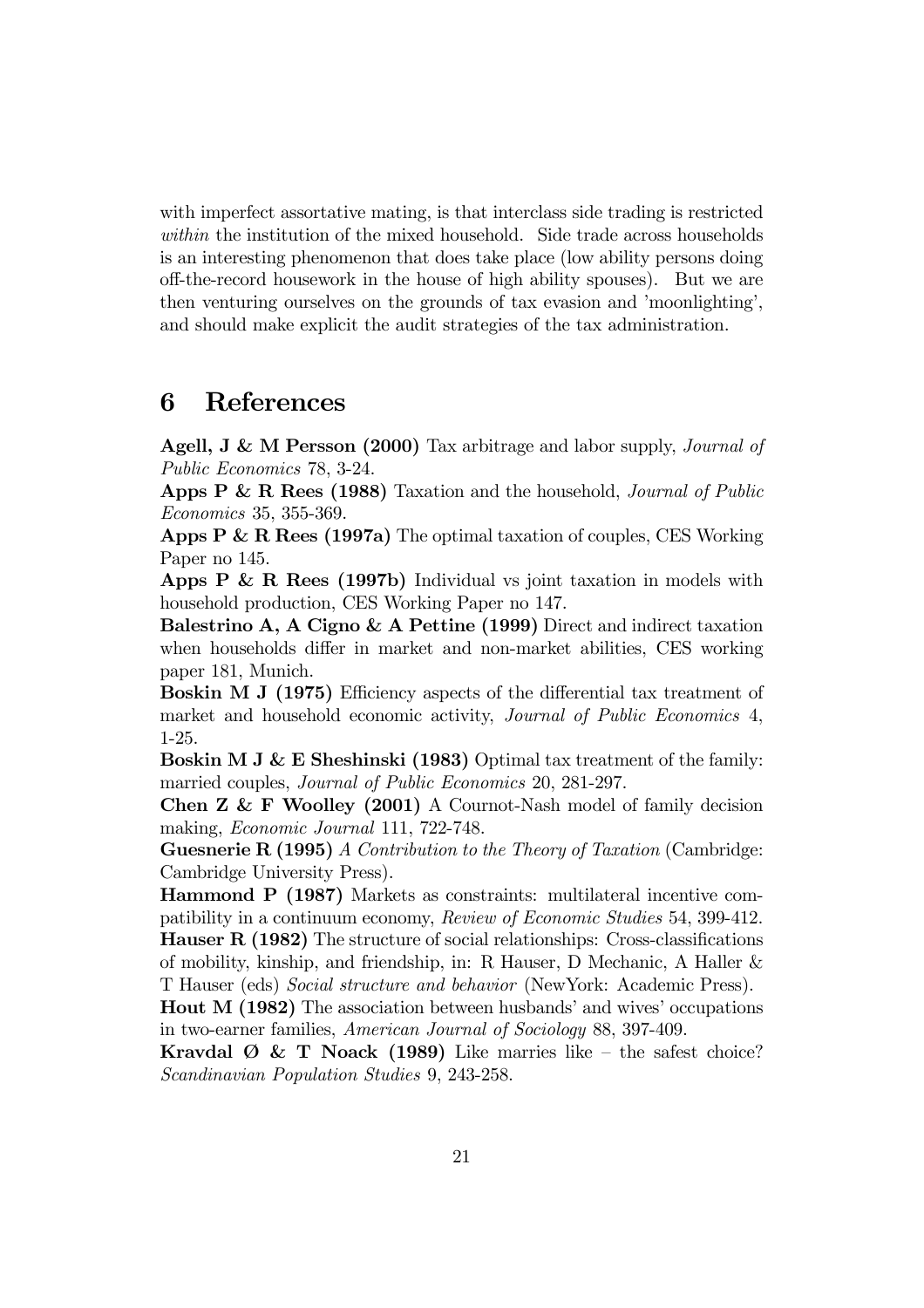Lundberg S & R Pollak (1996) Bargaining and distribution in marriage, Journal of Economic Perspectives 10, 139-158.

Mare R (1991) Five decades of educational assortative mating, American Sociological Review 56, 15-32.

Messere K (1993) Tax policy in OECD countries : choices and conflicts (Amsterdam : IBFD)

Mirrlees J (1971) An exploration in the theory of optimum income taxation, Review of Economic Studies 38, 175-208.

Munnell A (1980) The couple versus the individual under the federal personal income tax, in: Aaron H & M Boskin (eds) The Economics of Taxation (Washington DC: The Brookings Institution).

O'Donoghue C & H Sutherland (1999) Accounting for the family in European income tax systems, Cambridge Journal of Economics, 23, 565- 598.

Samuelson P (1956) Social indifference curves, Quarterly Journal of Economics 70, 1-22.

Schroyen F (1997) Redistribution and small coalitions of friends, Scandinavian Journal of Economics 99, 405-424.

Stiglitz J (1982) Self-selection and Pareto efficient taxation, Journal of Public Economics 17, 213-40.

Weymark J (1986a) A reduced-form optimal non-linear income tax problem, Journal of Public Economics 30, 199-217.

Weymark J (1986b) Bunching properties of optimal nonlinear taxes, Social Choice and Welfare 3, 213-232.

Weymark J (1987) Comparative static properties of optimal nonlinear income taxes, Econometrica 55, 1165-1185.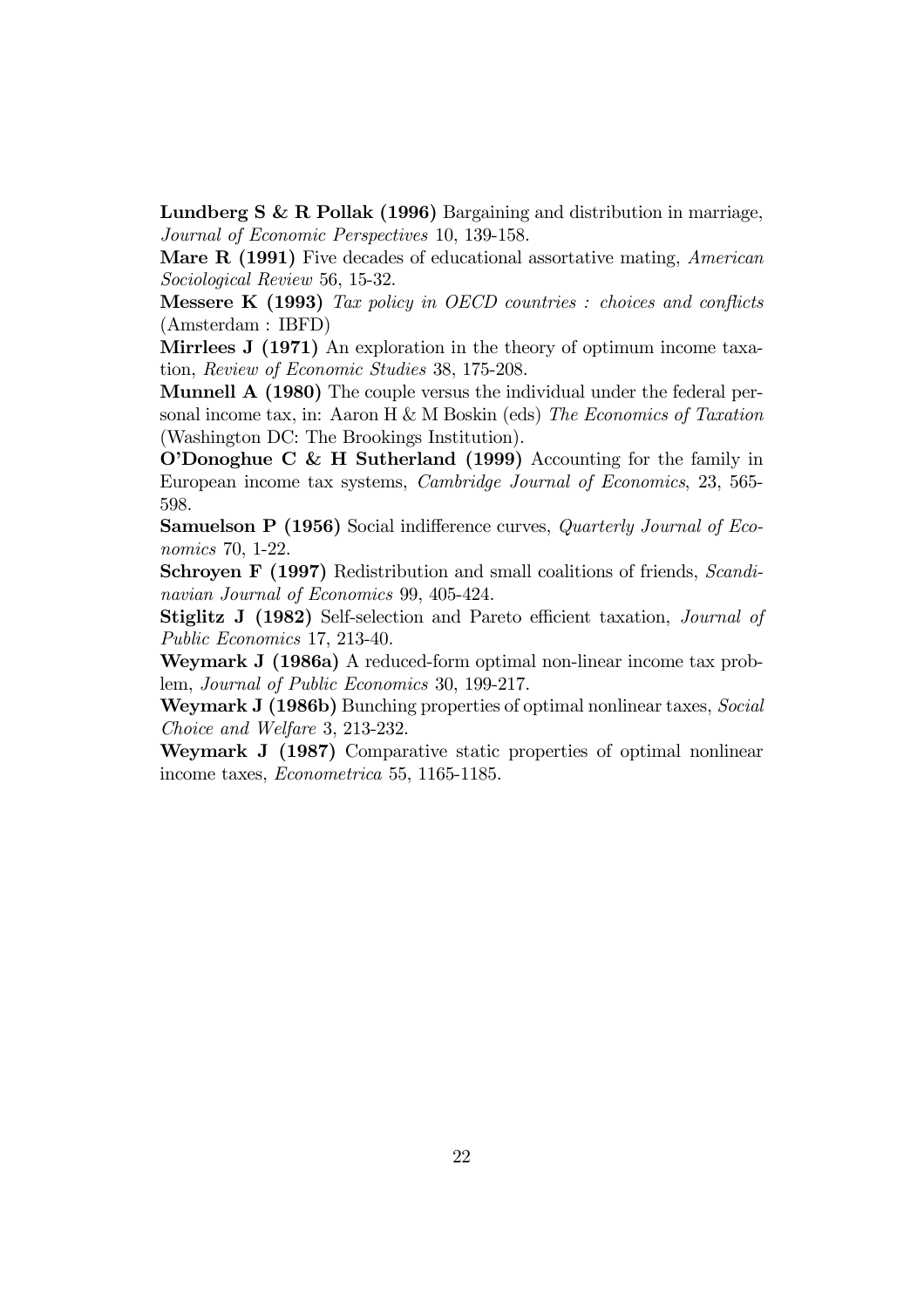## 7 Appendices

#### 7.1 Appendix to section 3

In this appendix, I identify the conditions for the  $LE$  property to hold (lemma 2), then show that under single-crossing, the LE condition, and redistribution from  $H$  to  $L$ , only the household incentive compatibility constraint for household  $H$ may constrain the optimal policy (theorem 1) and finally demonstrate that if a household is indifferent between two packages, then so are both of its members (theorem 2).

The following notation is used:  $H = (c_H, Y_H), L = (c_L, Y_L), MRS^H \equiv MRS^H(H, H),$  $MRS^{L} \equiv MRS^{L}(L, L), M\widehat{R}S^{H} \equiv MRS^{H}(L, H), M\widehat{R}S^{L} \equiv MRS^{L}(L, H),$  where  $MRS^{i}(\mathbf{X}, \mathbf{Y})$  denotes the common marginal rate of substitution the two members of a household of type i settle on when one member has applied for the bundle  $X$ and the other member has applied for the bundle  $\mathbf{Y}$ . The incentive compatibility constraints will be referred to as follows:

> $W^H(\mathbf{H}, \mathbf{H}) \geq W^H(\mathbf{L}, \mathbf{H})$ : the  $HIC_H$  – constraint  $W^L(\mathbf{L}, \mathbf{L}) \geq W^L(\mathbf{L}, \mathbf{H})$ : the  $HIC_L$  – constraint  $W^H(\mathbf{H}, \mathbf{H}) \geq W^H(\mathbf{L}, \mathbf{L})$ : the  $\textit{IIC}_H$  – constraint  $W^L(\mathbf{L}, \mathbf{L}) \geq W^L(\mathbf{H}, \mathbf{H})$ : the  $IIC_L$  – constraint

where HIC stands for household incentive compatibility (under non-uniform labour market behaviour), and IIC stands for individual incentive compatibility (that is, household incentive compatibility, but under the restriction that the two household members must behave identically on the labour market).

The proof of theorem 1 is by contradiction and has the following structure. Lemma 4 provides necessary conditions on the relation between average and marginal tax rates for the  $HIC_L$ -constraint to bind policy. Lemma 5 shows that at a Pareto efficient allocation (PEA), the  $HIC_H$ - and the  $HIC_L$ -constraints cannot bind simultaneously. Lemma 6 characterises for a PEA the distortion in bundle L when the  $HIC_L$ -constraint is binding. Using this result, as well as those in lemma 3, theorem 1 then identifies the  $HIC_H$ -constraint as the only one binding the PEA when redistribution goes from  $H$  to  $L$ .

**Lemma 1** The  $IIC_L$  and  $IIC_H$  constraints imply that  $c_L \leq c_H$  and  $Y_L \leq Y_H$ .

**Proof.** Follows immediately from the single crossing property.  $\blacksquare$ 

The next lemma establishes the conditions for the Lower Envelope Condition to hold. When a household where both members have ability  $w$ , and both choose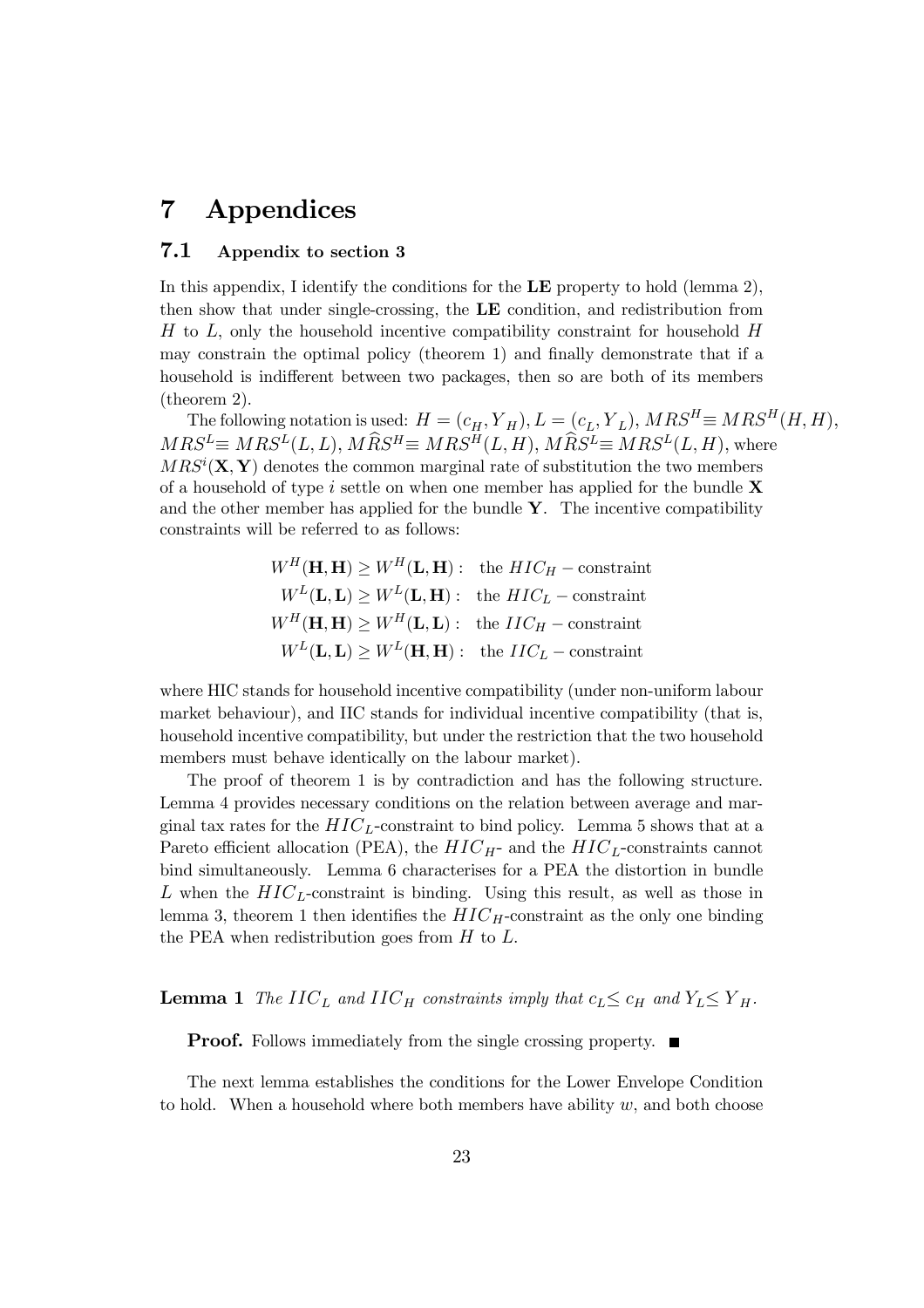$(c, Y)$ , it ends up with the welfare level

$$
f(c, Y) \stackrel{\text{def}}{=} \max_{s, g_a, g_b} u[c, 1 - \frac{Y}{w} - g_a, h(g_a + g_b)] + u[c, 1 - \frac{Y}{w} - g_b, h(g_a + h_b)].
$$

When partner b of this same household is assigned the bundle  $(\overline{c},\overline{Y})$ , maximal household welfare is given by

$$
g(c, Y) \stackrel{\text{def}}{=} \max_{s, g_a, g_b} u[c, 1 - \frac{Y}{w} - g_a, h(g_a + g_b)] + u[\overline{c}, 1 - \frac{\overline{Y}}{w} - g_b, h(g_a + h_b)].
$$

Both  $f(\cdot)$  and  $g(\cdot)$  are special cases of the welfare function (1). The next lemma compares the curvature of the corresponding indifference curves in the  $(c, Y)$ -plane through bundle  $(\overline{c}, \overline{Y})$ .

**Lemma 2** Suppose that  $(\overline{c}, \overline{Y})$  belongs to the indifference curve  $f(c, Y) = \overline{W}$ . Then it also belongs to the indifference curve  $g(c, Y) = \overline{W}$ . When the household good does not affect the marginal willingness to pay for leisure in a too strong way and  $u_{hh}-u_{\ell h} < 0$ , then  $g(c, Y) = \overline{W}$  is the lower envelope of  $f(c, Y) = \overline{W}$ .

Proof. The curvatures of the two indifference curves are given by

$$
K_f \stackrel{\text{def}}{=} \frac{dMRS^a(c, Y)}{dY_a}|_{df=0} + \frac{dMRS^a(c, Y)}{dY_b}|_{df=0}, \text{ and}
$$
  

$$
K_g \stackrel{\text{def}}{=} \frac{dMRS^a(c, Y)}{dY_a}|_{dg=0}.
$$

Since the two indifference curves are tangent at  $(\overline{c},\overline{Y})$ , I thus need to proof that

$$
K_f - K_g = \frac{\mathrm{d}MRS^a(c, Y)}{\mathrm{d}Y_b}|_{\mathrm{d}g = 0} > 0.
$$

As neither  $Y_b$  nor  $c_b$  directly enter a's utility function, they affect a's MRS only through the optimal values for  $s, g_a$  and  $g_b$ . The curvature difference then becomes:

$$
K_f - K_g = \left[\frac{\partial MRS^a}{\partial s}, \frac{\partial MRS^a}{\partial g_a}, \frac{\partial MRS^a}{\partial g_b}\right] \cdot \left[\begin{array}{c} \partial \widetilde{s}/\partial Y_b \\ \partial \widetilde{g}_a/\partial Y_b \\ \partial \widetilde{g}_b/\partial Y_b \end{array}\right]
$$

where a tilde (~) denotes a compensated effect (e.g.  $\partial \widetilde{s}/\partial Y_b = \partial s/\partial Y_b + \partial s/\partial c_b \cdot MRS^a$ ).

For the sake of notational ease, but without loss of generality, I assume from now on that the marginal productivity in household production is fixed at unity. The row vector can then be written as:

$$
[\frac{\partial MRS^a}{\partial x_a}, -\frac{\partial MRS^a}{\partial \ell_a} + \frac{\partial MRS^a}{\partial h}, \frac{\partial MRS^a}{\partial h}]
$$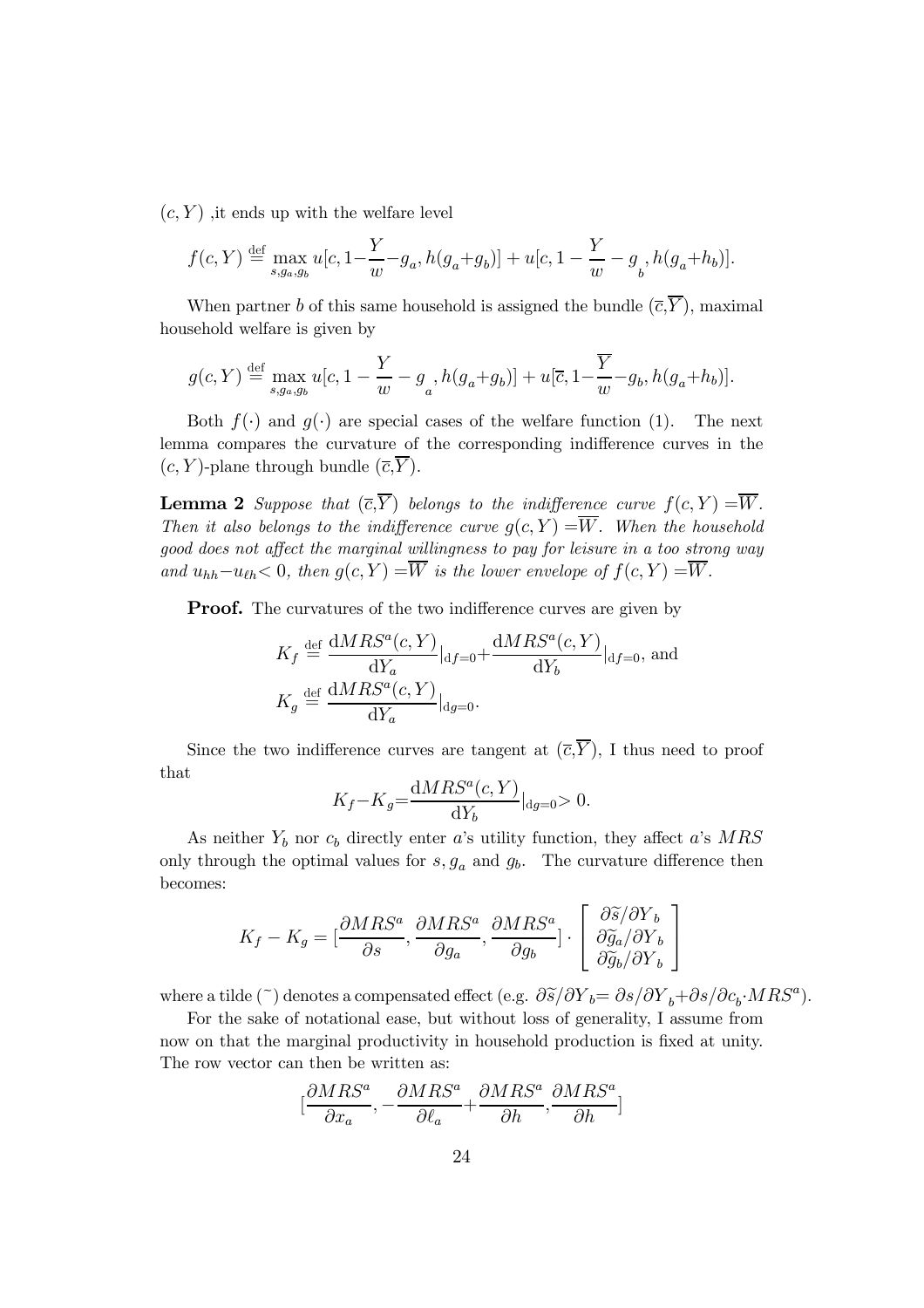Total differentiation of the FOCs w.r.t. the household variables gives:

$$
\begin{bmatrix}\nds \\
dg_a \\
dg_b\n\end{bmatrix} = \begin{bmatrix}\n2u_{xx} & -u_{x\ell} & u_{\ell\ell} \\
-u_{x\ell} & u_{\ell\ell} - 2u_{\ell h} + 2u_{hh} & -2u_{\ell h} + 2u_{hh} \\
u_{x\ell} & -2u_{\ell h} + 2u_{hh} & u_{\ell\ell} - 2u_{\ell h} + 2u_{hh}\n\end{bmatrix}^{-1}
$$
\n
$$
\begin{bmatrix}\nu_{xx} & -\frac{u_{x\ell}}{w} \\
-u_{xh} & \frac{u_{h\ell}}{w} \\
u_{x\ell} - u_{xh} & -\frac{u_{\ell\ell}}{w} + \frac{u_{h\ell}}{w}\n\end{bmatrix} \begin{bmatrix}\ndc_b \\
dY_b\n\end{bmatrix}
$$

·

where use has been made of the full symmetry between  $a$  and  $b$  at the bundle  $(\overline{c},\overline{Y})$ .

Straightforward manipulation then gives:

$$
\frac{\partial \widetilde{s}}{\partial Y_b} = \frac{1}{2} MRS
$$
\n
$$
\frac{\partial \widetilde{g}_a}{\partial Y_b} = \frac{2 \frac{u_{hh}}{w} + \frac{1}{2} \frac{u_{\ell\ell}}{w} - \frac{1}{2} u_x \frac{\partial MRS}{\partial \ell} - u_x \frac{\partial MRS}{\partial h} - 2u_{xh} MRS}{u_{\ell\ell} + 4u_{hh} - 4u_{\ell h}}
$$
\n
$$
\frac{\partial \widetilde{g}_a}{\partial Y_b} + \frac{\partial \widetilde{g}_a}{\partial Y_b} = \frac{2u_x \frac{\partial MRS}{\partial h} - u_x \frac{\partial MRS}{\partial \ell}}{u_{\ell\ell} + 4u_{hh} - 4u_{\ell h}}
$$

where the denominator  $u_{\ell\ell}+4u_{hh}-4u_{\ell h}< 0$  by concavity.

The difference in curvature (times  $u_{\ell\ell}+4u_{hh}-4u_{\ell h}$ ) then becomes:

$$
(K_f - K_g)(u_{\ell\ell} + 4u_{hh} - 4u_{\ell h}) =
$$
  
\n
$$
\frac{\partial MRS^a}{\partial x_a} \frac{1}{2} MRS^a (u_{\ell\ell} + 4u_{hh} - 4u_{\ell h}) + \frac{\partial MRS^a}{\partial h} u_x \left( 2 \frac{\partial MRS^a}{\partial h} - \frac{\partial MRS^a}{\partial \ell} \right)
$$
  
\n
$$
-\frac{\partial MRS^a}{\partial \ell} \left( 2 \frac{u_{hh}}{w} + \frac{1}{2} \frac{u_{\ell\ell}}{w} - \frac{1}{2} u_x \frac{\partial MRS^a}{\partial \ell} - u_x \frac{\partial MRS^a}{\partial h} - 2u_{xh} MRS^a \right)
$$

The conditions under which the *rhs* is negative thus guarantee LEC. Rearrangement of the rhs gives:

$$
\frac{\mathrm{d} M\widetilde{R}S^{a}}{\mathrm{d} Y_{a}}(2u_{hh}-2u_{\ell h})-\frac{1}{2}(M R S^{a})^{2}(u_{xx}u_{\ell \ell}-u_{x \ell}^{2})-2u_{x}\frac{\partial M R S^{a}}{\partial h}\left(\frac{\partial M R S^{a}}{\partial \ell_{a}}-\frac{\partial M R S^{a}}{\partial h}\right)
$$

Note that normality of consumption gives  $\frac{\partial MRS^a}{\partial \ell}$  < 0, and that by convexity of preferences in the  $(c, Y)$ -plane  $\frac{d\tilde{M}\tilde{R}S^a}{dY_a} > 0$ , and by concavity of the utility function  $u_{\ell\ell} < 0$  and  $(u_{xx}u_{\ell\ell} - u_{x\ell}^2) > 0.$ 

If  $\frac{\partial MRS^{\alpha}}{\partial h} > 0$ , or  $\frac{\partial MRS^{\alpha}}{\partial h} < 0$ , but  $\left| \frac{\partial MRS^{\alpha}}{\partial h} \right| > \left| \frac{\partial MRS^{\alpha}}{\partial \ell} \right|$  the whole expression may become positive. On the other hand, if  $\frac{\partial MRS^a}{\partial h} < 0$ , but  $\left| \frac{\partial MRS^a}{\partial h} \right| < \left| \frac{\partial MRS^a}{\partial \ell} \right|$ , the whole expression is negative. In words, a modest effect of the public household good on the marginal willingness to pay for leisure ensures that  $K_f > K_g$ .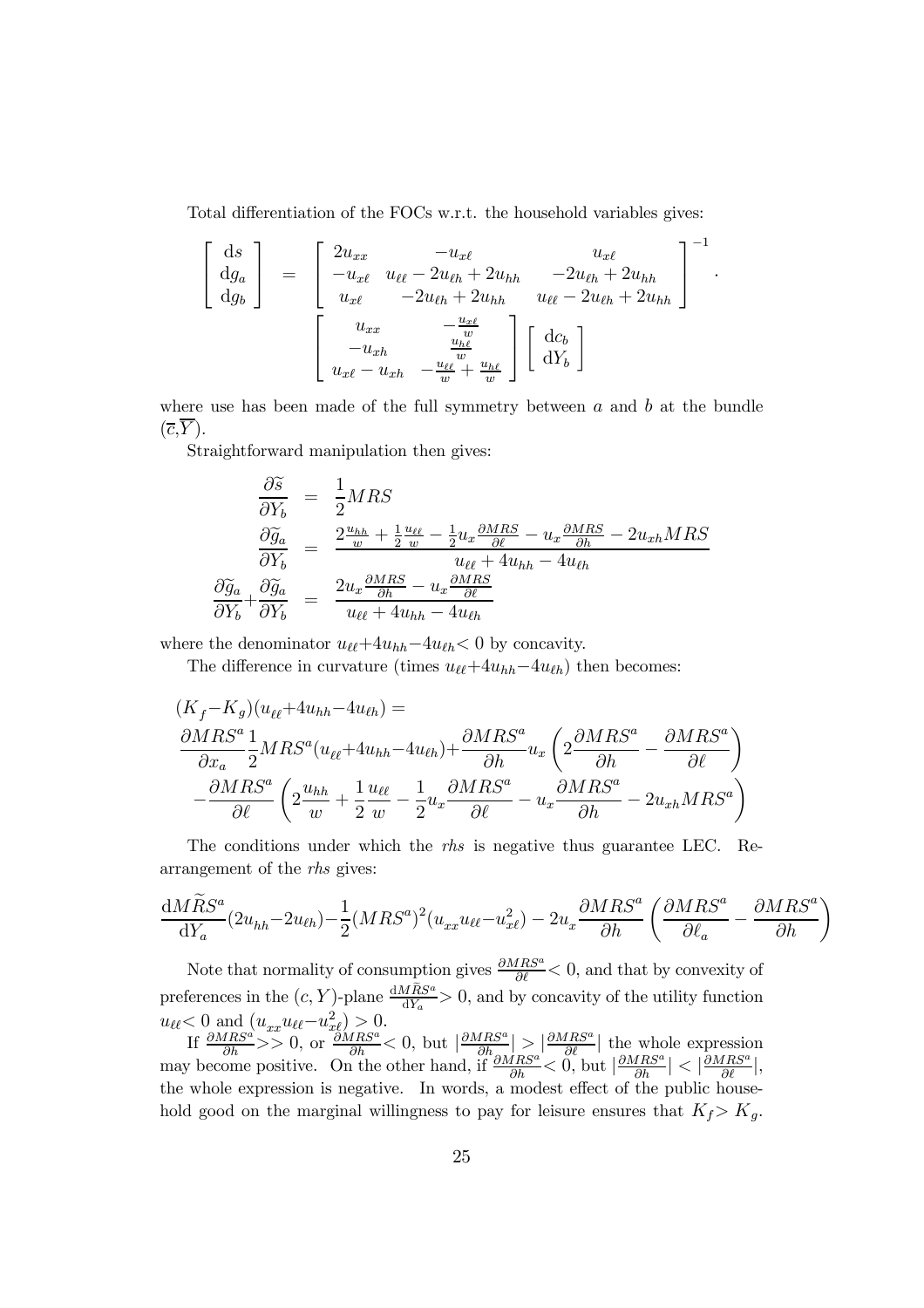

**Figure A.1.**

Figure 5:

In particular, this is true when the household good is strongly separable from consumption and leisure. Then  $u_{xh} = u_{\ell h} = 0$ , and the above expression reduces to

$$
2u_{hh}\frac{\mathrm{d}MRS^{a}}{\mathrm{d}Y_{a}} - \frac{1}{2}(MRS^{a})^{2}(u_{xx}u_{\ell\ell} - u_{x\ell}^{2})
$$

which is clearly negative.  $\blacksquare$ 

**Lemma 3** (i) If the HIC<sub>H</sub>-constraint is binding, then the  $\text{IIC}_H$ -constraint is slack. (ii) If the HIC<sub>L</sub>-constraint is binding, then the  $\text{HC}_L$ -constraint is slack.

Proof. This follows immediately from the LE condition.

**Lemma 4** A necessary condition for the  $HIC<sub>L</sub>$ -restriction to constrain policy is that  $MRS^L < \frac{c_H - c_L}{Y_H - Y_L} < M\widehat{R}S^L$ .

**Proof.** Consider the  $HIC<sub>L</sub>$ - restriction as binding. This means that both the bundles  $(c_H, Y_H)$  and  $(c_L, Y_L)$  belong to the indifference curve  $dW^L[(\cdot, \cdot), (c_L, Y_L)] = 0$ . By the second order envelope theorem, this indifference curve is convex w.r.t. the Y-axis—see figure A.1.

Simple inspection of this figure shows that  $MRS^L < \frac{c_H - c_L}{Y_H - Y_L} < M\widehat{R}S^L$ .

Lemma 5 At a Pareto efficient allocation, both HIC-constraints cannot be simultaneously binding.

**Proof.** Suppose both HIC-constraints are binding. Consider first the case where  $\mu_L = \frac{1}{2}$ . Suppose we were to carry out the following reform: a one unit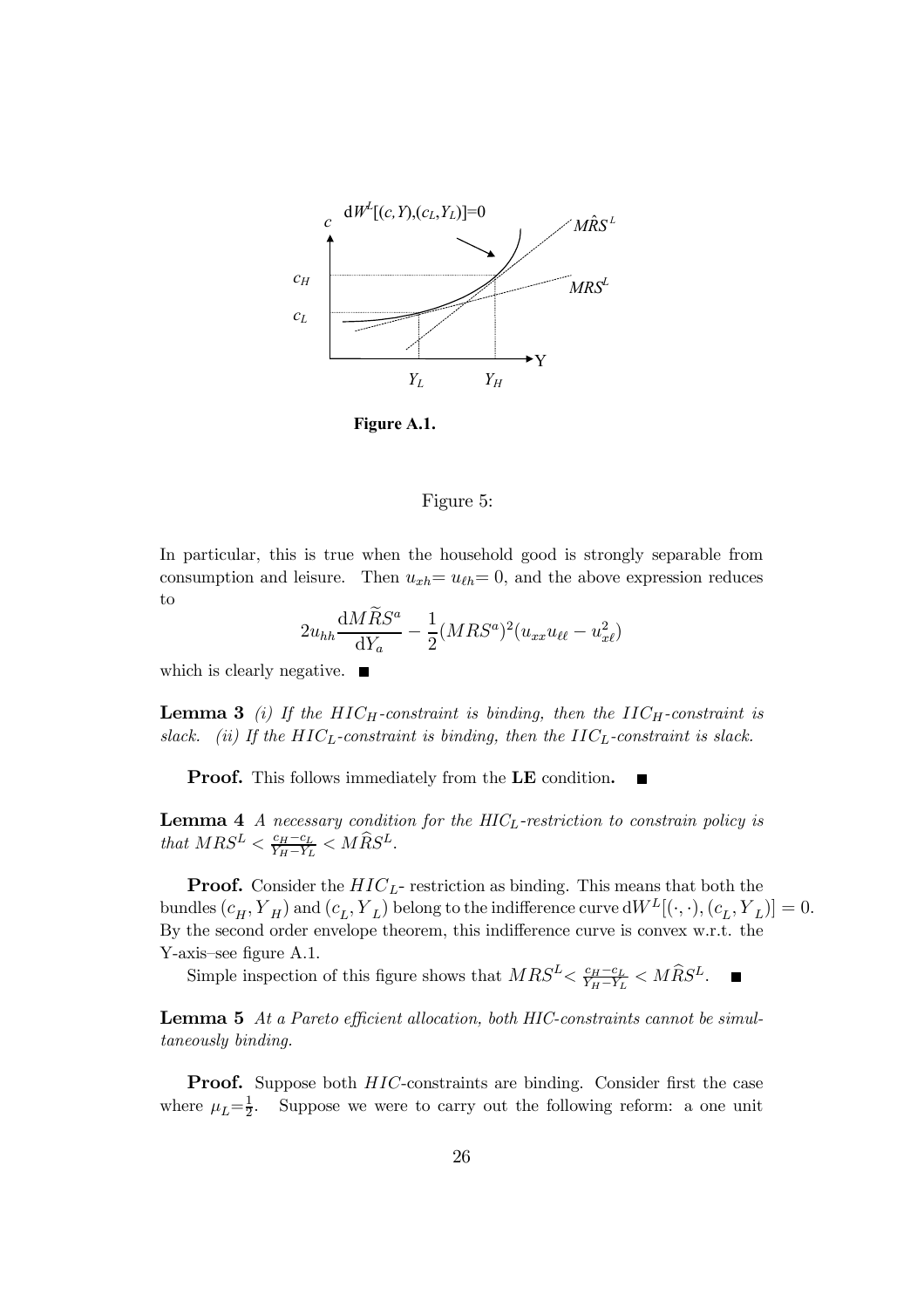reduction in  $Y_H$ , accompanied by  $dc_H = -MRS^H$ , and a one unit increase in  $Y_L$ , accompanied by  $dc_L = MRS^L$ . This reform results in a (per household) tax revenue change equal to  $MRS^H - MRS^L$  (and by Lemma 1 this change is positive), but will not affect the welfare of either type of household). The maximal reduction in  $c_H$  that an H-household can tolerate when one of its members dissembles as L is given by  $M\widehat{R}S^H$ , so the first part of the reform results in a relaxation of the  $HIC_H$ constraint (measured in terms of the  $numéraire$ ) by  $MRS^H - M\hat{R}S^H$ . Likewise, the minimal increase in  $c<sub>L</sub>$  that an H-household will require for compensation when one of its members dissembles as L is given by  $M\widehat{R}S^H$ , so the second part of the reform leads to a tightening of the  $HIC_H$ -constraint by  $MRS^L - M\widehat{R}S^H$ . The net relaxation of that constraint is therefore equal to  $MRS^H - MRS^L$ . On the other hand, the first part of the reform tightens the  $HIC_L$ -constraint by  $M\widehat{R}S^L - MRS^H$ (the minimal increase in  $c_H$  that an L-household will require for compensation when one of its members dissembles as H is given by  $M\widehat{R}S^{L}$ , the actual increase is  $MRS^H$ ), while the second part of the reform weakens that constraint by  $M\widehat{R}S^L$  –  $MRS^L$ . On balance, the  $HIC_L$ -constraint is thus relaxed by  $MRS^H - MRS^L$ . To obtain the social desirability of the relaxations of the HIC-constraints, we should multiply these amounts by the respective shadow prices. But the implication is clear: if both  $HIC$ -constraints are binding, it is possible to construct a reform which leaves every household equally well off, which results in an increase in tax revenue and which relaxes both HIC-constraints. The original allocation could therefore not have been Pareto efficient. Since the tax revenue is even larger when  $\mu_L > \frac{1}{2}$ , the result holds for  $\mu_L \geq \frac{1}{2}$ .

**Lemma 6** If only the  $HIC<sub>L</sub>$ -constraint for a low ability household is binding at an Pareto efficient allocation, then  $MRS^L > 1$ .

**Proof.** Suppose not, i.e. suppose  $MRS^L \leq 1$ . If we replace bundle  $(c_L, Y_L)$ by  $(c_L + MRS^{L} dY_L, Y_L + dY_L)$ ,  $dY_L > 0$ , household L is equally well off. The new conditional household indifference curve that is tangent from below to the unconditional indifference curve at the new bundle for  $L$  will now lie above the bundle  $(c_H, Y_H)$ . Thus, after this reform, the  $HIC_L$  is slack, and the government budget has increased by  $[1 - MRS^L]dY_L \geq 0$ , contradicting the fact that the original allocation was Pareto efficient.

**Theorem 1** Suppose the LE condition holds. At an incentive compatible Pareto efficient income tax policy that redistributes income from H to L, at most the  $HIC<sub>H</sub>$ -constraint will restrict policy.

**Proof.** By lemma 3, the *IIC* constraints will never constrain policy, and by Lemma 5, both HIC constraints cannot bind at a Pareto efficient policy at the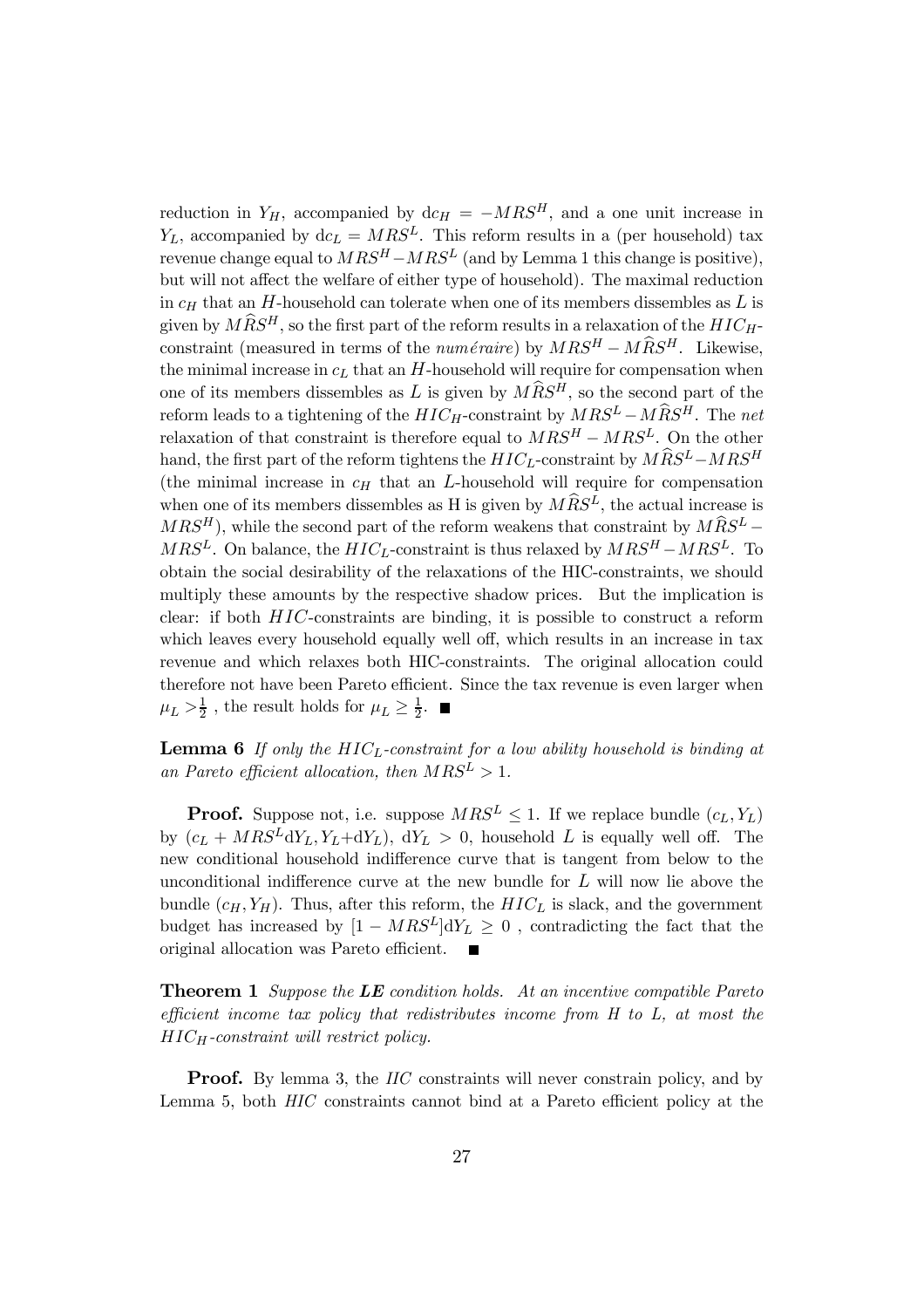same time. This means that at most one HIC restriction constrains policy at an optimum. Suppose it is the  $HIC<sub>L</sub>$ -constraint. Lemma 4 and Lemma 6 then imply that  $\frac{c_H-c_L}{Y_H-Y_L} > 1$ . But this contradicts the fact that redistribution goes from H to L. Hence, at most the  $HIC_H$ -restriction can constrain a Pareto efficient redistributive policy.  $\blacksquare$ 

Lemma 7 When two household members choose different bundles, but both are still active in household work, both end up with the same amount of consumption and leisure and are thus equally well off.

**Proof.** The first order conditions w.r.t  $s, g_a, g_b$  imply  $u_x^a = u_x^b$  and  $u_\ell^a = u_\ell^b$ . Suppose that  $(x_a, \ell_a)$  is the resulting optimal amount of consumption of leisure for a. Then obviously,  $(x_b, \ell_b)=(x_a, \ell_a)$  solves these two equality conditions. The slope of b's iso marginal utility curves  $u_x(x_b, \ell_b, h) = u_x^a$  and  $u_\ell(x_b, \ell_b, h) = u_\ell^a$  in the  $(x, \ell)$ -space are

$$
\frac{\mathrm{d}\ell_b}{\mathrm{d}x_b}|_{u_x^b(\cdot) = u_x^a} = \frac{-u_{xx}^b}{u_{x\ell}^b}, \text{and } \frac{\mathrm{d}\ell_b}{\mathrm{d}x_b}|_{u_\ell^b(\cdot) = u_\ell^a} = \frac{-u_{x\ell}^b}{u_{\ell\ell}^b},
$$

respectively. By the concavity of the utility function  $(u_{xx}u_{\ell\ell}-u_{x\ell}^2>0)$ , the first slope always exceeds (in absolute value) the second. Hence, the two iso marginal utility curves cross only once in the  $(x_b, \ell_b)$ -space, namely at  $(x_a, \ell_a)$ . This means that both partners are equally well off. п

**Theorem 2** Suppose  $HIC_H$  is satisfied such that the household is at as well off at  $(\mathbf{L}, \mathbf{H})$  and  $(\mathbf{H}, \mathbf{H})$ , then so are its members. Moreover, at the package  $(\mathbf{L}, \mathbf{H})$ a performs more work at home than b such that both end up with the same amount of leisure.

**Proof.** This follows immediately from lemma 7.  $\blacksquare$ 

#### 7.2 Appendix to section 4

#### 7.2.1 Results on incentive compatibility

Lemma 8 Incentive compatibility of the allocation implies that the gross and net income levels are ranked as follows:  $Y_{M1} \leq Y_L \leq Y_H \leq Y_{Mh}$ , and  $c_{M1} \leq c_L \leq$  $c_H \leq c_{Mh}$ 

#### Proof.

1.  $Y_{Ml} \leq Y_{Mh}$ : follows directly from  $W^M(\mathbf{Ml},\mathbf{Mh}) \geq W^M(\mathbf{Mh},\mathbf{Ml})$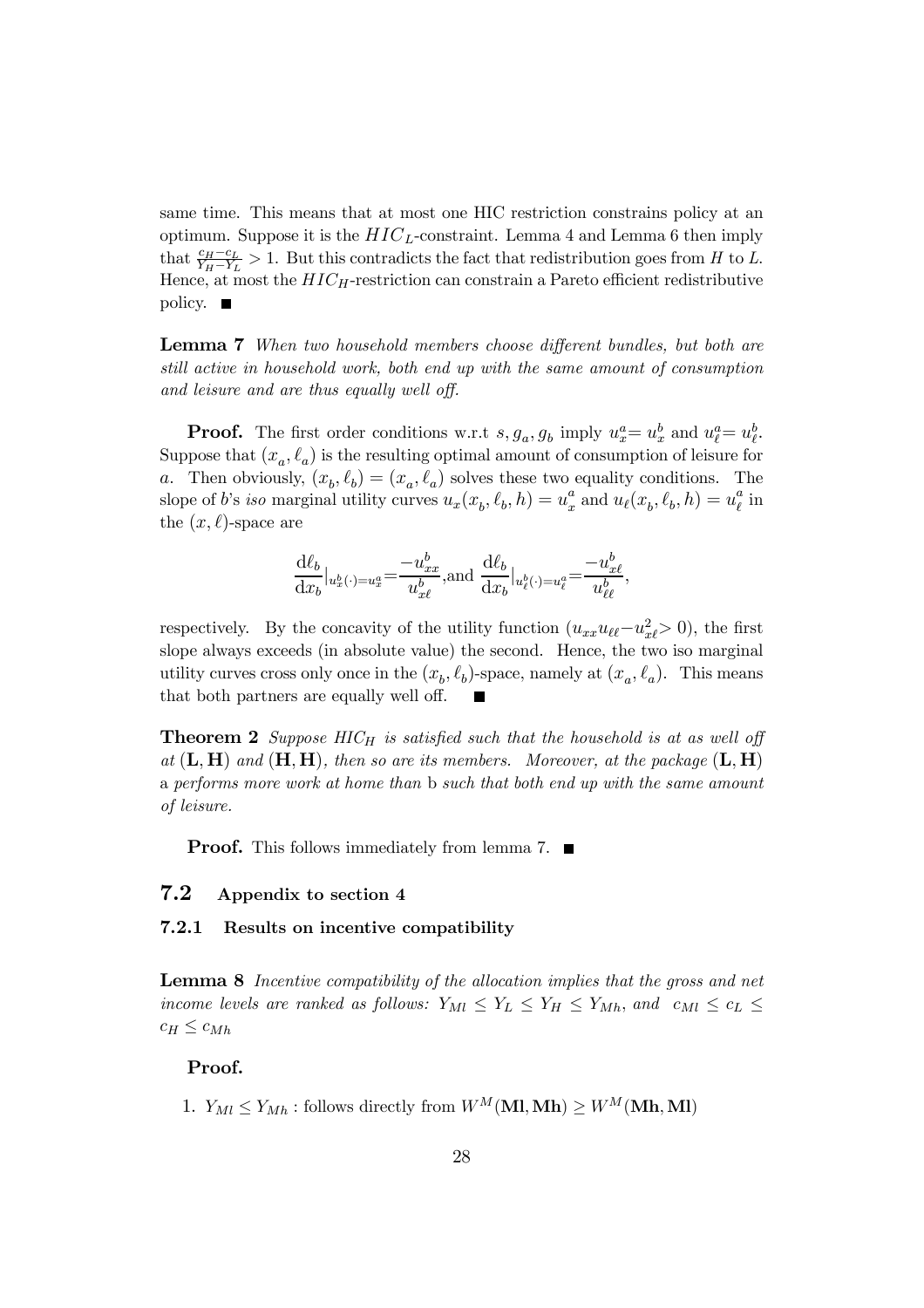- 2.  $Y_L \le Y_{Mh}$ : follows directly from summing  $W^L(\mathbf{L}, \mathbf{L}) \ge W^L(\mathbf{Mh}, \mathbf{Ml})$  and  $W^M(\mathbf{Ml},\mathbf{Mh}) \geq W^M(\mathbf{L},\mathbf{L}).$
- 3.  $Y_L \leq Y_H$ : follows directly from summing  $W^L(\mathbf{L}, \mathbf{L}) \geq W^L(\mathbf{H}, \mathbf{H})$  and  $W^H(\mathbf{H}, \mathbf{H}) \geq W^H(\mathbf{L}, \mathbf{L}).$
- 4.  $Y_{M} \leq Y_H$ : follows directly from summing  $W^H(\mathbf{H}, \mathbf{H}) \geq W^H(\mathbf{M}\mathbf{l}, \mathbf{M}\mathbf{h})$  and  $W^M(\mathbf{Ml},\mathbf{Mh}) \geq W^M(\mathbf{H},\mathbf{H}).$
- 5.  $c_{Ml} \leq c_{Mh}$ : follows from  $W^M(\textbf{Ml},\textbf{Mh}) \geq W^M(\textbf{Ml},\textbf{Ml})$  and  $Y_{Ml} \leq Y_{Mh}$ .
- 6.  $c_{Ml} \leq c_H \leq c_{Mh}$ : follows from summing  $W^H(\mathbf{H}, \mathbf{H}) \geq W^H(\mathbf{H}, \mathbf{Mh})$  and  $W^M(\mathbf{M}, \mathbf{Mh}) \geq W^M(\mathbf{M}, \mathbf{H})$ , from  $c_{Ml} \leq c_{Mh}$ , and the concavity of  $v(\cdot)$ .
- 7.  $c_{Ml} \leq c_L \leq c_{Mh}$ : follows from summing  $W^L(\mathbf{L}, \mathbf{L}) \geq W^L(\mathbf{L}, \mathbf{M}^2)$  and  $W^M(\mathbf{Ml},\mathbf{Mh}) \geq W^M(\mathbf{L},\mathbf{Mh})$ , from  $c_{Ml} \leq c_{Mh}$ , and the concavity of  $v(\cdot)$ .
- 8.  $c_L \leq c_H$ : follows from  $W^L(\mathbf{L}, \mathbf{L}) \geq W^L(\mathbf{H}, \mathbf{H})$  and  $Y_L \leq Y_H$ .
- 9.  $Y_{M} \leq Y_L$ : follows from  $W^M(\mathbf{M}, \mathbf{M}\mathbf{h}) \geq W^M(\mathbf{L}, \mathbf{M}\mathbf{h})$ , and  $c_{M} \leq c_L$ .
- 10.  $Y_H \leq Y_{Mh}$ : follows from  $W^H(\mathbf{H}, \mathbf{H}) \geq W^H(\mathbf{H}, \mathbf{Mh})$ , and  $c_H \leq c_{Mh}$ .

**Lemma 9** Suppose that the four bundles  $L, H, M$ , and Mh satisfy the monotonicity constraints  $Y_{M} \leq Y_L \leq Y_H \leq Y_{Mh}$ , and  $c_{M} \leq c_L \leq c_H \leq c_{Mh}$ , as well as the three self-selection constraints.

$$
W^H(\mathbf{H}, \mathbf{H}) = W^H(\mathbf{L}, \mathbf{H}),\tag{A1}
$$

$$
W^M(\mathbf{M}\mathbf{l}, \mathbf{M}\mathbf{h}) = W^M(\mathbf{L}, \mathbf{H}), \text{ and}
$$
 (A2)

$$
W^M(\mathbf{M}\mathbf{l}, \mathbf{M}\mathbf{h}) = W^M(\mathbf{M}\mathbf{l}, \mathbf{H}),\tag{A3}
$$

Suppose in addition that the self-selection constraint

$$
W^{L}(\mathbf{L}, \mathbf{L}) \ge W^{L}(\mathbf{L}, \mathbf{H})
$$
 (A4)

is verified. Then the remaining 29 self-selection constraints are verified as well.

#### Proof.

1. Constraints of the type  $W^L(\mathbf{L}, \mathbf{L}) \geq W^L(I, J), I, J \in \{M\mathbf{l}, \mathbf{L}, \mathbf{H}, \mathbf{Mh}\}$  (8 in addition to (A4))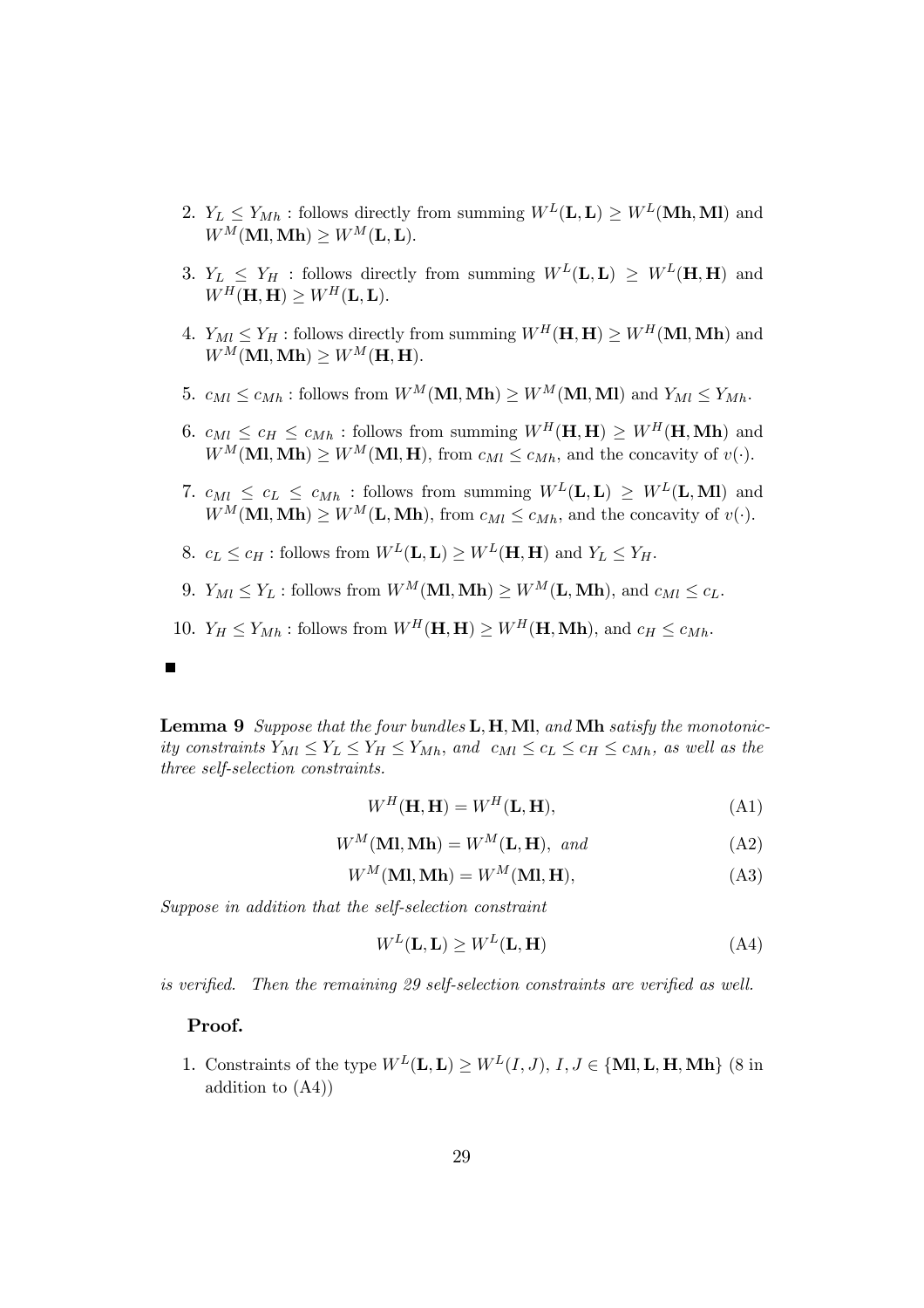- (a)  $W^L(\mathbf{L}, \mathbf{L}) \geq W^L(\mathbf{L}, \mathbf{M}!)$ : from  $W^M(\mathbf{L}, \mathbf{H}) = W^M(\mathbf{M}, \mathbf{H})$  and the fact that at bundle **L**, the slope of  $dW^L(\mathbf{L}, \cdot) = 0 \left( \frac{1}{w_L v'(c_L)} \right) \le$  slope of  $\mathrm{d}W^M(\cdot,\mathbf{H})=0 \; (\frac{1}{w_L v'(\frac{c_L+c_H}{2})}).$
- (b)  $W^L(\mathbf{L}, \mathbf{L}) \geq W^L(\mathbf{L}, \mathbf{M}\mathbf{h})$ : from (A4) and 3a)
- (c)  $W^L(\mathbf{L}, \mathbf{L}) \geq W^L(\mathbf{M}, \mathbf{M})$ : from  $W^L(\mathbf{L}, \mathbf{L}) \geq W^L(\mathbf{L}, \mathbf{M})$  and the fact that the indifference curve  $dW^L(\cdot, \cdot)=0$  is the upper envelope of the indifference curve  $dW^L(\mathbf{L}, \cdot)=0$ .
- (d)  $W^L(\mathbf{L}, \mathbf{L}) \geq W^L(\mathbf{H}, \mathbf{H})$ : from  $W^L(\mathbf{L}, \mathbf{L}) > W^L(\mathbf{L}, \mathbf{H})$  and the fact that the indifference curve  $dW^L(\cdot, \cdot)=0$  is the upper envelope of the indifference curve  $dW^L(\mathbf{L}, \cdot) = 0$ .
- (e)  $W^L(\mathbf{L}, \mathbf{L}) \geq W^L(\mathbf{Mh}, \mathbf{Mh})$ : from  $W^L(\mathbf{L}, \mathbf{L}) \geq W^L(\mathbf{L}, \mathbf{Mh})$  and the fact that the indifference curve  $dW^L(\cdot, \cdot)=0$  is the upper envelope of the indifference curve  $dW^L(\mathbf{L}, \cdot)=0$ .
- (f)  $W^L(\mathbf{L}, \mathbf{L}) > W^L(\mathbf{M}, \mathbf{H})$ : from (A4) and the fact that  $W^L(\mathbf{L}, \mathbf{H}) >$  $W^L(\mathbf{M}, \mathbf{H})$  follows from  $W^M(\mathbf{L}, \mathbf{H}) > W^M(\mathbf{M}, \mathbf{H}).$
- (g)  $W^L(\mathbf{L}, \mathbf{L}) \geq W^L(\mathbf{H}, \mathbf{Mh})$ : from summing  $W^H(\mathbf{H}, \mathbf{H}) \geq W^H(\mathbf{H}, \mathbf{Mh})$ (proved below, in 3a)) and  $W<sup>L</sup>(L, L) \geq W<sup>L</sup>(H, H)$ , and adding and subtracting  $\frac{Y_{Mh}}{w_L}$  to the rhs.
- (h)  $W^L(\mathbf{L}, \mathbf{L}) \geq W^L(\mathbf{M}, \mathbf{M}\mathbf{h})$ : from 1f), (A3) and that fact that at bundle **H** the slope of the indifference curve  $dW^L(\mathbf{M}l, \cdot) = 0 \left( \frac{1}{w_L v'(\frac{c_M l+c_H}{2})} \right) \ge \text{slope}$ of the indifference curve  $dW^M(\mathbf{M}l, \cdot) = 0 \left( \frac{1}{w_H v'(\frac{c_M l + c_H}{2})} \right)$ .
- 2. Constraints of the type  $W^M(\mathbf{M} \mathbf{l}, \mathbf{M} \mathbf{h}) \geq W^M(I, J), I, J \in \{ \mathbf{M} \mathbf{l}, \mathbf{L}, \mathbf{H}, \mathbf{M} \mathbf{h} \}$  $(13 \text{ in addition to } (A2) \text{ and } (A3)).$ 
	- (a)  $W^M(\mathbf{M}, \mathbf{M}\mathbf{h}) \geq W^M(\mathbf{L}, \mathbf{M}\mathbf{h})$ : from  $W^M(\mathbf{M}, \mathbf{M}\mathbf{h}) = W^M(\mathbf{M}, \mathbf{H})$ (from (A2) and (A3)) and the fact that at bundle Ml, the slope of  $\mathrm{d}W^M(\cdot,\mathbf{M}\mathbf{h})=0 \left( \frac{1}{w_L v'(\frac{c_M+\epsilon_{M\mathbf{h}}}{2})}\right) \geq \mathrm{slope\ of\ d}W^M(\cdot,\mathbf{H})=0.(\frac{1}{w_L v'(\frac{c_M+\epsilon_H}{2})}).$
	- (b)  $W^M(\textbf{Ml},\textbf{Mh}) \geq W^M(\textbf{Mh},\textbf{L})$ : immediately from 2a)
	- (c)  $W^M(\mathbf{M}, \mathbf{Mh}) \geq W^M(\mathbf{H}, \mathbf{H})$ : from  $W^M(\mathbf{M}, \mathbf{Mh}) = W^M(\mathbf{L}, \mathbf{H})$ , (A1), and the fact that at bundle **L**, the slope of  $dW^M(\cdot, \mathbf{H}) = 0 \left( \frac{1}{w_L v'(\frac{c_L+c_H}{2})} \right) \ge$ slope of  $dW^H(\cdot, \mathbf{H}) = 0 \left( \frac{1}{w_H v'(\frac{c_L+c_H}{2})} \right)$ .
	- (d)  $W^M(\mathbf{M}, \mathbf{M}\mathbf{h}) \geq W^M(\mathbf{H}, \mathbf{M}\mathbf{h})$ : from 2c), (A3) and the fact that at bundle  ${\bf H},$  the slope of d $W^M({\bf H},\cdot)=0$   $(\frac{1}{w_Hv'(c_H)})$   $\geq$  slope of d $W^M({\bf M},\cdot)=$  $0 \left( \frac{1}{w_H v'(\frac{c_M t + c_H}{2})} \right)$ .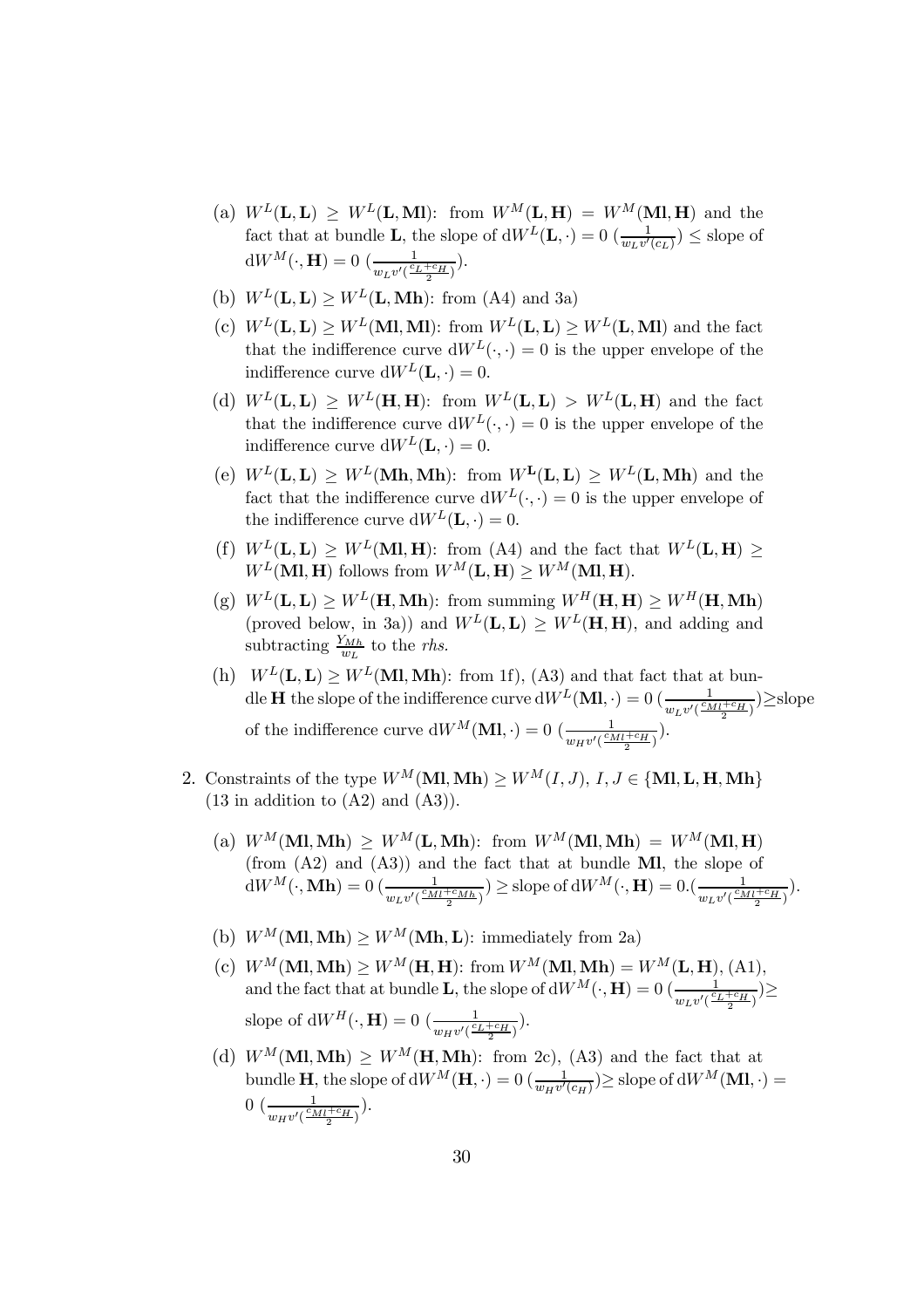- (e)  $W^M(\textbf{Ml},\textbf{Mh}) \geq W^M(\textbf{Mh},\textbf{H})$ : immediately from 2d).
- (f)  $W^M(\mathbf{Ml},\mathbf{Mh}) \geq W^M(\mathbf{Mh},\mathbf{Mh})$ : from 2d) and the fact that the indifference curve  $dW^M(\cdot, \cdot)=0$  tangent to  $dW^M(\cdot, \mathbf{H})=0$  at H has more curvature.
- (g)  $W^M(\mathbf{M}, \mathbf{M}) > W^M(\mathbf{H}, \mathbf{L})$ : from  $W^M(\mathbf{M}, \mathbf{M}) = W^M(\mathbf{L}, \mathbf{H})$  and the fact that  $W^M(\mathbf{L}, \mathbf{H}) > W^M(\mathbf{H}, \mathbf{L}).$
- (h)  $W^M(\mathbf{M}, \mathbf{M}) \geq W^M(\mathbf{H}, \mathbf{M})$ : from  $W^M(\mathbf{H}, \mathbf{M}) \leq W^M(\mathbf{M}, \mathbf{H})$  and the fact that  $W^M(\mathbf{M}\mathbf{l},\mathbf{M}\mathbf{h}) = W^M(\mathbf{M}\mathbf{l},\mathbf{H}).$
- (i)  $W^M(\mathbf{M}, \mathbf{M}\mathbf{h}) > W^M(\mathbf{L}, \mathbf{L})$ : from  $W^M(\mathbf{M}, \mathbf{M}\mathbf{h}) = W^M(\mathbf{L}, \mathbf{H})$ , (A1) and the fact that at bundle **H**, the slope of  $dW^H(\cdot, \mathbf{H})=0$   $\left(\frac{1}{w_Hv'(c_H)}\right) \ge$ slope of  $dW^M(\mathbf{L}, \cdot) = 0 \left( \frac{1}{w_H v'(\frac{c_L+c_H}{2})} \right)$ .
- (i)  $W^M(\mathbf{M}, \mathbf{M}) > W^M(\mathbf{M}, \mathbf{L})$ : because  $W^M(\mathbf{M}, \mathbf{M}) = W^M(\mathbf{M}, \mathbf{H})$ ,  $W^H(\mathbf{H}, \mathbf{H}) = W^H(\mathbf{H}, \mathbf{L})$ , and the fact that at  $\mathbf{H}$  the slope of  $dW^M(\mathbf{M}, \cdot) =$  $0 \left( \frac{1}{w_H v'(\frac{c_M}{2} + c_H)} \right) \le$  slope of  $dW^H(\mathbf{H}, \cdot) \left( \frac{1}{w_H v'(c_H)} \right) = 0.$
- (k)  $W^M(\mathbf{M}, \mathbf{M}) \geq W^M(\mathbf{L}, \mathbf{M})$ : immediately from 2j).
- (l)  $W^M(\textbf{Ml},\textbf{Mh}) \geq W^M(\textbf{Ml},\textbf{Ml})$ : from 2j), (A2) and because at **L** the slope of  $dW^M(\cdot, H) = 0 \left( \frac{1}{w_L v'(\frac{c_L+c_H}{2})} \right) >$  slope of  $dW^M(M, \cdot) = 0$  $(\frac{1}{w_H v'(\frac{c_L+c_Ml}{2})})$ ).

(m) 
$$
W^M(\mathbf{M}\mathbf{l}, \mathbf{M}\mathbf{h}) \geq W^M(\mathbf{M}\mathbf{h}, \mathbf{M}\mathbf{l})
$$
: trivial.

- 3. Constraints of the type  $W^H(\mathbf{H}, \mathbf{H}) \geq W^H(I, J), I, J \in \{\mathbf{Ml}, \mathbf{L}, \mathbf{H}, \mathbf{Mh}\}$  (8 in addition to (A1)).
	- (a)  $W^H(\mathbf{H}, \mathbf{H}) \geq W^H(\mathbf{H}, \mathbf{Mh})$ : from (A1), (A3) and the fact that at bundle **H**, the slope of  $dW^H(\cdot, H) = 0$   $\left(\frac{1}{w_Hv'(c_H)}\right) >$  slope of  $dW^M(\textbf{Ml}, \cdot) =$  $0.(\frac{1}{w_H v'(\frac{c_M t + c_H}{2})}).$
	- (b)  $W^H(\mathbf{H}, \mathbf{H}) \geq W^H(\mathbf{L}, \mathbf{L})$ : from (A1) and the fact that the indifference curve  $dW^H(\cdot, \cdot)=0$  tangent to  $dW^H(\mathbf{H}, \cdot)=0$  at **H** has more curvature
	- (c)  $W^H(\mathbf{H}, \mathbf{H}) \geq W^H(\mathbf{L}, \mathbf{M})$ : because  $W^M(\mathbf{M}, \mathbf{H}) = W^M(\mathbf{L}, \mathbf{H})$ , (A1) and the fact that at bundle **L**, the slope of  $dW^M(\cdot, \mathbf{H}) = 0 \left( \frac{1}{w_L v'(\frac{c_L+c_H}{2})} \right)$ > the slope of  $\mathrm{d}W^H(\cdot, \mathbf{H})=0 \left( \frac{1}{w_H v'(\frac{c_L+c_H}{2})} \right)$
	- (d)  $W^H(\mathbf{H}, \mathbf{H}) \geq W^H(\mathbf{L}, \mathbf{Mh})$ : from (A1),  $W^M(\mathbf{M}, \mathbf{H}) = W^M(\mathbf{L}, \mathbf{H}),$ and the fact that at the bundle **H**, the slope of  $dW^H(\mathbf{L}, \cdot) = 0 \left( \frac{1}{w_H v'(\frac{c_L+c_H}{2})} \right)$ the slope of  $dW^M(\mathbf{M}l, \cdot) = 0 \left( \frac{1}{w_H v'(\frac{c_M l + c_H}{2})} \right)$ .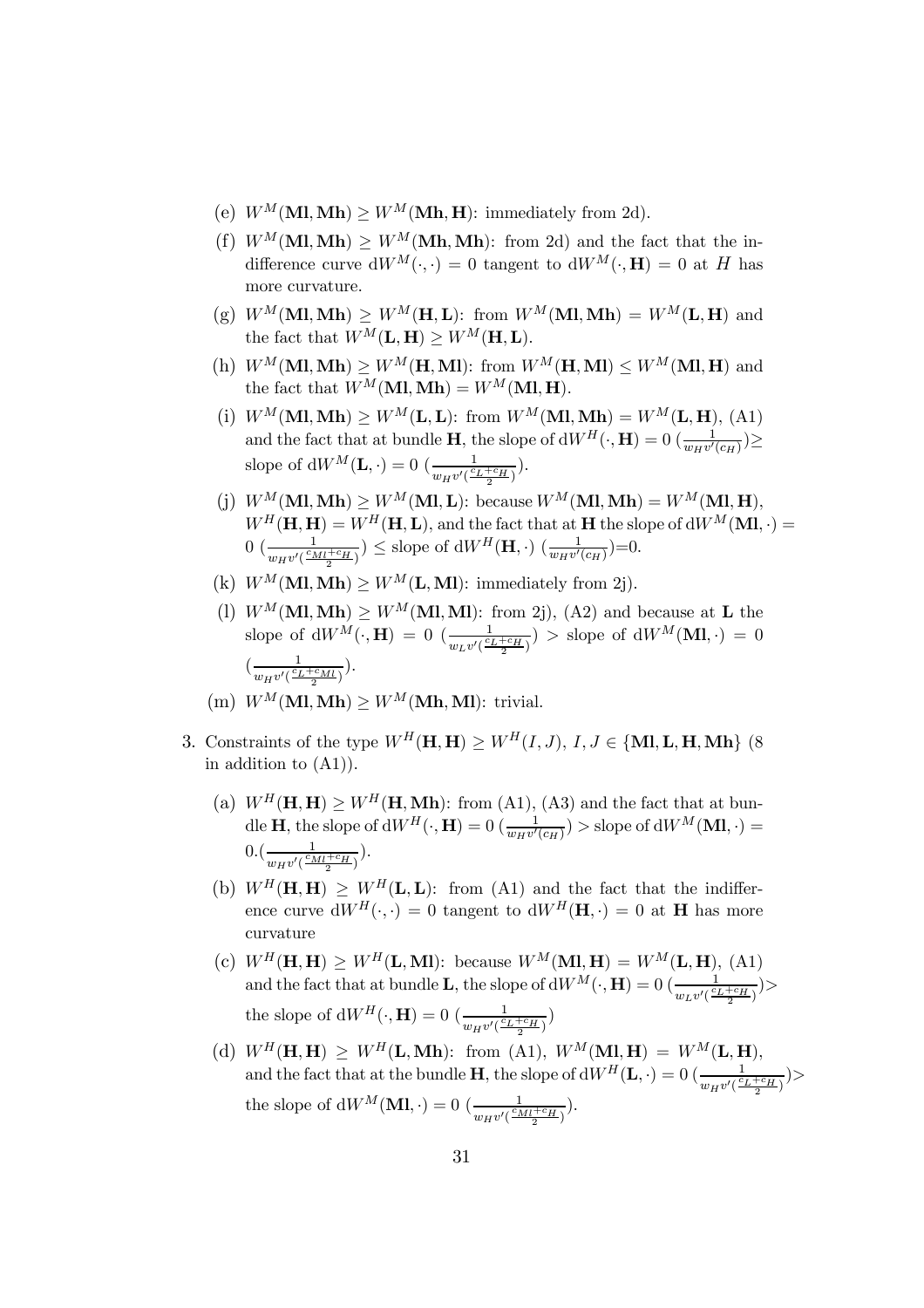- (e)  $W^H(\mathbf{H}, \mathbf{H}) \geq W^H(\mathbf{M}\mathbf{I}, \mathbf{H})$ : from (A1),  $W^M(\mathbf{M}\mathbf{I}, \mathbf{H}) = W^M(\mathbf{L}, \mathbf{H})$ , and the fact that at the bundle **L**, the slope of  $dW^M(\cdot, \mathbf{H})=0$   $\left(\frac{1}{w_L v'(\frac{c_L+c_H}{2})}\right)$ > the slope of  $dW^H(\mathbf{H}, \cdot) = 0 \left( \frac{1}{w_H v'(\frac{c_M t + c_H}{2})} \right)$ .
- (f)  $W^H(\mathbf{H}, \mathbf{H}) \geq W^H(\mathbf{M}\mathbf{I}, \mathbf{M}\mathbf{I})$ : follows from 3e), and the fact that the indifference curve  $dW^H(\cdot, \cdot)=0$  tangent to  $dW^H(\mathbf{H}, \cdot)=0$  at **H** has more curvature.
- (g)  $W^H(\mathbf{H}, \mathbf{H}) \geq W^H(\mathbf{Mh}, \mathbf{Mh})$ : follows from 3a), and the fact that the indifference curve  $dW^H(\cdot,\cdot)=0$  tangent to  $dW^H(\mathbf{H},\cdot)=0$  at **H** has more curvature.
- (h)  $W^H(\mathbf{H}, \mathbf{H}) > W^H(\mathbf{M}, \mathbf{M})$ : follows from 3e), and the fact that  $W^H(\mathbf{Ml}, \mathbf{H}) = W^H(\mathbf{Ml}, \mathbf{Mh})$  follows from (A3).

Theorem 3 Under redistribution assumptions R1 and R2, the optimal taxation policy solves the reduced form problem  $(P2)$  subject to  $(A1), (A2),$  and  $(A3)$  will not be constrained by the self-selection constraint  $W<sup>L</sup>(L,L) > W<sup>L</sup>(L,H)$  (i.e. by  $(A4)$ 

Г

**Proof.** By lemma 9, a tax policy that is monotonic and satisfies  $(A1)$ – $(A4)$ will be overall incentive compatible. Since the reduced form problem  $(P2)$  is obtained from  $(P1)$  by imposing  $(A1)$ – $(A3)$  and the budget constraint with equality and eliminating all income levels, it remains to show that the solution to (P2) satisfies (A4). The proof goes by contradiction. Suppose that at the optimal policy described by (P2), the constraint  $W<sup>L</sup>(L, L) \geq W<sup>L</sup>(L, H)$  is not satisfied. Then it is required that the slope of the indifference curve  $dW^L(\mathbf{L}, \cdot) = 0$  at bundle  $\mathbf{L}\left(\frac{1}{w_Lv'(c_L)}\right)$  is smaller than the slope of the indifference curve  $\mathrm{d}W^H(\mathbf{H},\cdot)=0$  at the same bundle  $\left(\frac{1}{w_H v'(\frac{c_L+c_H}{2})}\right)$ . But this means that the square bracket term on the rhs of the optimality rule for  $c_L$  (14) is negative, and therefore that  $\frac{1}{w_L v'(c_L)} > 1$ . Since under R1 and R2 the coefficient A is positive, the optimality rule for  $c_H$  (13) tells that the slope of the indifference curve  $dW^H(\mathbf{H}, \cdot) = 0$  at bundle  $\mathbf{H}$   $\left( \frac{1}{w_L v'(c_H)} \right)$ is smaller than 1. By convexity of  $H$ 's preferences, the slope of this indifference curve at L must be even smaller. Since by assumption the indifference curve  $dW<sup>L</sup>(**L**, ·) = 0$  is flatter than the indifference curve  $dW<sup>H</sup>(**H**, ·) = 0$  at bundle **L**, the slope of the former indifference curve at that bundle must be smaller than 1. This gives a contradiction. ■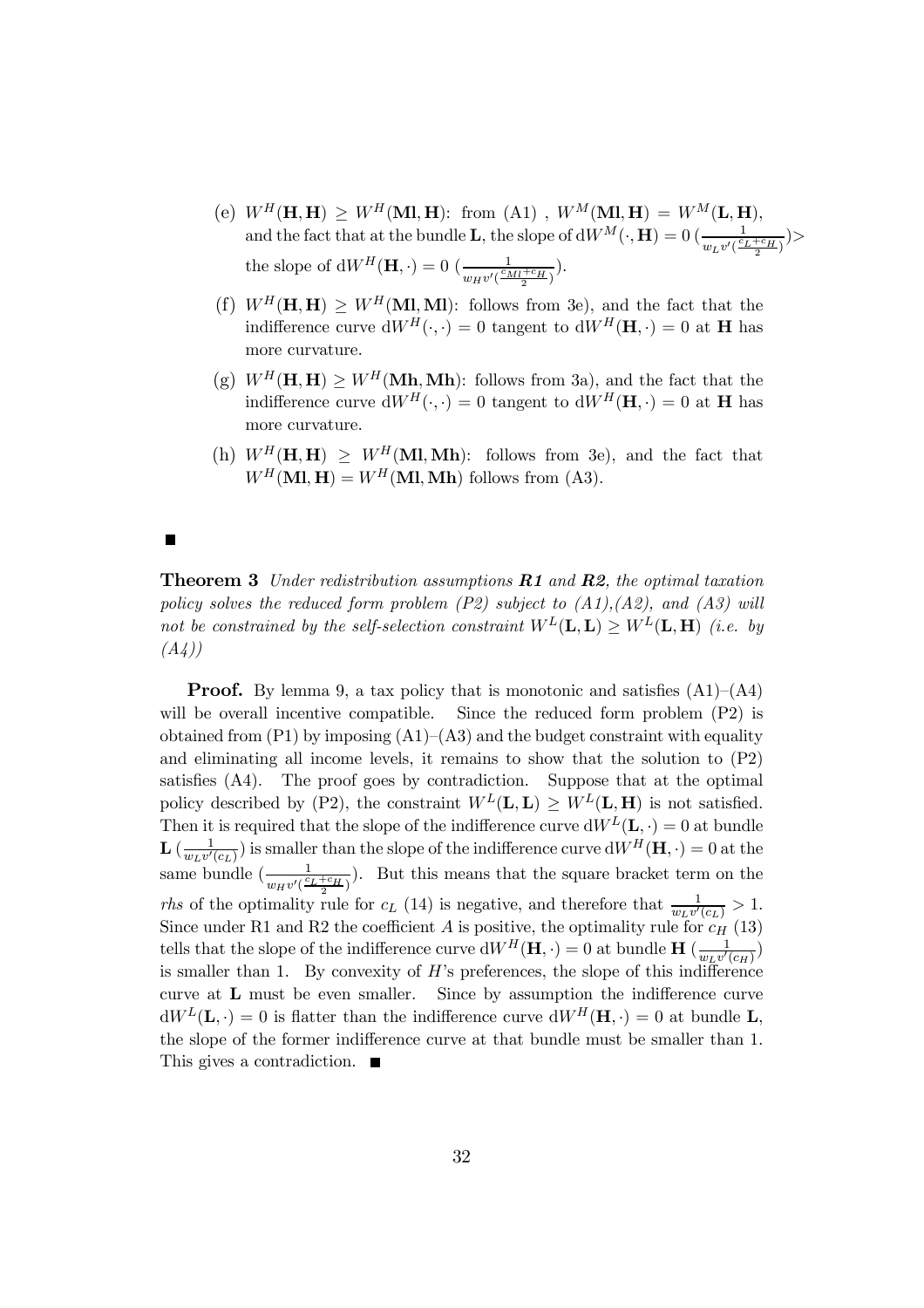#### 7.2.2 Solution to the reduced form taxation problem

The income levels can be expressed in terms of the aggregate consumption level and the utility differences:

$$
Y_{Mh} = C + (f_L + \frac{1}{2}f_M + f_H) (2w_H \Delta_M) + (f_L + \frac{1}{2}f_M) (2w_H \Delta_H) + \frac{1}{2}f_M (2w_L \Delta_L)
$$
  
\n
$$
Y_H = C - \frac{1}{2}f_M (2w_H \Delta_M) + (f_L + \frac{1}{2}f_M) (2w_H \Delta_H) + \frac{1}{2}f_M (2w_L \Delta_L)
$$
  
\n
$$
Y_L = C - \frac{1}{2}f_M (2w_H \Delta_M) + (\frac{1}{2}f_M + f_H) (2w_H \Delta_H) + \frac{1}{2}f_M (2w_L \Delta_L)
$$
  
\n
$$
Y_{Ml} = C - \frac{1}{2}f_M (2w_H \Delta_M) - (\frac{1}{2}f_M + f_H) (2w_H \Delta_H) - (1 - \frac{1}{2}f_M) (2w_L \Delta_L).
$$

where  $C \stackrel{\text{def}}{=} (f_L c_L + \frac{1}{2} f_M c_{Ml} + \frac{1}{2} f_M c_{Mh} + f_H c_H).$ The social welfare function may then be written as

$$
\frac{1}{2}SW = f_L\beta_L \left(v(c_L) - \frac{Y_L}{w_L}\right) + \frac{1}{2}f_M\beta_M \left(v(\frac{c_{Ml} + c_{Mh}}{2}) - \frac{Y_{Ml}}{w_L}\right) + \frac{1}{2}f_M\beta_M \left(v(\frac{c_{Ml} + c_{Mh}}{2}) - \frac{Y_{Mh}}{w_H}\right) + f_H\beta_H \left(v(c_H) - \frac{Y_H}{w_H}\right).
$$

The derivatives of the Lagrangian to the reduced form problem. The Lagrangian function to problem  $(P2)$  is defined as

$$
\mathcal{L} = f_L \beta_L \left( v(c_L) - \frac{1}{w_L} \left[ C + \frac{1}{2} f_M (2w_H \Delta_M) + (\frac{1}{2} f_M + f_H) (2w_H \Delta_H) + \frac{1}{2} f_M (2w_L \Delta_L) \right] \right) +
$$
  

$$
\frac{1}{2} f_M \beta_M \left( v(\frac{c_{Ml} + c_{Mh}}{2}) - \frac{1}{w_L} \left[ C - \frac{1}{2} f_M (2w_H \Delta_M) - (\frac{1}{2} f_M + f_H) (2w_H \Delta_H) - (1 - \frac{1}{2} f_M) (2w_L \Delta_L) \right] \right) +
$$
  

$$
\frac{1}{2} f_M \beta_M \left( v(\frac{c_{Ml} + c_{Mh}}{2}) - \frac{1}{w_H} \left[ C + (f_L + \frac{1}{2} f_M + f_H) (2w_H \Delta_M) + (f_L + \frac{1}{2} f_M) (2w_H \Delta_H) + \frac{1}{2} f_M (2w_L \Delta_L) \right] \right) +
$$
  

$$
f_H \beta_H \left( v(c_H) - \frac{1}{w_H} \left[ C + \frac{1}{2} f_M (2w_H \Delta_M) + (f_L + \frac{1}{2} f_M) (2w_H \Delta_H) + \frac{1}{2} f_M (2w_L \Delta_L) \right] \right) +
$$
  

$$
\kappa \left( C - \frac{1}{2} f_M (2w_H \Delta_M) - (\frac{1}{2} f_M + f_H) (2w_H \Delta_H) - (1 - \frac{1}{2} f_M) (2w_L \Delta_L) \right).
$$

After making use of the two identities  $f_L + f_M + f_H = 1$  and  $f_L \frac{\beta_L}{w_L} + \frac{1}{2} f_M \frac{\beta_M}{w_L} +$  $\frac{1}{2} f_M \frac{\beta_M}{w_H} + f_H \frac{\beta_H}{w_H} = 1$  the derivatives of the Lagrangian are:

$$
\frac{\partial \mathcal{L}}{\partial c_L} = -f_L + f_L \frac{\beta_L}{w_L} w_L v'(c_L) - \left[ \frac{1}{2} f_M (1 - \frac{\beta_M}{w_L} - \kappa) + f_H (1 - \frac{\beta_H}{w_H} - \kappa) \right] w_H v'(\frac{c_L + c_H}{2}) \n- \frac{1}{2} f_M (1 - \frac{\beta_M}{w_L} - \kappa) w_L v'(\frac{c_L + c_H}{2}) - \kappa w_L v'(\frac{c_L + c_H}{2}),
$$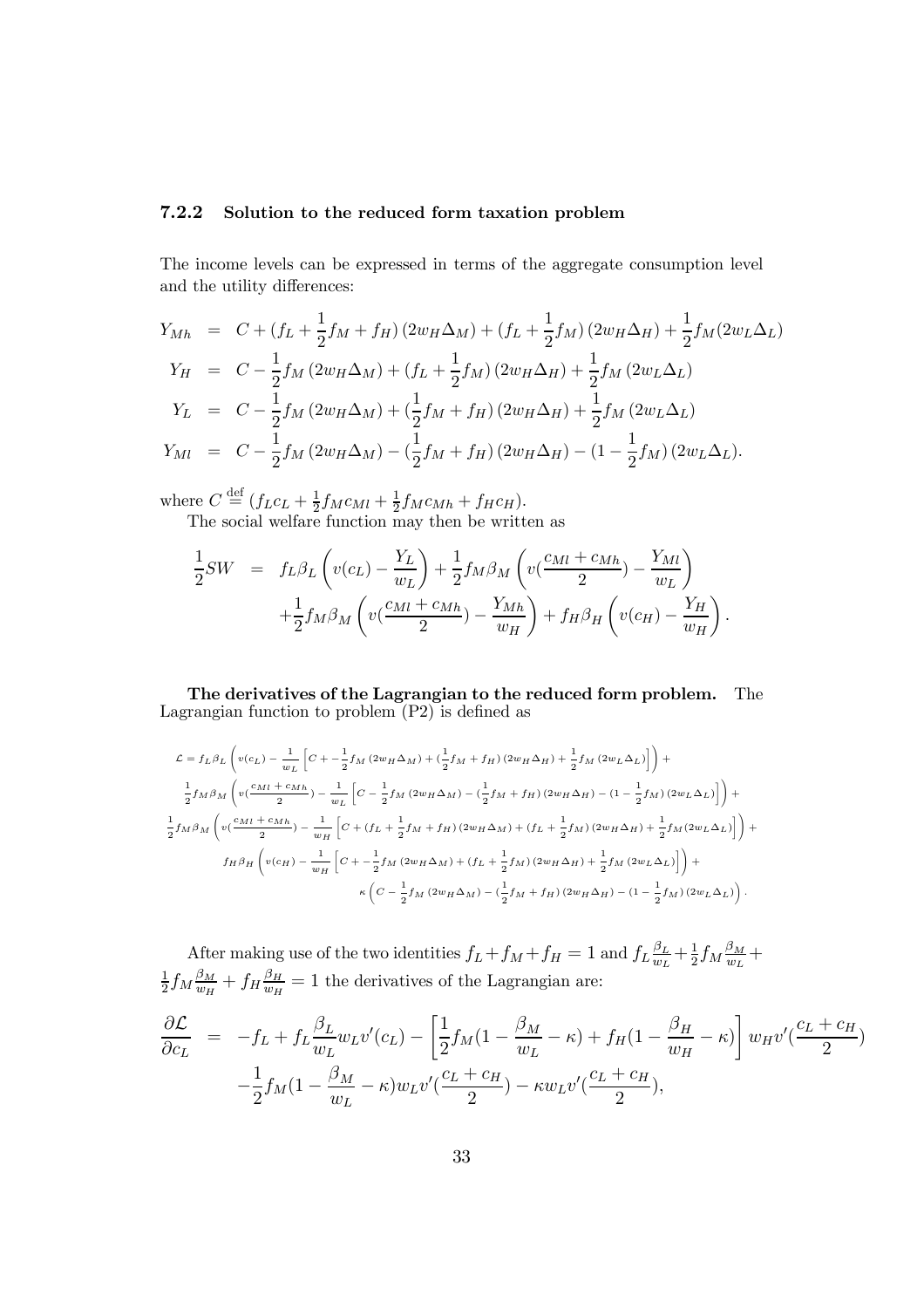$$
\frac{\partial \mathcal{L}}{\partial c_{Ml}} = -\frac{1}{2} f_M + \frac{1}{2} f_M w_L v' \left( \frac{c_{Ml} + c_{Mh}}{2} \right) + \frac{1}{2} f_M (w_H - w_L) \left[ v' \left( \frac{c_{Ml} + c_{Mh}}{2} \right) - v' \left( \frac{c_{Ml} + c_H}{2} \right) \right] \n+ \kappa \left( \frac{1}{2} f_M - \frac{1}{2} f_M w_H \left[ v' \left( \frac{c_{Ml} + c_{Mh}}{2} \right) - v' \left( \frac{c_{Ml} + c_H}{2} \right) \right] + (1 - \frac{1}{2} f_M) w_L v' \left( \frac{c_{Ml} + c_H}{2} \right) \right),
$$
\n
$$
\frac{\partial \mathcal{L}}{\partial c_{Mh}} = -\frac{1}{2} f_M + \frac{1}{2} f_M w_H v' \left( \frac{c_{Ml} + c_{Mh}}{2} \right) + \kappa \frac{1}{2} f_M \left[ 1 - w_H v' \left( \frac{c_{Ml} + c_{Mh}}{2} \right) \right],
$$

$$
\frac{\partial \mathcal{L}}{\partial c_H} = -f_H + \left[ 2\frac{1}{2}f_M(1 - \frac{\beta_M}{w_H}) + 2f_H - f_H \frac{\beta_H}{w_H} \right] w_H v'(c_H) - \frac{1}{2}f_M(w_H - w_L)v'(\frac{c_M + c_H}{2}) -
$$
\n
$$
\left( \frac{1}{2}f_M(w_H + w_L) - \frac{1}{2}f_M 2\beta_M + f_H w_H(1 - \frac{\beta_H}{w_H}) \right) v'(\frac{c_L + c_H}{2})
$$
\n
$$
+ \kappa \{ f_H + \left[ w_L + \frac{1}{2}f_M(w_H - w_L) \right] v'(\frac{c_M + c_H}{2}) - \left[ \frac{1}{2}f_M + f_H \right] 2w_H v'(c_H)
$$
\n
$$
+ \left[ f_H w_H - w_L + \frac{1}{2}f_M(w_H + w_L) \right] v'(\frac{c_L + c_H}{2}).
$$

The optimality conditions. Equating  $\frac{\partial \mathcal{L}}{\partial c_{Mh}}$  to zero immediately gives  $w_H v'(\frac{c_{Ml}+c_{Mh}}{2})=$ 1. This result can then be used in  $\frac{\partial \mathcal{L}}{\partial c_{Ml}} = 0$  to yield

$$
\frac{1}{2}f_M(w_H - w_L)(1 - \kappa) = w_L \kappa,
$$
\n(A5)

which can be rearranged to give the equilibrium value for  $\kappa$  given in the text. Next, in  $\frac{\partial \mathcal{L}}{\partial c_L}$ ,  $w_L \kappa$  can be replaced by the *lhs* of (A5). Equating  $\frac{\partial \mathcal{L}}{\partial c_L}$  to zero then gives

$$
(1 - \kappa)f_L = f_L \frac{\beta_L}{w_L} w_L v'(c_L) - \left[ f_M (1 - \frac{\beta_M}{w_L} - \kappa) + f_H (1 - \frac{\beta_H}{w_H} - \kappa) \right] w_H v'(\frac{c_L + c_H}{2}).
$$

Subtracting  $(1 - \kappa) f_L w_L v'(c_L)$  from both sides, and rearranging gives the first order condition for  $c_L$  as stated in the text.

Finally, by making use of (A5) we can eliminate the terms in  $v'(\frac{c_{Ml}+c_{H}}{2})$  from  $\frac{\partial \mathcal{L}}{\partial c_H}$ . After rearrangement, we get the first order condition for  $c_L$  as stated in the text.

To obtain the expression for  $w_H v'(c_H) - w_L v'(c_L)$ , I first solve (13) and (14) for  $w_H v'(c_H)$  and  $w_L v'(c_L)$ , respectively. This gives

$$
w_H v'(c_H) = \frac{(1 - \kappa)f_H + Aw_H v'(\frac{c_L + c_H}{2})}{(1 - \kappa)f_H + A}
$$
, and